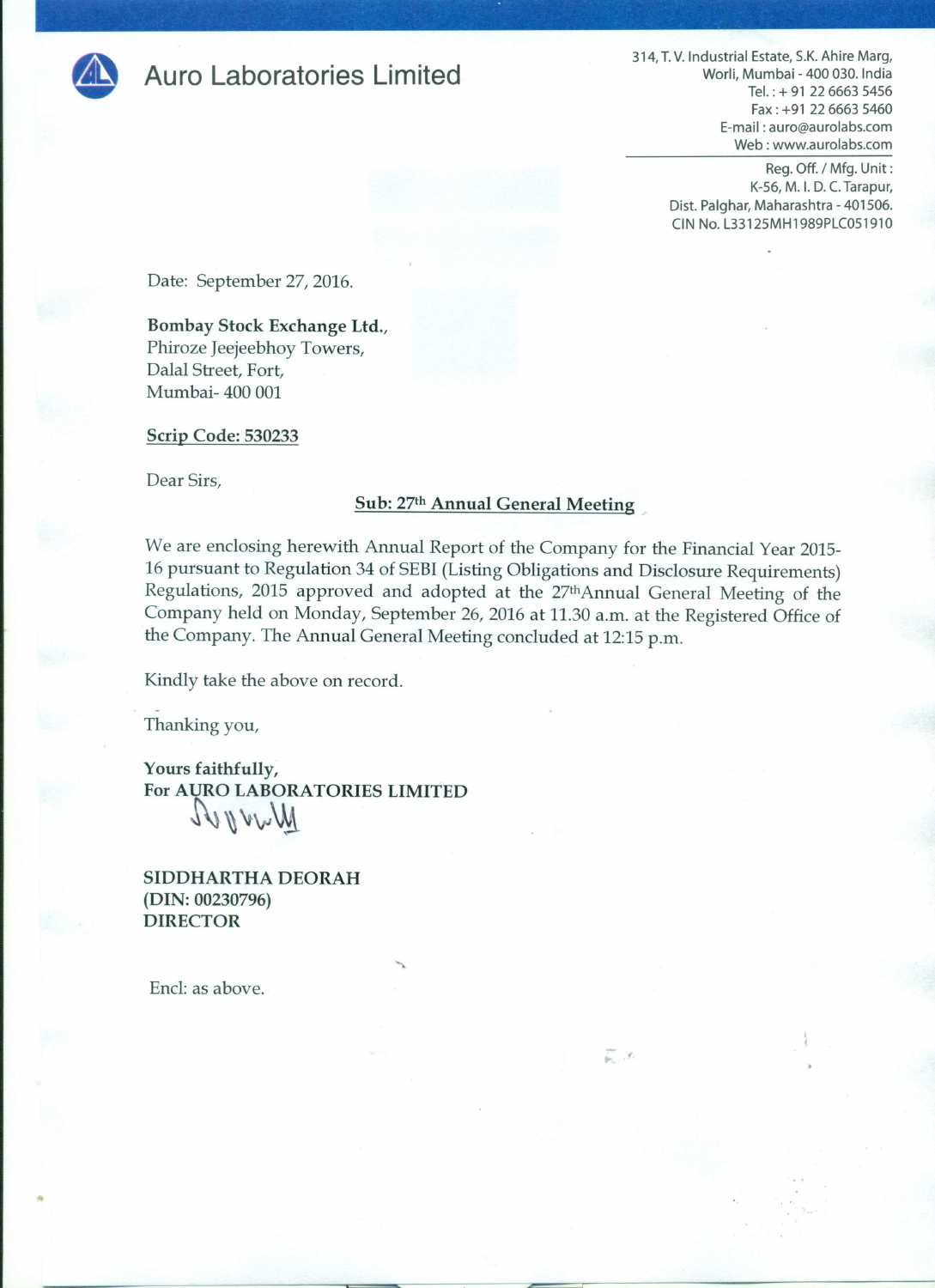## **AURO LABORATORIES LIMITED**

## **BOARD OF DIRECTIORS**

Siddhartha Deorah **Director**<br> **Railash Chandra Bubna**<br>
Director Kailash Chandra Bubna Govardhandas Aggarwal **Director** Director Kavita V. Sharma **Director** 

## **AUDIT COMMITTEE**

Kailash Chandra Bubna<br>Govardhandas Aggarwal Chairman Chairman Govardhandas Aggarwal **Member**<br>Siddhartha Deorah Siddhartha Deorah

## **COMPANY SECRETARY**

Shanu Patania

## **REGISTERED OFFICE & FACTORY**

CIN No. L33125MH1989PLC051910 K-56, M.I.D.C., Industrial Area, Tarapur, Boisar, Dist. Thane – 401 506, Maharashtra

## **ADMINISTRATIVE OFFICE**

314, 3rd Floor, T.V Industrial Estate, S.K. Ahire Marg, Worli, Mumbai – 400 030. Tel. No. 022-66635456 Ax No. 022-66635460 Email: auro@aurolabs.com www.aurolabs.com

## **AUDITORS**

M/s Kothari Jain & Associates Chartered Accountants

## **BANKERS**

Allahabad Bank, Fort Branch, Mumbai.

## **REGISTRAR & SHARE TRANSFER AGENT SHAREX DYNAMIC (INDIA) PRIVATE LIMITED**

[Unit: AURO LABORATORIES LIMITED] Unit No. 1, Luthra Industrial Premises, Near Safed Pool, Andheri Kurla Road, Andheri (East), Mumbai – 400 072. Tel: 022 2851 5644/ 2851 5606 Email: sharexindia@vsnl.com www.sharexindia.com

Chairman & Managing Director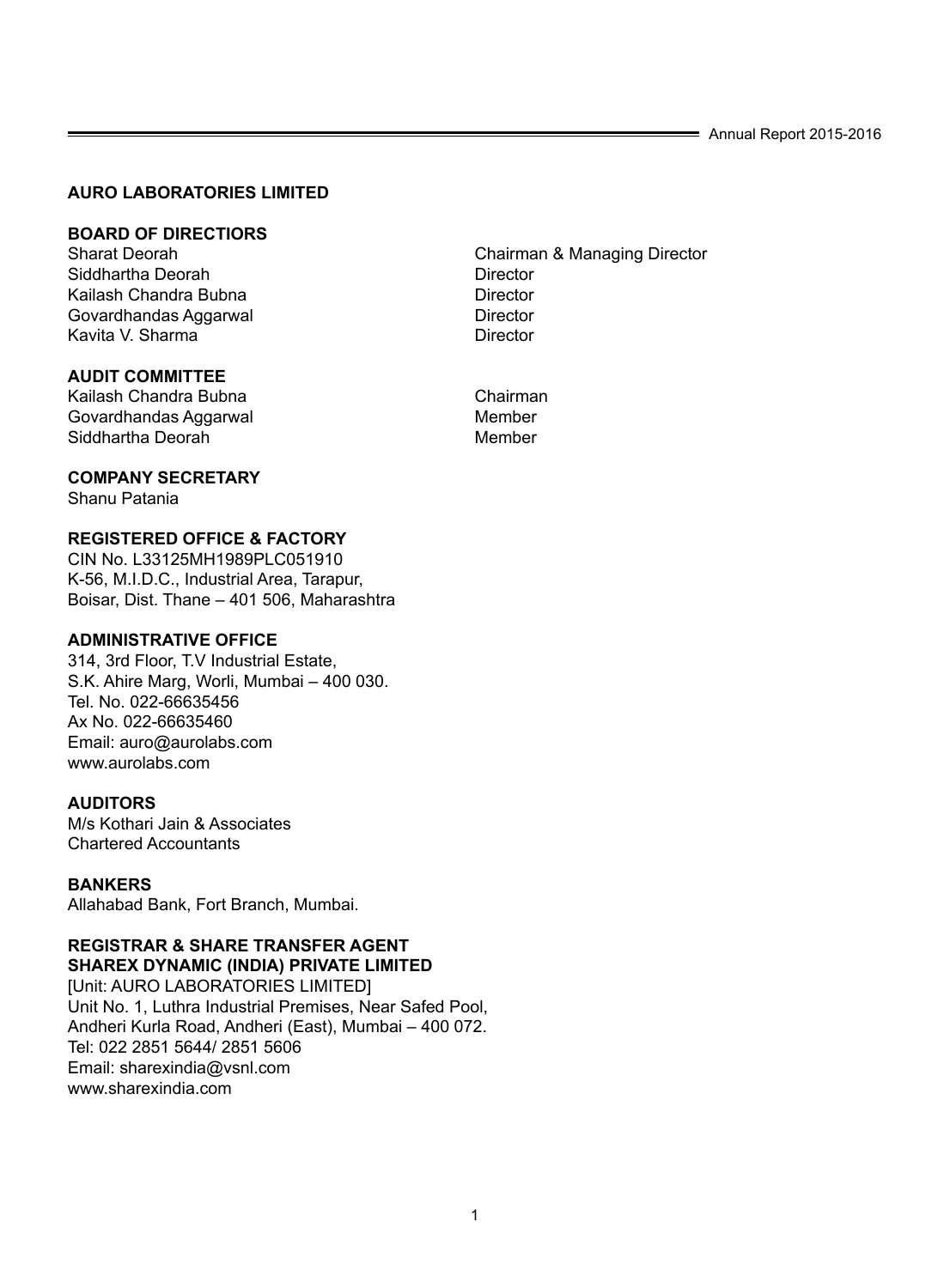

## **Index**

| Sr. No. | Contents                           | Page No. |
|---------|------------------------------------|----------|
|         |                                    |          |
| 1.      | Notice to Members                  | 3        |
| 2.      | Director Report & Annexure         | 9        |
| 3.      | <b>Independent Auditors Report</b> | 34       |
| 4.      | <b>Balance Sheets</b>              | 40       |
| 5.      | Statement of Profit & Loss         | 41       |
| 6.      | Cash Flow Statement                | 43       |
| 7.      | Notes on Financial Statements      | 45       |
| 8.      | Road Map                           | 58       |
| 9.      | Proxy Form                         | 59       |
|         |                                    |          |
|         |                                    |          |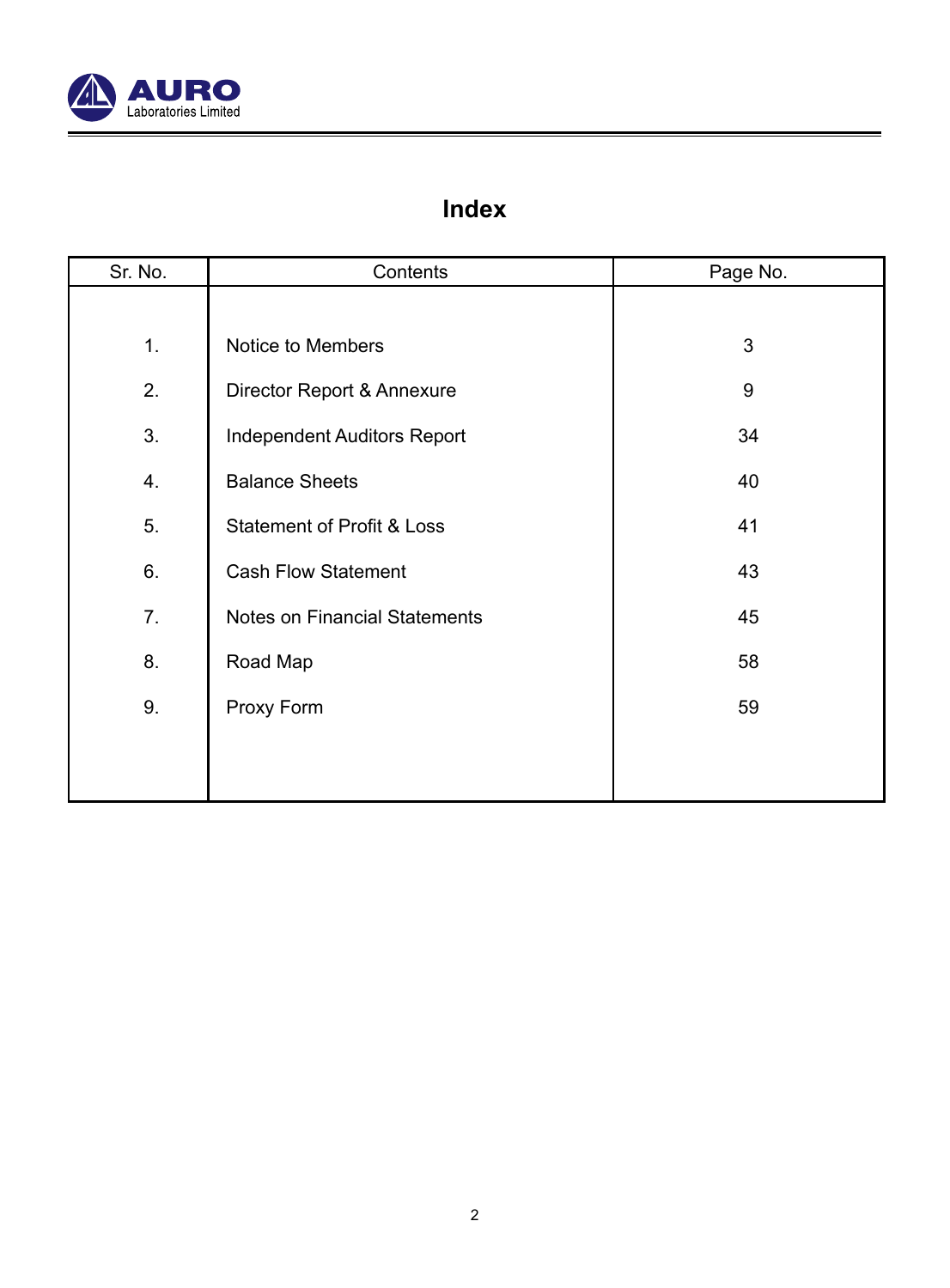## **NOTICE TO THE MEMBERS**

**NOTICE** is hereby given that the 27th Annual General Meeting (AGM) of the Members of **AURO LABORATORIES LIMITED** will be held on Monday, September 26, 2016 at 11:30 A.M at the registered office of the Company at K-56, M.I.D.C. Industrial Area, Tarapur, Boisar, Dist. Thane, Maharashtra – 401 506 to transact, with or without modification(s) the following business:

## **ORDINARY BUSINESS:**

- 1. To receive, consider and adopt the financial statements of the Company for the year ended March 31, 2016, including the audited Balance Sheet as at March 31, 2016, the Statement of Profit and Loss for the year ended on that date and the Reports of the Directors and Auditors thereon.
- 2. To appoint a Director in place of Mrs. Kavita V. Sharma, having Director's Identification Number 07139910 who retires by rotation and being eligible, offers herself for re-appointment.
- 3. To ratify the appointment of Statutory Auditors, M/s. Kothari Jain & Associates, Chartered Accountants and fix their remuneration and in this regard to consider and if thought fit, to pass with or without modification(s), the following resolution as an **Ordinary Resolution:**

**"RESOLVED THAT** pursuant to the provisions of Section 139 of the Companies Act, 2013 read with the Companies (Audit and Auditors) Rules, 2014, (including any statutory modification(s) or re-enactment thereof) and pursuant to the recommendations of the Audit Committee and the Board of Directors, appointment of M/s. Kothari Jain & Associates, Chartered Accountants, Mumbai (Firm Registration Number 113041W with the Institute of Chartered Accountants of India), as Statutory Auditors of the Company, by resolution passed at the 25th AGM until the conclusion of the 28th AGM, be and is hereby ratified to hold office from the conclusion of 27th AGM till the conclusion of the 28th AGM on such remuneration as may be agreed upon by the Board of Directors in consultation with the Statutory Auditors."

Tarapur Industrial Area, Thane– 401506 **Date: May 30, 2016**

**Registered Office: For and on behalf of the Board For and on behalf of the Board** K-56, M.I.D.C, **AURO LABORATORIES LIMITED**

> **SHARAT DEORAH (DIN: 00230784) CHAIRMAN & MANAGING DIRECTOR**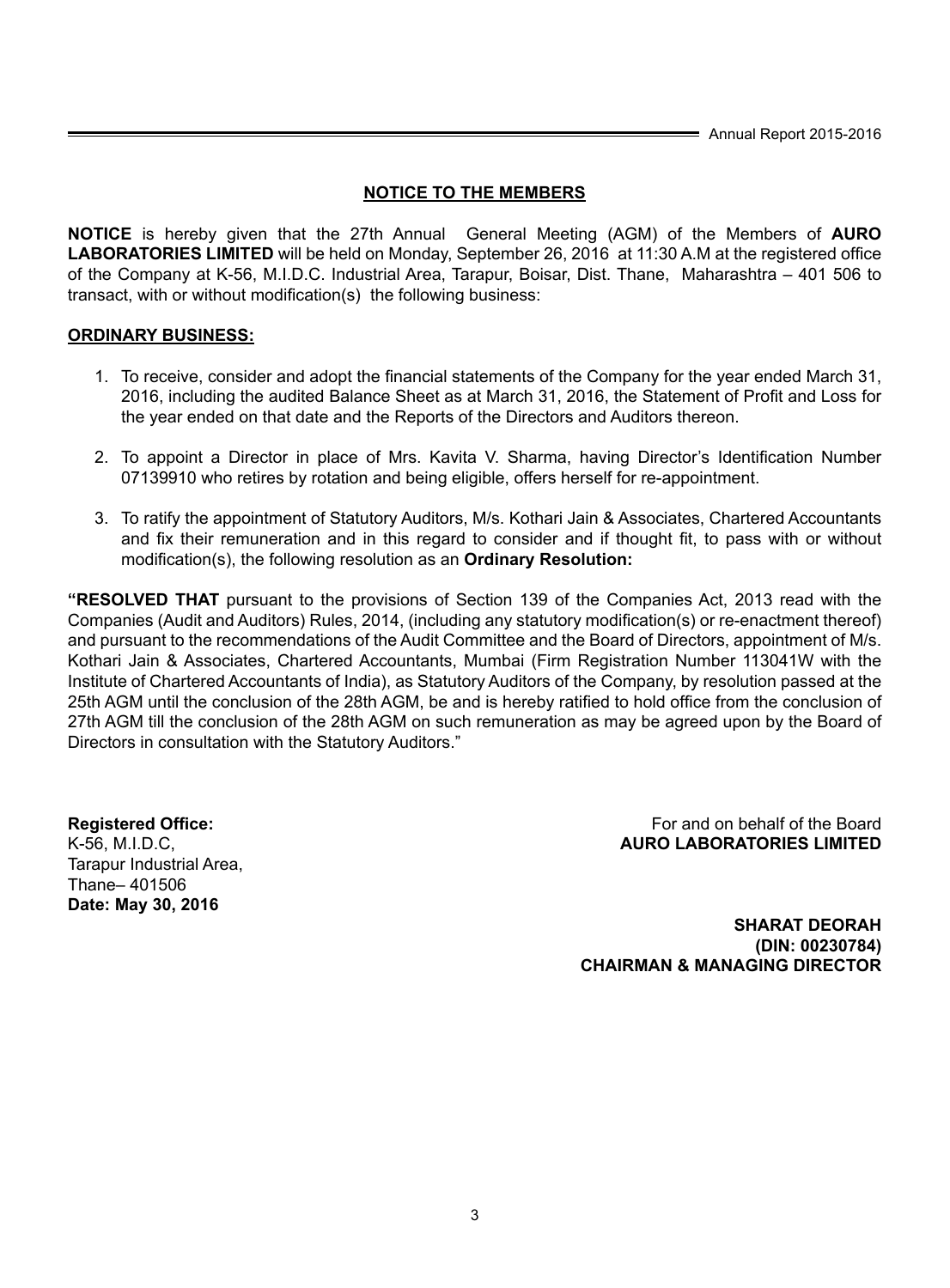

## NOTES:

**1. A MEMBER ENTITLED TO ATTEND AND VOTE AT THE MEETING IS ENTITLED TO APPOINT ONE OR MORE PROXIES TO ATTEND AND VOTE INSTEAD OF HIMSELF AND THE PROXY NEED NOT BE A MEMBER OF THE COMPANY.**

 **THE INSTRUMENT APPOINTING A PROXY SHOULD HOWEVER BE DEPOSITED AT THE REGISTERED OFFICE OF THE COMPANY DULY COMPLETED NOT LESS THAN FORTY-EIGHT HOURS BEFORE THE COMMENCEMENT OF THE MEETING.**

**A person can act as a proxy on behalf of members not exceeding fifty and holding in the aggregate not more than ten percent of the total share capital of the Company carrying voting rights. A member holding more than ten percent of the total share capital of the Company carrying voting rights may appoint a single person as proxy and such person shall not act as a proxy for any other person or shareholder.**

- **2. The business set out in the Notice may be transacted through electronic voting system and the Company is providing facility for voting by electronic means.** Instructions and other information relating to e-voting are given in this Notice under Note No. 17.
- 3. Corporate members intending to send their authorized representatives to attend the Meeting pursuant to Section 113 of the Companies Act, 2013 are requested to send to the Company a certified copy of the relevant Board Resolution together with their respective specimen signatures authorizing their representative(s) to attend and vote on their behalf at the Meeting.
- 4. In case of joint holders attending the Meeting, only such joint holder who is higher in order of names will be entitled to vote.
- 5. A statement giving the details of the Directors seeking re-appointment, nature of their expertise in specific functional areas, names of the companies in which they hold Directorships, memberships / chairmanships for Board / Committees, shareholding and relationship between Directors inter-se as stipulated in Regulation 36 of the SEBI (Listing Obligation and Disclosure Requirements), 2015, are provided in the Annexure.
- 6. The Register of Members and the Share Transfer Books of the Company will remain closed from Tuesday, September 20, 2016 to Monday, September 26, 2016. (both days inclusive).
- 7. The Securities and Exchange Board of India (SEBI) has mandated the submission of Permanent Account Number (PAN) by every participant in securities market. Members holding shares in electronic form are, therefore, requested to submit their PAN to the Depository Participants with whom they maintain their demat accounts. Members holding shares in physical form should submit their PAN to the Registrar /Company.
- 8. Members desirous of seeking any information concerning the Accounts of the Company are requested to address their queries in writing to the Company at least seven days before the date of the meeting so that the requested information can be made available at the time of the meeting.
- 9. Members / Proxies are requested to please bring their copies of the Annual Report to the meeting.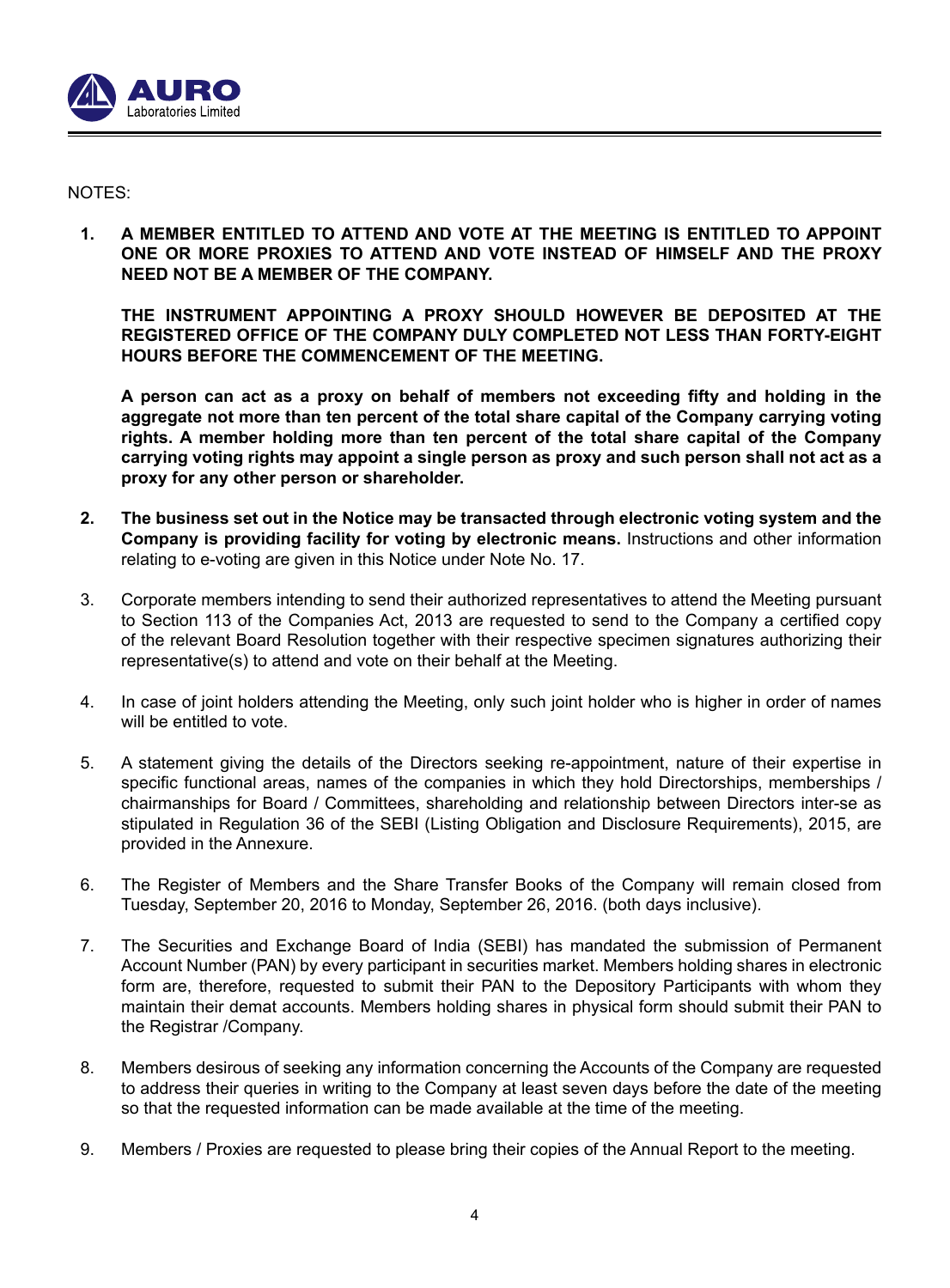- 10. The Company's shares are listed on BSE Limited, Mumbai.
- 11. Members holding Shares in physical form are requested to notify immediately any change in their address with PIN CODE to the Registrar and Transfer Agent of the Company at the address given below AND in case their shares are held in Demat, this information should be passed on directly to their respective Depository Participants and not to the Company.

## **M/S.SHAREX DYNAMIC (INDIA) PVT.LTD. [Unit: Auro Laboratories Limited]** Unit No.1, Luthra Ind. Premises, Andheri Kurla Road, Safed Pool, Andheri (East), MUMBAI - 400 072 **Tel: 022 2851 5606 / 2851 5644 Email: sharexindia@vsnl.com**

- 12. Relevant documents referred to in the Notice are open for inspection at the registered office of the Company during office hours on all working days except public holidays between 11.00 a.m. and 1.00 p.m. upto the date of the Annual General Meeting
- 13. Members/Proxies holding their Shares in physical mode are requested to fill the enclosed attendance slip and handover the same at the entrance with signature. In the absence thereof, they may not be admitted to the meeting venue.
- 14. Members who are holding shares in dematerialized form are requested to bring their Client ID and DP ID numbers for easy identification at the meeting.
- 15. In all correspondence with the Company, members are requested to quote their Folio Number and in case their shares are held in demat form; they must quote their DP ID and Client ID Number.
- 16. Members, who have not registered their e-mail addresses so far, are requested to register their e-mail address for receiving all communication including Annual Report, Notices, Circulars, etc. from the Company electronically
- 17. Voting through electronic means:
	- (i) Pursuant to Section 108 of the Companies Act, 2013 read with Rule 20 of the Companies (Management and Administration) Rules, 2014 as amended by the Companies (Management and Administration) Amendment Rules, 2015 and Regulation 44 of the SEBI (Listing Obligation and Disclosure Requirements) Regulation,2015, the Company will be providing members facility to exercise their right to vote on resolutions proposed to be considered at the ensuing Annual General Meeting(AGM) by electronic means and the business may be transacted through e-voting services. The facility of casting the votes by the members using an electronic voting system from a place other than venue of the AGM ("remote e-voting") will be provided by Central Depository Securities Limited (CDSL). The detailed procedure to be followed in this regard has been given below. The members are requested to go through them carefully.
	- (ii) The Board of Directors of the Company has appointed Mr. Mahesh Soni, Partner, M/s. GMJ & Associates, Company Secretaries, Mumbai as Scrutinizer to scrutinize the e-voting and remote e-voting process in a fair and transparent manner and he has communicated his willingness to be appointed and will be available for the same purpose.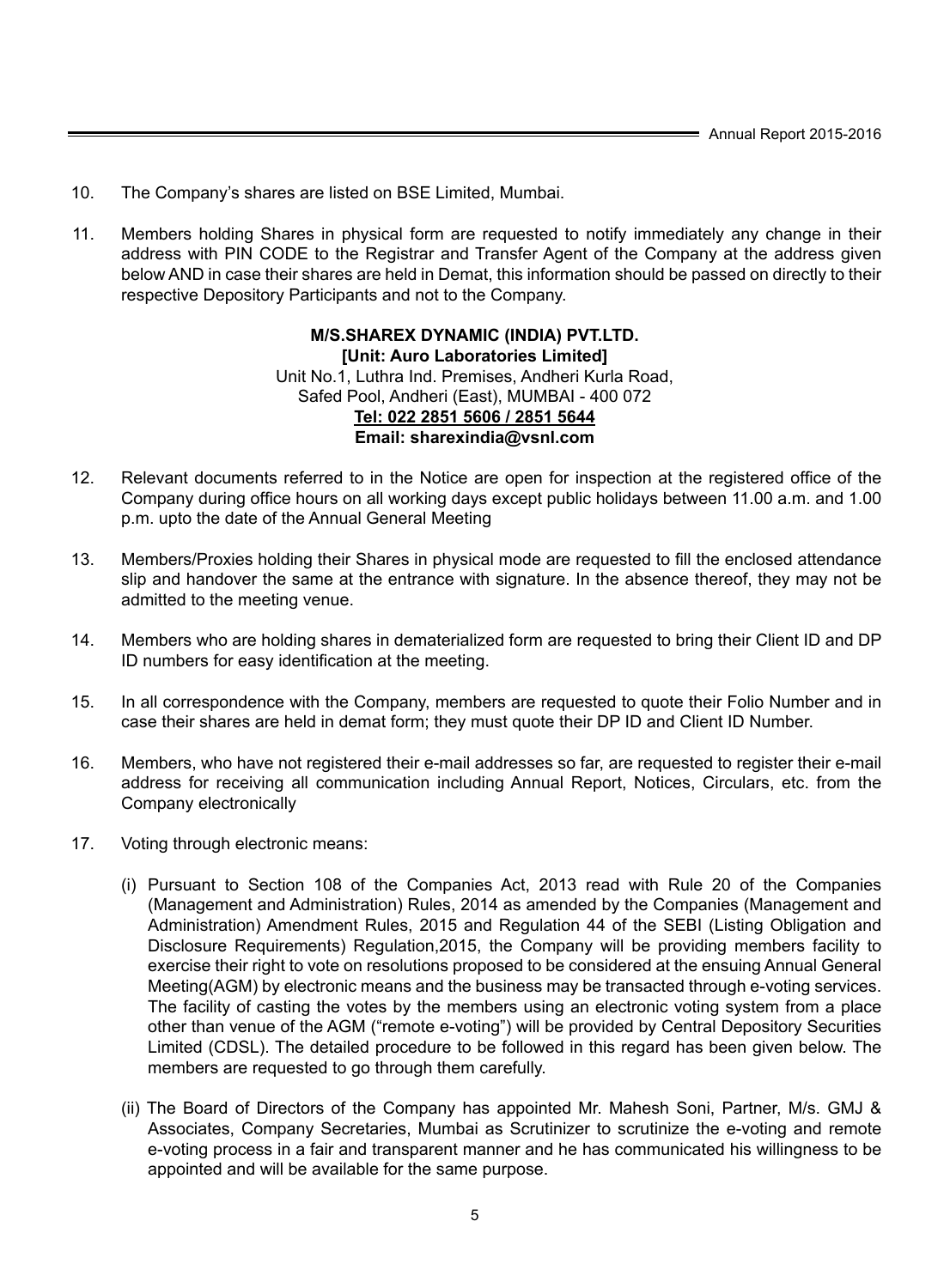

- (iii) The members who have cast their vote by remote e-voting may also attend the Meeting but shall not be entitled to cast their vote again.
- (iv) The Company has engaged the services of Central Depository Services Limited (CDSL) as the Agency to provide e-voting facility.
- (v) Voting rights shall be reckoned on the paid up value of shares registered in the name of the member / beneficial owner (in case of electronic shareholding) as on the cut-off date i.e. Monday, September 19, 2016.
- (vi) A person, whose name is recorded in the register of members or in the register of beneficial owners maintained by the depositories as on the cut-off date, i.e. Monday, September 19, 2016 only shall be entitled to avail the facility of e-voting/ remote e-voting.
- (vii) Any person who becomes a member of the Company after dispatch of the Notice of the Meeting and holding shares as on the cut-off date i.e. Monday, September 19, 2016 may obtain the User ID and password from SHAREX DYNAMIC (INDIA) PVT. LTD (Registrar & Transfer Agents of the Company).
- (viii) The Scrutinizer, after scrutinizing the votes cast at the meeting and through remote e-voting, will be not later than two days as per Regulation 44 of SEBI, LODR regulation 2015 from the conclusion of the Annual General Meeting, make a consolidated scrutinizer's report and submit the same to the Chairman. The results declared along with the consolidated scrutinizer's report shall be placed on the website of the Company www.aurolaboratories.com and on the website of CDSL www. evotingindia.com. The results shall simultaneously be communicated to the Stock Exchange.
- (ix) Subject to receipt of requisite number of votes, the Resolutions shall be deemed to be passed on the date of the Meeting, i.e. Monday, September 26, 2016.
- (x) The instructions for shareholders voting electronically are as under:
	- (i) The voting period begins at 9.00 a.m. (IST) on Friday, September 23, 2016 and ends at 5.00 p.m. (IST) on Sunday, September 25, 2016. During this period shareholder's of the Company, holding shares either in physical form or in dematerialized form, as on the cut-off date (record date) of Monday, September 19, 2016 may cast their vote electronically. The e-voting module shall be disabled by CDSL for voting thereafter.
	- (ii) The shareholder's should log on to the e-voting website www.evotingindia.com.
	- (iii) Click on Shareholder's.
	- (iv) Now Enter your User ID
		- a) For CDSL: 16 digits beneficiary ID,
		- b) For NSDL: 8 Character DP ID followed by 8 Digits Client ID,
		- c) Members holding shares in Physical Form should enter Folio Number registered with the Company.
	- (v) Next enter the Image Verification as displayed and Click on Login.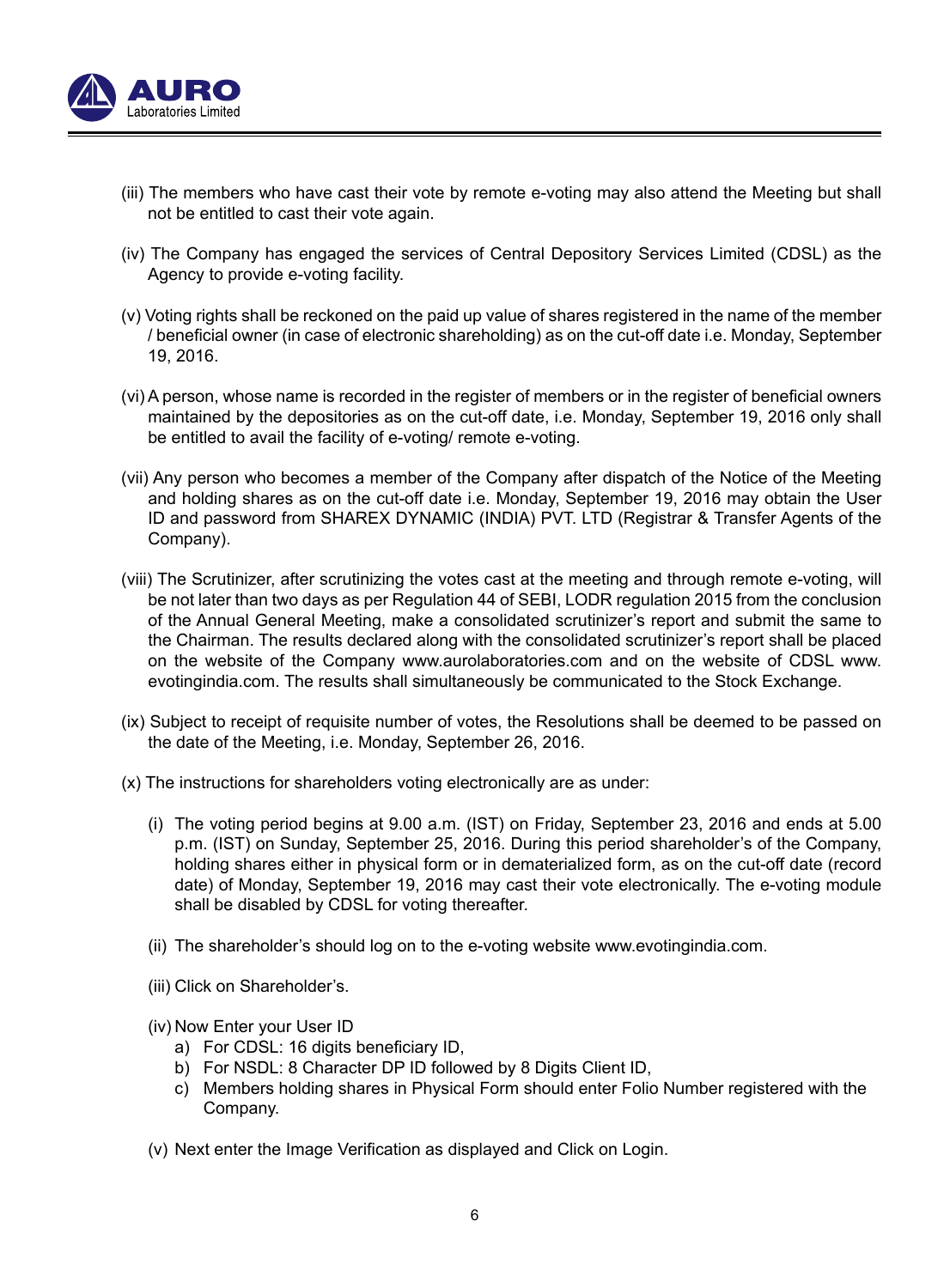(vi) If you are holding shares in demat form and had logged on to www.evotingindia.com and voted on an earlier voting of any company, then your existing password is to be used.

(vii)If you are a first time user follow the steps given below:

|                         | For Members holding shares in Demat Form and Physical Form                                                                                                                                                                                                                     |
|-------------------------|--------------------------------------------------------------------------------------------------------------------------------------------------------------------------------------------------------------------------------------------------------------------------------|
| <b>PAN</b>              | Enter your 10 digit alpha-numeric *PAN issued by Income Tax Department (Applicable<br>for both demat shareholders as well as physical shareholders)                                                                                                                            |
|                         | Members who have not updated their PAN with the Company/Depository Participant<br>are requested to use the first two letters of their name and the 8 digits of the sequence<br>number in the PAN Field.                                                                        |
|                         | In case the sequence number is less than 8 digits enter the applicable number of 0's<br>before the number after the first two characters of the name in CAPITAL letters. E.g.<br>If your name is Ramesh Kumar with sequence number 1 then enter RA00000001<br>in the PAN field |
| <b>DOB</b>              | Enter the Date of Birth as recorded in your demat account or in the company records for<br>the said demat account or folio in dd/mm/yyyy format                                                                                                                                |
| <b>Dividend</b><br>Bank | Enter the Dividend Bank Details as recorded in your demat account or in the company<br>records for the said demat account or folio.                                                                                                                                            |
| Details                 | Please enter the DOB or Dividend Bank Details in order to login. If the details are not<br>$\bullet$<br>recorded with the depository or company please enter the member id / folio number<br>in the Dividend Bank details field as mentioned in instruction (iv)               |

After entering these details appropriately, click on "SUBMIT" tab.

- (ix)Members holding shares in physical form will then directly reach the Company selection screen. However, members holding shares in demat form will now reach 'Password Creation' menu wherein they are required to mandatorily enter their login password in the new password field. Kindly note that this password is to be also used by the demat holders for voting for resolutions of any other company on which they are eligible to vote, provided that company opts for e-voting through CDSL platform. It is strongly recommended not to share your password with any other person and take utmost care to keep your password confidential.
- (x) For Members holding shares in physical form, the details can be used only for e-voting on the resolutions contained in this Notice.
- (xi)Click on the EVSN for the relevant AURO LABORATORIES LIMITED on which you choose to vote.
- (xii)On the voting page, you will see "RESOLUTION DESCRIPTION" and against the same the option "YES/ NO" for voting. Select the option YES or NO as desired. The option YES implies that you assent to the Resolution and option NO implies that you dissent to the Resolution.
- (xiii) Click on the "RESOLUTIONS FILE LINK" if you wish to view the entire Resolution details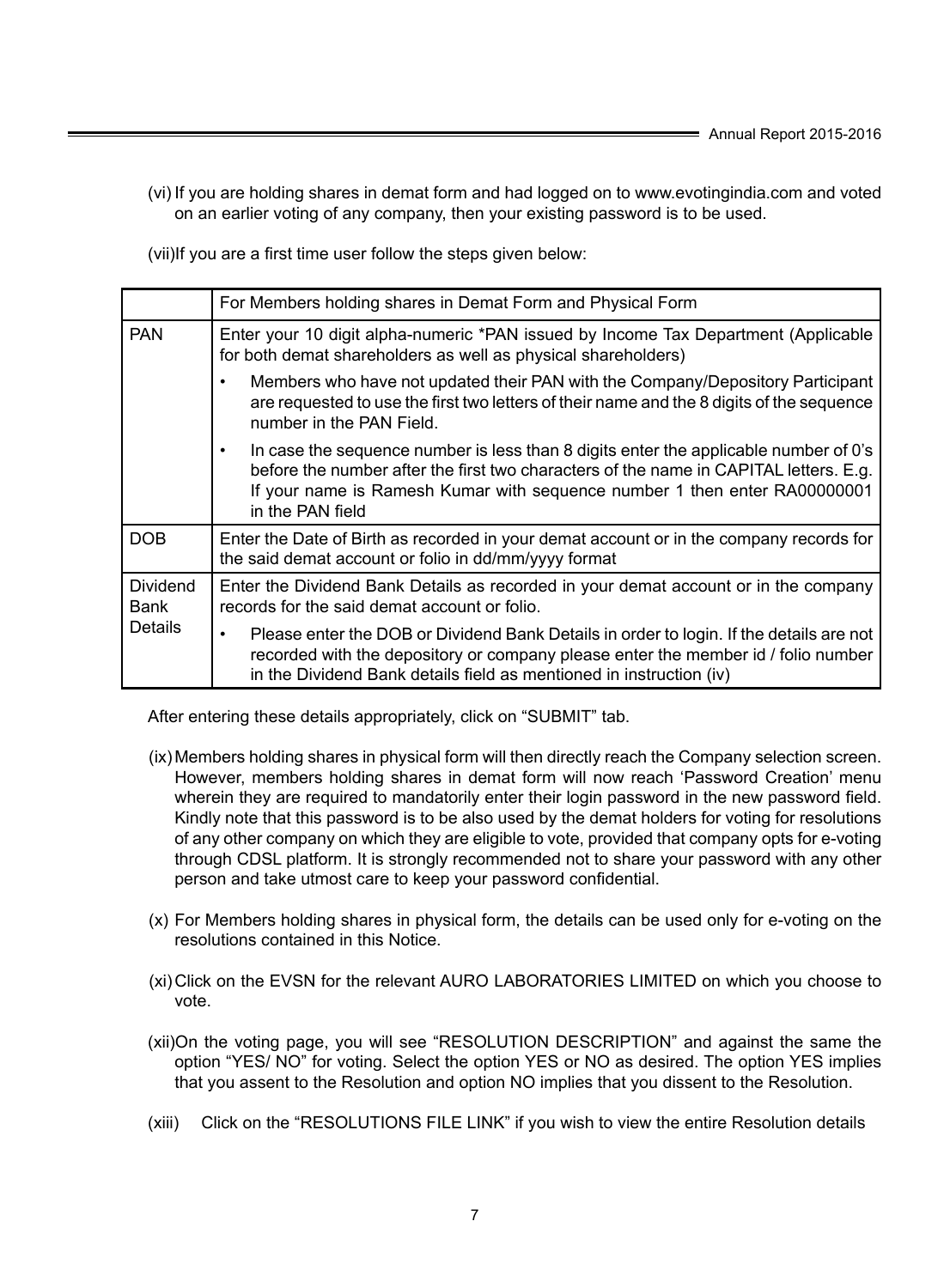

- (xiv) After selecting the resolution you have decided to vote on, click on "SUBMIT". A confirmation box will be displayed. If you wish to confirm your vote, click on "OK", else to change your vote, click on "CANCEL" and accordingly modify your vote.
- (xv) Once you "CONFIRM" your vote on the resolution, you will not be allowed to modify your vote.
- (xvi) You can also take out print of the voting done by you by clicking on "Click here to print" option on the Voting page.
- (xvii) If Demat account holder has forgotten the same password then Enter the User ID and the image verification code and click on Forgot Password & enter the details as prompted by the system.
- (xviii) Note for Non Individual Shareholders and Custodians
	- Non-Individual shareholders (i.e. other than Individuals, HUF, NRI etc.) and Custodian are required to log on to www.evotingindia.com and register themselves as Corporates.
	- A scanned copy of the Registration Form bearing the stamp and sign of the entity should be emailed to helpdesk.evoting@cdslindia.com
	- After receiving the login details they have to create a corporate user who would be able to link the accounts they would be able to cast their vote.
	- The list of accounts should be mailed to helpdesk.evoting@cdslindia.com and on approval of the accounts they would be able to cast their vote.
	- A scanned copy of the Board Resolution and Power of Attorney (POA) which they have issued in favour of the Custodian, if any, should be uploaded in PDF format in the system for the scrutinizer to verify the same.
- (xix) In case you have any queries or issues regarding e-voting, you may refer the Frequently Asked Questions ("FAQs") and e-voting manual available at www.evotingindia.com, under help section or write an email to helpdesk.evoting@cdslindia.com.

Tarapur Industrial Area, Thane– 401506 **Date: May 30, 2016**

**Registered Office:** For and on behalf of the Board K-56, M.I.D.C, **AURO LABORATORIES LIMITED**

> **SHARAT DEORAH (DIN: 00230784) CHAIRMAN & MANAGING DIRECTOR**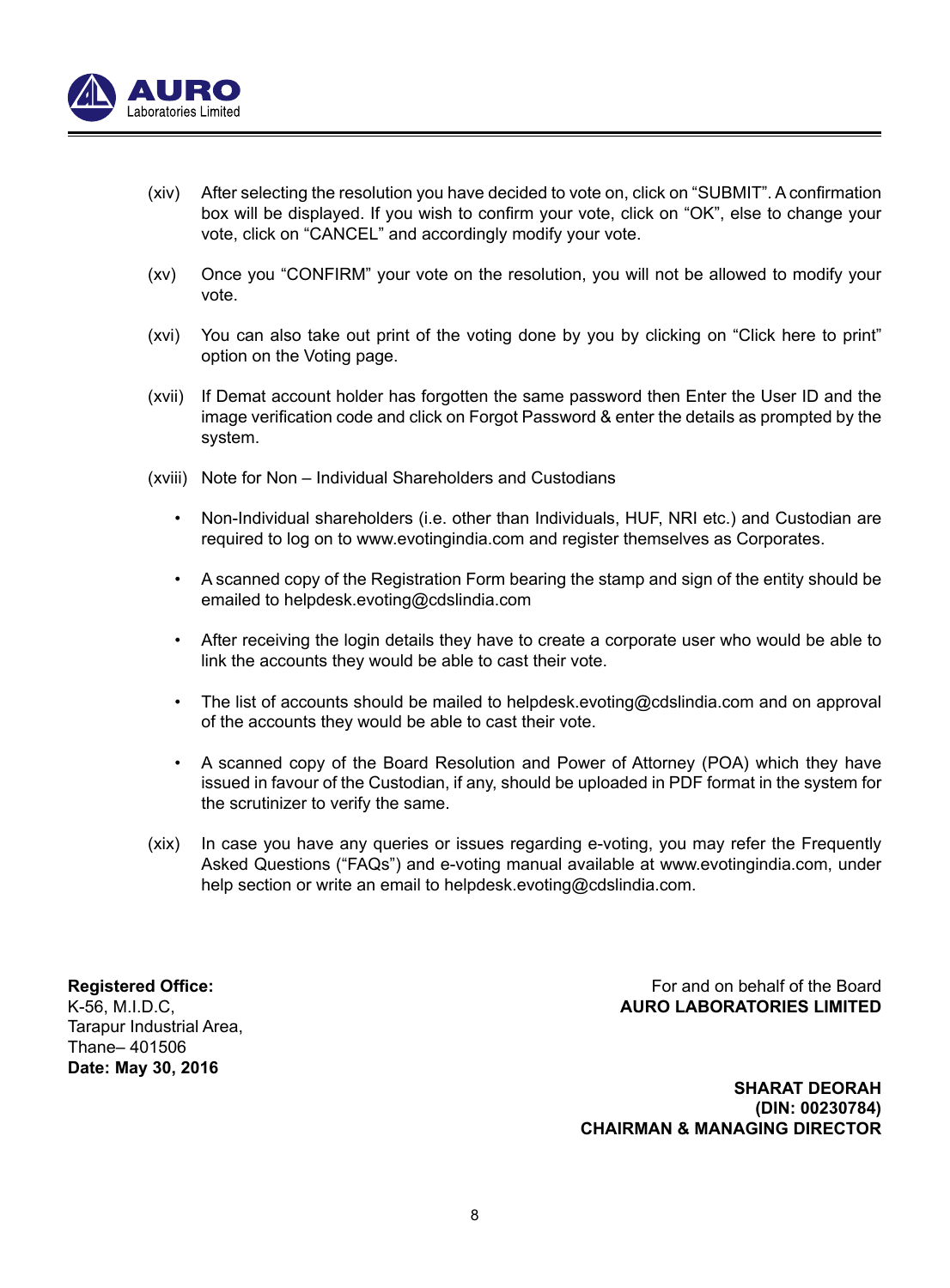## **DIRECTORS' REPORT TO THE SHAREHOLDERS**

 Your Directors have great pleasure in presenting the 27th Annual Report together with the Audited Accounts for the year ended March 31, 2016.

## **1. FINANCIAL HIGHLIGHTS:**

| <b>FINANCIAL RESULTS:</b>            | Year ended<br>31.03.2016<br>(Rs. In Lacs) | Year ended<br>31.03.2015<br>(Rs. In Lacs) |
|--------------------------------------|-------------------------------------------|-------------------------------------------|
| Gross Income                         | 2833.41                                   | 3288.84                                   |
| Profit (Loss) before tax             | 88.19                                     | 80.38                                     |
| Tax Expense:                         |                                           |                                           |
| Current tax expense for current year |                                           |                                           |
| Deferred tax                         |                                           |                                           |
| Tax expense for Earlier years        |                                           |                                           |
| Profit (Loss) for the period         | 88.19                                     | 80.38                                     |

## **FINANCIAL PERFORMANCE:**

|                                             |         |         | (Rs. in Lacs) |
|---------------------------------------------|---------|---------|---------------|
| <b>Particulars</b>                          | 2015-16 | 2014-15 | 2013-14       |
| Total revenue                               | 2833.41 | 3288.84 | 3380.64       |
| Profit before depreciation and amortization | 156.40  | 151.96  | 131.57        |
| Depreciation and amortization               | 68.29   | 71.58   | 73.67         |
| Profit before exceptional items & tax       | 88.19   | 80.38   | 57.90         |
| <b>Exceptional items</b>                    |         |         |               |
| Profit before tax                           | 88.19   | 80.38   | 57.90         |
| Tax expense                                 |         |         |               |
| Net profit after tax                        | 88.19   | 80.38   | 57.90         |
| Equity shares (Number)                      | 6232500 | 6232500 | 6232500       |
| EPS (Rs.)                                   | 1.42    | 1.29    | 0.93          |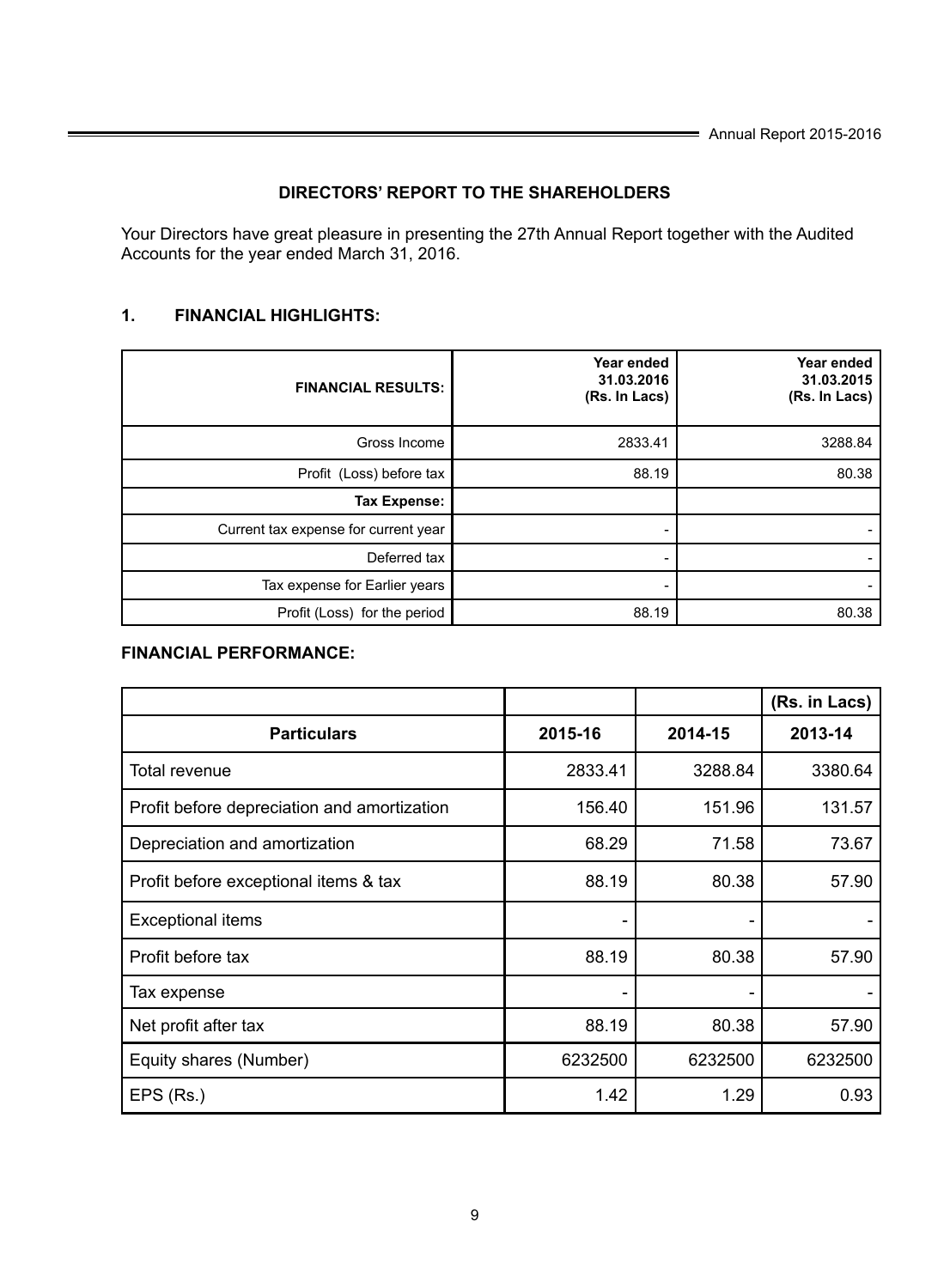

## **2. REVIEW OF OPERATIONS:**

 During the year under review, the Company earned total revenue of Rs.2833.41 Lacs as against Rs.3288.84 Lacs in the previous year. The Profit before tax was Rs.88.19 Lacs as against Profit of Rs. 80.38 Lacs in the previous year.

 Your Company is undertaking expansion plan in existing unit to increase production capacity and undertaking active efforts towards accelerating the growth, speed and is optimistic about better performance in the future.

## **3. DIVIDEND & TRANSFER TO RESERVES:**

To consolidate the financial position of the Company, the Board does not propose any dividend for the year ended March 31, 2016. The Board does not propose to transfer any amount to General Reserves for the aforesaid financial year.

## **4. SHARE CAPITAL OF THE COMPANY:**

 The Paid up Equity share Capital, as at 31st March, 2016 was Rs.62,325,000/- divided into 62,32,500 Equity shares, having face value of Rs.10/- each fully paid up. During the year under review, the Company has not issued any shares with differential voting rights nor granted any stock neither options nor sweat equity.

## **5. SUBSIDIARIES, JOINT VENTURES OR ASSOCIATE COMPANIES:**

The Company does not have any subsidiaries, joint ventures or associate companies.

## **6. MATERIAL CHANGE IN THE NATURE OF BUSINESS:**

There was no change in the nature of business activities during the financial year 2015-16.

## **7. BOARD OF DIRECTORS:**

 In accordance with the provisions of Section 152 of the Companies Act 2013 and the Articles of Association of the Company, Mrs. Kavita V. Sharma, Director of the Company, retires by rotation at the forth coming Annual General Meeting and being eligible offers herself for re-appointment.

## **8. DECLARATION BY INDEPENDENT DIRECTOR (S):**

 Independent Directors have given declarations that they meet the criteria of independence as laid down under Section 149(6) of the Companies Act, 2013 and SEBI (Listing Obligation and Disclosure Requirements) Regulation, 2015

## **9. DIRECTORS RESPONSIBILITY STATEMENT:**

 As required under the provisions of Section 134 of the Companies Act, 2013, your Director's report that: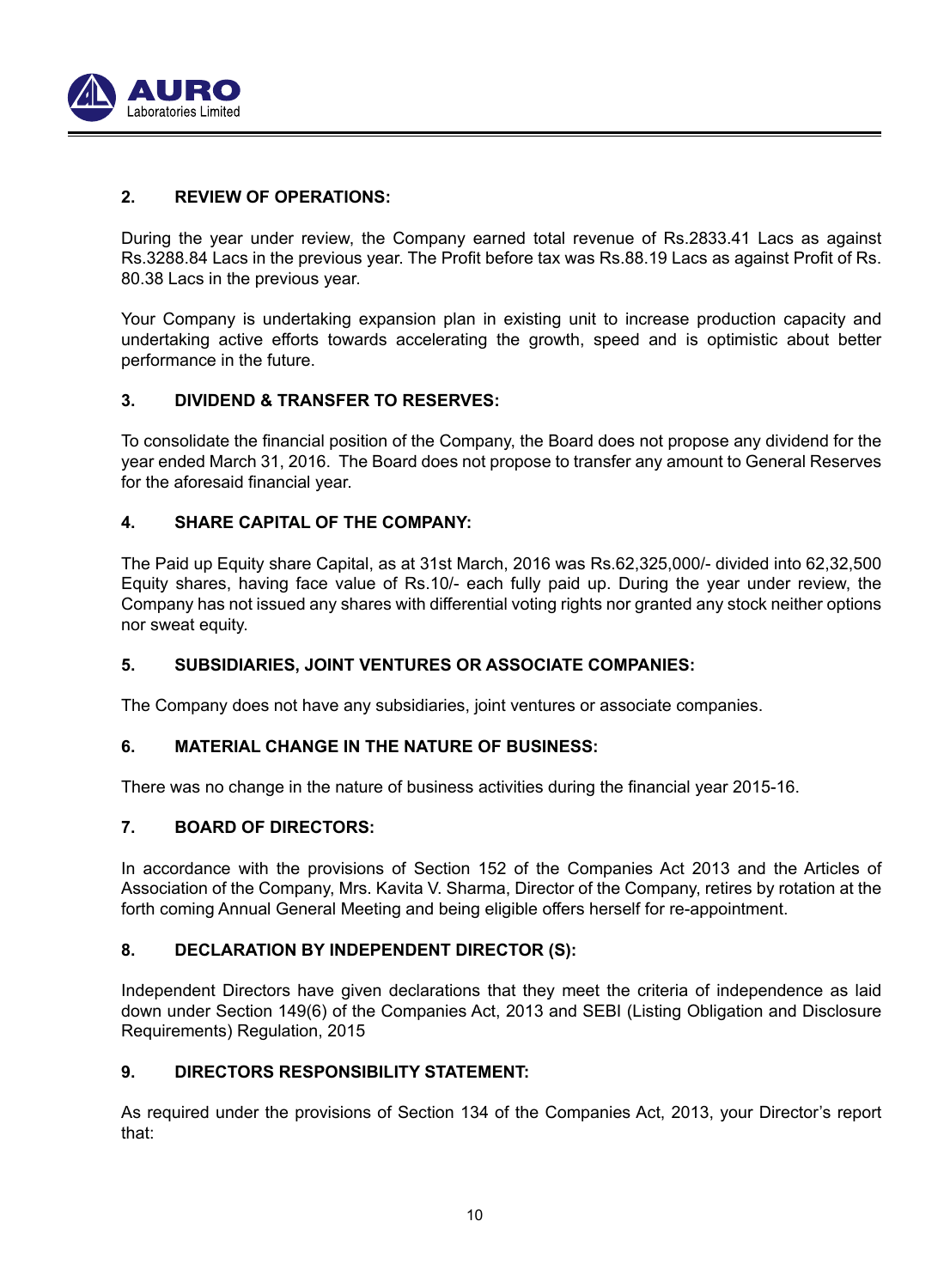- (a) In the preparation of the Annual Accounts, the applicable accounting standards had been followed along with proper explanation relating to material departure, if any;
- (b) The Directors had selected such accounting policies and applied them consistently and made judgments and estimates that are reasonable and prudent so as to give a true and fair view of the state of affairs of the company at the end of the financial year and of the profit and loss of the company for that period;.
- (c) The Directors had taken proper and sufficient care for the maintenance of adequate accounting records in accordance with the provisions of this Act for safeguarding the assets of the company and for preventing and detecting fraud and other irregularities
- (d) The Directors had prepared the annual accounts on a going concern basis.
- (e) The Directors, had laid down internal financial controls to be followed by the company and that such internal financial controls are adequate and were operating effectively
- (f) The Directors had devised proper systems to ensure compliance with the provisions of all applicable laws and that such systems were adequate and operating effectively.

## **10. NUMBER OF MEETINGS OF THE BOARD OF DIRECTORS:**

The Company has held (5) Five Board meetings during the financial year 2015-16. Details of these Meetings are as follows:-

| Sr. No. | Date of Board Meeting |
|---------|-----------------------|
|         | 28.05.2015            |
| 2       | 12.08.2015            |
| 3.      | 04.11.2015            |
|         | 09.02.2016            |
|         | 18.03.2016            |

## **11. CODE OF CONDUCT:**

 Your Company is committed to conducting its business in accordance with the applicable laws, rules and regulations and highest standards of business ethics. In recognition thereof, the Board of Directors has implemented a Code of Conduct for adherence by the Directors (including Independent Directors), Senior Management Personnel and Employees of the Company. This will help in dealing with ethical issues and also foster a culture of accountability and integrity. The Code has been posted on the Company's www.aurolaboratories.com.

All the Board Members and Senior Management Personnel have confirmed compliance with the Code.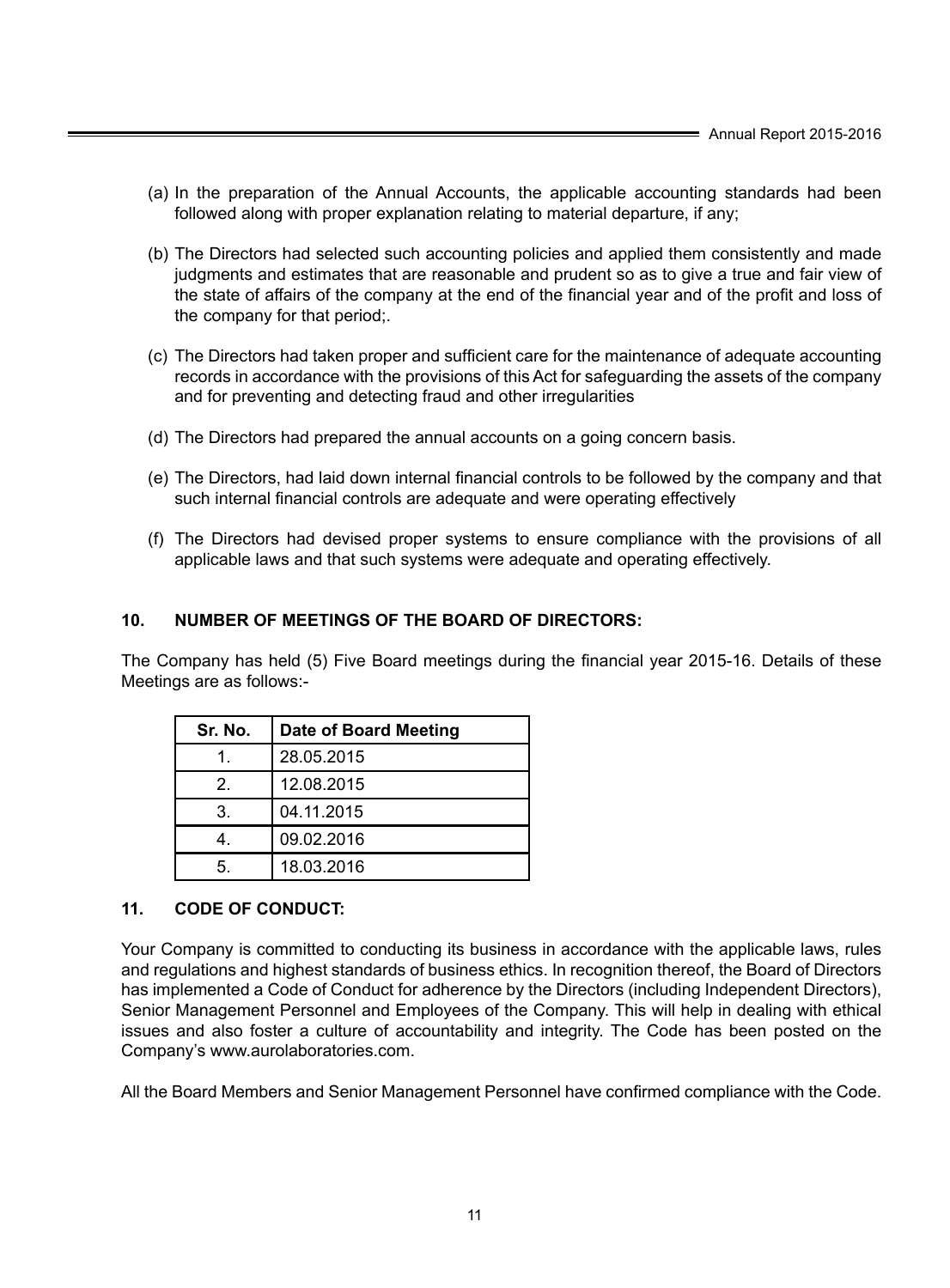

## **12. KEY MANAGERIAL PERSONNEL:**

The Company is having the following persons as the Key Managerial Personnel.

| Sr. No. | Name of the person    | <b>Designation</b>             |
|---------|-----------------------|--------------------------------|
|         | Mr. Sharat Deorah     | Chairman & Managing Director   |
|         | Mr. Siddhartha Deorah | Whole time Director            |
| 3.      | Ms. Shanu Patania     | <b>Company Secretary</b>       |
| 4.      | Mr. Amit Shah         | <b>Chief Financial Officer</b> |

 There has been no change in the Key Managerial Personnel of the Company during the year under review.

## **13. COMMITTEES OF THE BOARD:**

## **13.1 AUDIT COMMITTEE:**

 The Company has Audit Committee comprising of Independent and Executive Directors constituted in compliance with the provisions of Section 177 of the Companies Act, 2013 and SEBI (Listing Obligation and Disclosure Requirements) Regulation, 2015 with the Stock Exchange. The Audit Committee acts in accordance with the terms of reference specified from time to time by the Board. The details of meeting held during the financial year are as under :

| l Sr. No.      | Date of Board Meeting |
|----------------|-----------------------|
|                | 28.05.2015            |
| $\overline{2}$ | 12.08.2015            |
| 3.             | 04.11.2015            |
|                | 09.02.2016            |
| 5              | 18.03.2016            |

## **13.2 NOMINATION & REMUNERATION COMMITTEE:**

 The Board has reconstituted the Nomination and Remuneration Committee pursuant to Section 178 of the Companies Act, 2013. The Board of Directors has framed a policy which lays down a framework in relation to remuneration of Directors, Key Managerial Personnel and Senior Management of the Company. The policy lays down the criteria determining qualifications, positive attributes, independence of a director and other matters pursuant to the provisions of sub-section (3) of Section 178 of the Companies Act, 2013. The Committee members met twice during the financial year i.e. 28/5/2015 and 04/11/2015.

## **13.3 SHAREHOLDING OF NON-EXECUTIVE INDEPENDENT DIRECTORS:**

 The shareholding in the Company by the Non-Executive Independent Directors in their own name is NIL.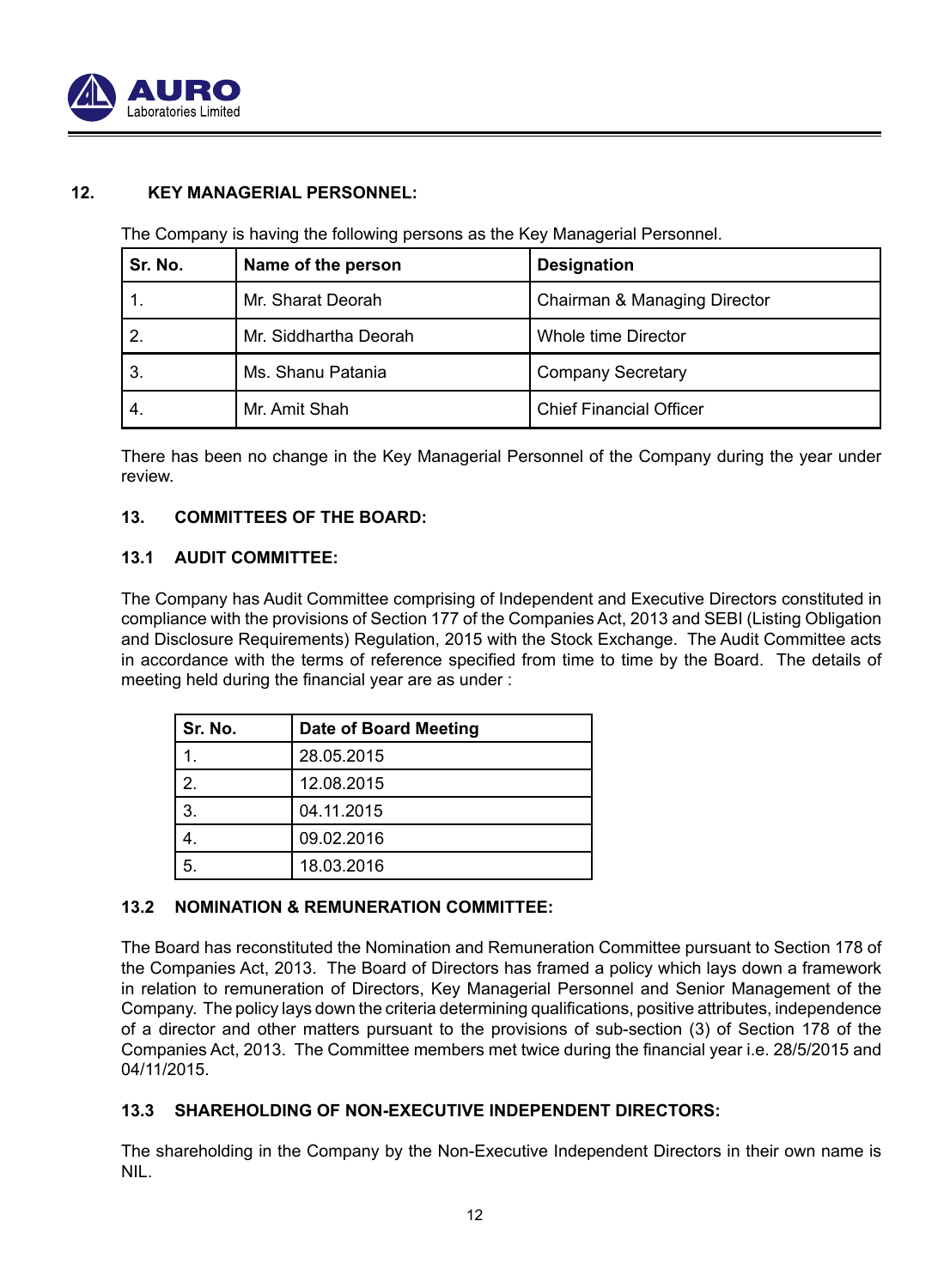## **13.4 STAKEHOLDERS RELATIONSHIP COMMITTEE:**

 The Board has constated 'Stakeholders Relationship Committee' in order to align it with the provisions of Section 178 of the Companies Act, 2013. The Committee has been constituted to strengthen the investor relations and to inter-alia, look into issues relating to shareholders grievances pertaining to transfer of shares, non- receipt of declared dividends, non-receipt of Annual Report, issues concerning de-materialization etc. The Committee members met four times during the financial year i.e. 28/05/2015, 12/08/2015, 04/11/2015 and 09/02/2016.

| Sr. No. | <b>Nature of Complaints</b>                         | <b>Received</b> | Pending | <b>Disposed</b> |
|---------|-----------------------------------------------------|-----------------|---------|-----------------|
|         | Non receipt of Annual Report                        |                 |         |                 |
|         | Non Receipt of Share Certificates after<br>transfer |                 |         |                 |
| З.      | Non Receipt of Demat Rejected S/C's                 |                 |         |                 |
|         | Others                                              |                 |         |                 |
|         | Total                                               |                 |         |                 |

**Details of Investors Complaints received during the year:**

There were no complaints pending for action as on 31st March 2016.

## **14. ANNUAL PERFORMANCE EVALUATION:**

 Pursuant to the provisions of the Companies Act, 2013 and SEBI (LODR) Regulations, 2015, the company has implemented a system of evaluating performance of the Board of Directors and of its Committees and individual directors on the basis of evaluation criteria suggested by the Nomination and Remuneration Committee. Accordingly, the Board has carried out an evaluation of its performance after taking into consideration various performance related aspects of the Board's functioning, composition of the Board and its Committees, culture, execution and performance of specific duties, obligations and governance.

 The performance evaluation of the Board as a whole, the Chairperson and the Non-Independent Directors was also carried out by the Independent Directors at their meeting held on 9th February, 2016.

 Similarly, the performance of various committees, individual Independent and Non Independent Directors was evaluated by the entire Board of Directors (excluding the Director being evaluated) on various parameters like engagement, analysis, decision making, communication and interest of stakeholders.

## **15. VIGIL MECHANISM / WHISTLE BLOWER POLICY:**

 The Company has a Vigil Mechanism / Whistle Blower policy to report genuine concerns, grievances, frauds and mismanagements, if any. The Vigil Mechanism /Whistle Blower policy has been posted on the website of the Company www.aurolaboratories.com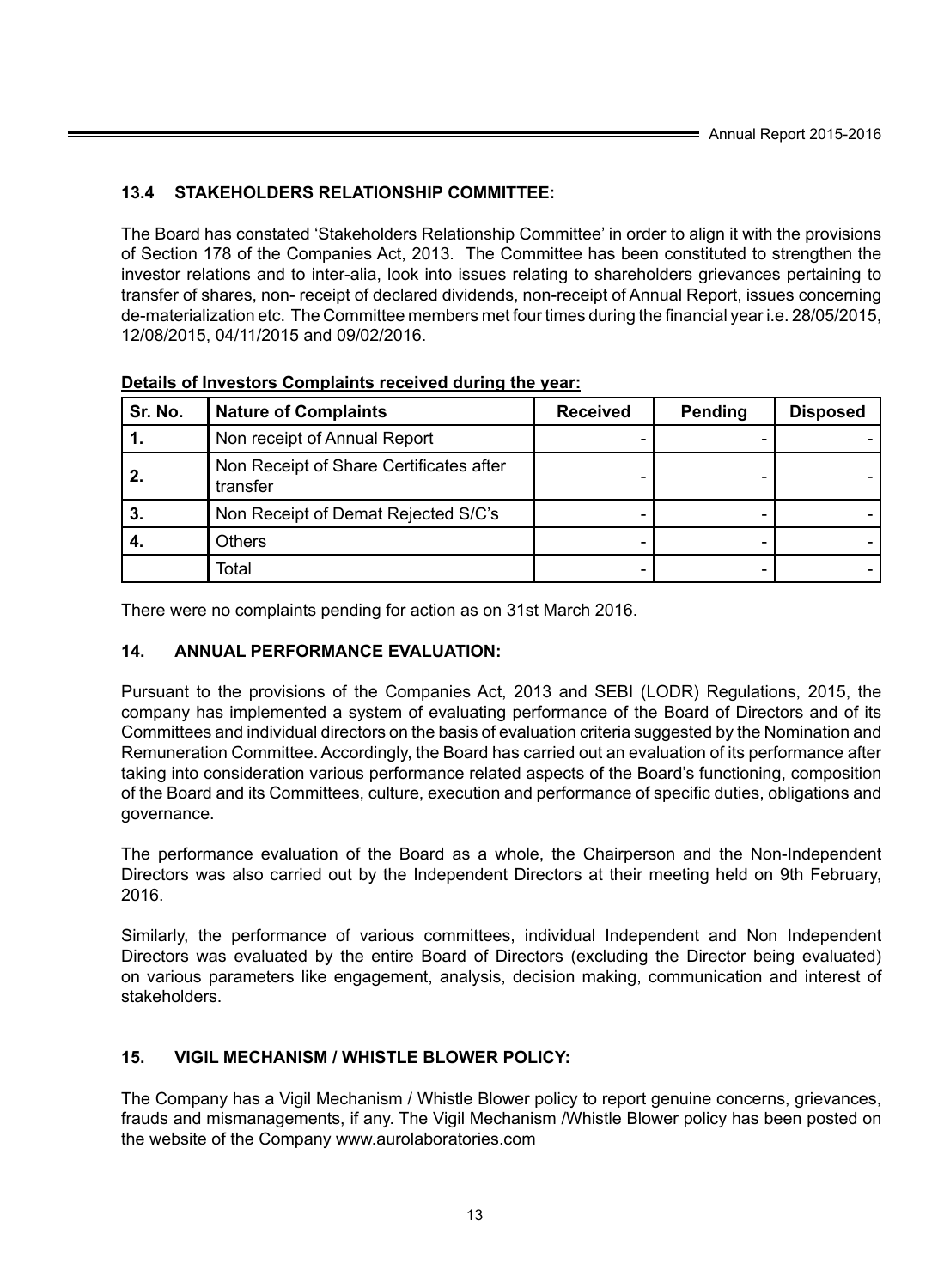

## **16. FIXED DEPOSIT:**

 Your Company has not accepted any deposits within the meaning of Section 73 of the Companies Act, 2013 and the Companies (Acceptance of Deposits) Rules, 2014.

## **17. PARTICULARS OF LOANS, GUARANTEES OR INVESTMENTS:**

 The details of loans, guarantees and investments covered under Section 186 of the Companies Act, 2013 read with Companies (meeting of Board and its Powers) Rules, 2014 form part to the financial statements in this Annual Report:

## **18. ISO CERTIFICATION:**

The Company's products were awarded as ISO 9001:2008 Certification.

## **19. SIGNIFICANT AND MATERIAL ORDERS PASSED BY THE REGULATORS OR COURTS**

There are no significant and material orders passed by the Regulators or Courts that would impact the going status of the Company and its future operations.

## **20. EXTRACT OF ANNUAL RETURN:**

 The details forming part of the extract of the Annual Return in Form MGT-9, as required under Section 92 of the Companies Act, 2013, is included in this Report as **Annexure 'A'** and forms an integral part of this Report.

## **21. RELATED PARTY TRANSACTIONS:**

During the financial year 2015-16 your Company has not entered into transactions with related parties as defined under Section 2(76) of the Companies Act, 2013 read with Companies (Specification of Definitions Details) Rules, 2014 and hence provisions of Section 188 of the Companies Act, 2013 are not applicable to Company.

## **22. STATUTORY AUDITORS:**

 M/s. Kothari Jain & Associates, Chartered Accountants, (Firm Registration No. 113041W) were appointed as the Statutory Auditors of the Company at the AGM held on 6th September, 2014 to hold office until the conclusion of the third consecutive AGM, are recommended for ratification of appointment for the Financial Year 2016-17. As required under the provisions of Section 139 of the Companies Act, 2013, the Company has obtained written confirmation from M/s. Kothari Jain & Associates that their appointment, if made, would be in conformity with the limits specified in the said Section.

## **23. SECRETARIAL AUDIT:**

 Pursuant to provisions of Section 204 of the Companies Act, 2013 and the Rules made thereunder, the company has appointed M/s. GMJ & Associates, Company Secretaries to undertake the Secretarial Audit of the Company for the year ended March 31, 2016.

 The Secretarial Audit report is annexed herewith as **Annexure 'B'** and forms an integral part to this Report.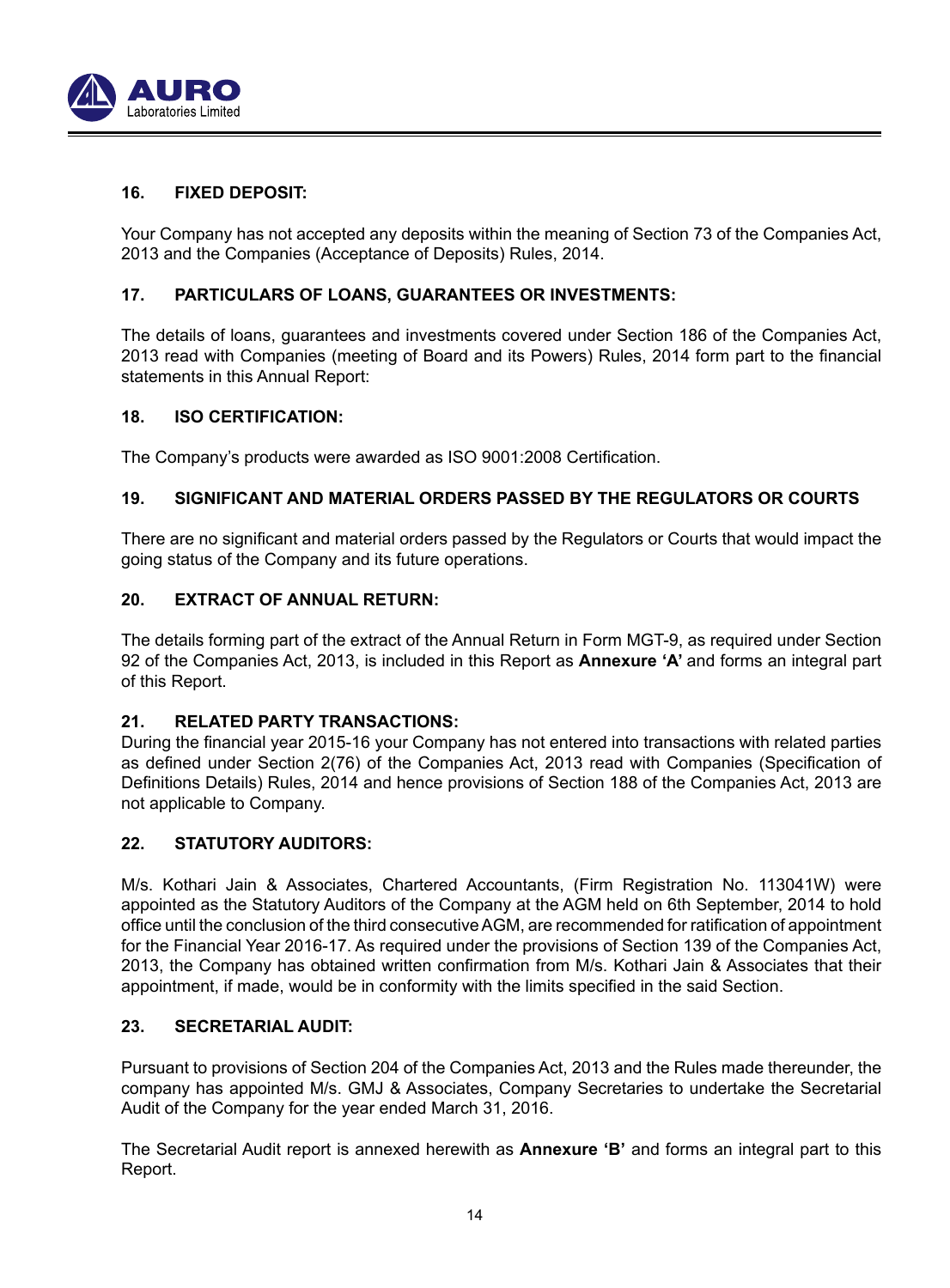## **24. COST AUDIT:**

 Pursuant to the provisions of Section 148 of the Companies Act, 2013 read with Rules made thereunder, Cost Audit is not applicable to the Company for the financial year 2015-16.

## **25. AUDITOR'S REPORT/ SECRETARIAL AUDIT REPORT:**

 The observations of the auditors contained in their Report have been adequately dealt with in the Notes to the Accounts which are self-explanatory and, therefore, do not call for any further comments.

The Secretarial Audit Report does not contain any qualification, reservation & adverse remark.

## **26. PREVENTION OF SEXUAL HARASSMENT:**

 The Company has constituted an Internal Complaint Committee as required under Section 4 of the Sexual Harassment of Women at Workplace (Prevention, Prohibition and Redressal) Act, 2013 and the Rules made thereunder.

During the year under review, no complaints were reported.

## **27. RISK MANAGEMENT:**

 The Company has in place a Risk Management Policy (a) to ensure that all the current and future material risk exposures of the Company are identified, assessed, quantified, appropriately mitigated, minimized and managed i.e. to ensure adequate systems for risk management. (b) to establish a framework for the company's risk management process and to ensure its implementation. (c) to enable compliance with appropriate regulations, wherever applicable, through the adoption of best practices (d) to assure business growth with financial stability.

## **28. INTERNAL CONTROL SYSTEMS AND THEIR ADEQUACY:**

 The Company has an Internal Control System, commensurate with the size, scale and complexity of its operations. The scope and authority of the Internal Audit function is defined by the Audit Committee. To maintain its objectivity and independence, the Internal Audit function reports to the Chairman of the Audit Committee of the Board & to the Managing Director.

The Internal Audit Department monitors and evaluates the efficacy and adequacy of internal control system in the Company, its compliance with operating systems, accounting procedures and policies of the Company.

 Based on the report of internal audit function, the Company undertakes corrective action in their respective areas and thereby strengthens the controls. Significant audit observations and recommendations along with corrective actions thereon are presented to the Audit Committee of the Board.

## **29. DEPOSITORY SERVICES:**

 The Company's Equity Shares have been admitted to the depository mechanism of the National Securities Depository Limited (NSDL) and also the Central Depository Services (India) Limited (CDSL). As a result the investors have an option to hold the shares of the Company in a dematerialized form in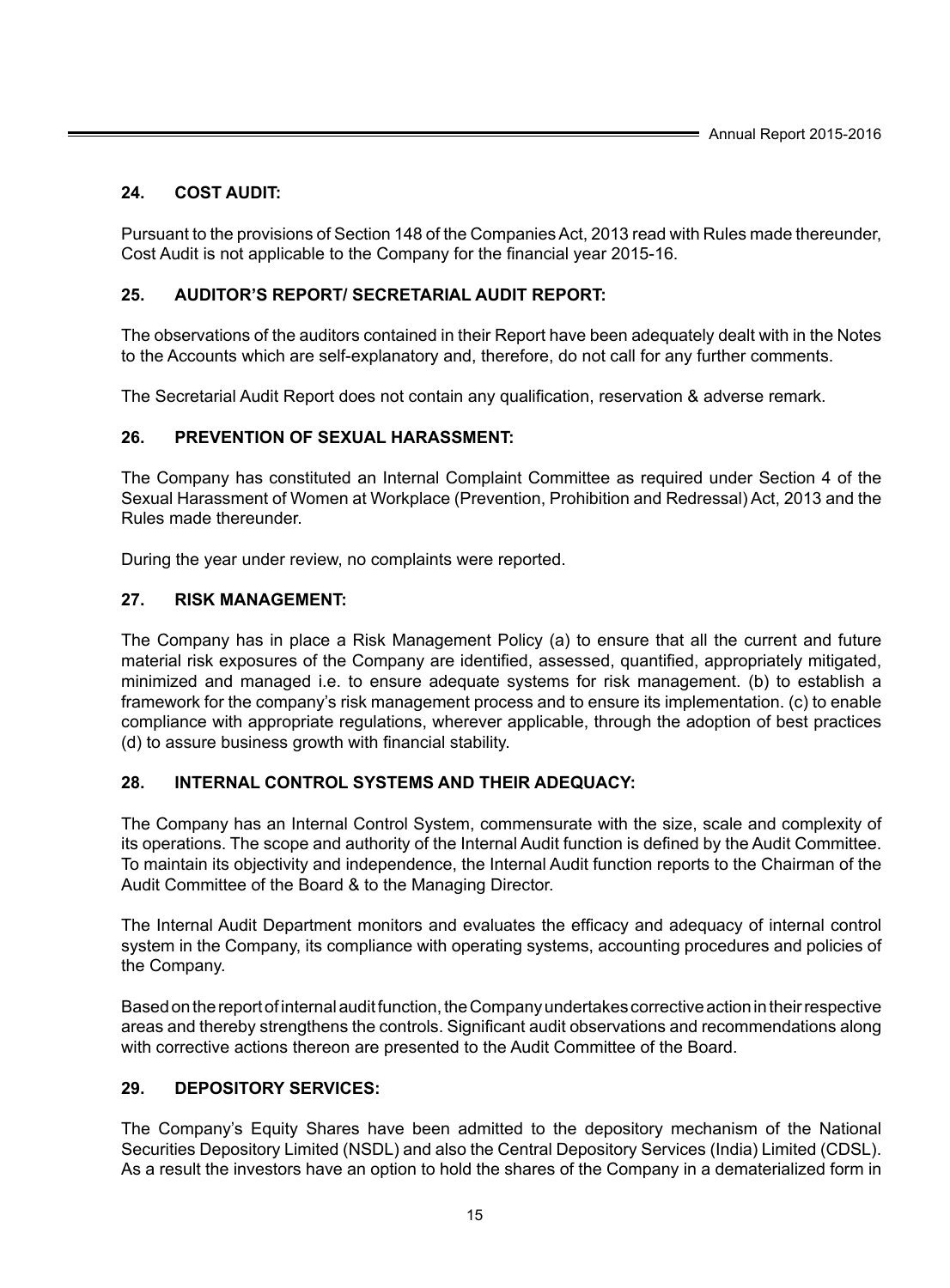

either of the two Depositories. The Company has been allotted ISIN No. INE292C01011.

Shareholders therefore are requested to take full benefit of the same and lodge their holdings with Depository Participants [DPs] with whom they have their Demat Accounts for getting their holdings in electronic form.

## **30. PARTICULARS REGARDING CONSERVATION OF ENERGY, TECHNOLOGY ABSORPTION AND FOREIGN EXCHANGE EARNING AND OUTGO:**

 The information on conservation of energy, technology absorption and foreign exchange earnings and outgo pursuant to Section 134(3)(m) of the Companies Act, 2013, read with the Rule 8(3) of the Companies (Accounts) Rules, 2014 is given in **Annexure 'C'** to this Report

## **31. PARTICULARS OF EMPLOYEES:**

 The information required pursuant to Section 197 read with Rule 5 (1) of the Companies (Appointment and Remuneration of Managerial Personnel) Rules, 2014 is annexed as **Annexure "D"** to this Report.

 None of the employees have drawn remuneration more than Rs. 5,00,000/- p.m., if employed for the part of the year and Rs. 60,00,000/- p.a., if employed throughout the Financial Year as covered under Rule 5 (2) of the Companies Appointment and Remuneration of Managerial Personnel) Rules, 2014.

## **32. CORPORATE GOVERNANCE:**

 As per Regulation 15(2) of SEBI (Listing Obligation and Disclosure Requirements) Regulations, 2015, the provisions on Corporate Governance are not applicable to the Company for the Financial Year 2015-16.

## **33. LISTING:**

 The Company's Shares are listed on BSE Limited, Mumbai. The Company has paid Listing Fee for the year 2016-17.

## **34. EVENTS SUBSEQUENT TO THE DATE OF FINANCIAL STATEMENTS:**

There were no material changes and commitments, affecting the financial position of the Company which have occurred between the end of the financial year of the Company to which the financial statements related and the date of the report.

## **35. CORPORATE SOCIAL RESPONSIBILITY:**

 The provisions of Section 135 of the Companies Act, 2013 read with the Companies (Corporate Social Responsibility Policy) Rules 2014, were not applicable to the Company during the financial year 2015- 16.

## **36. ENVIRONMENT AND SAFETY:**

The Company is committed to: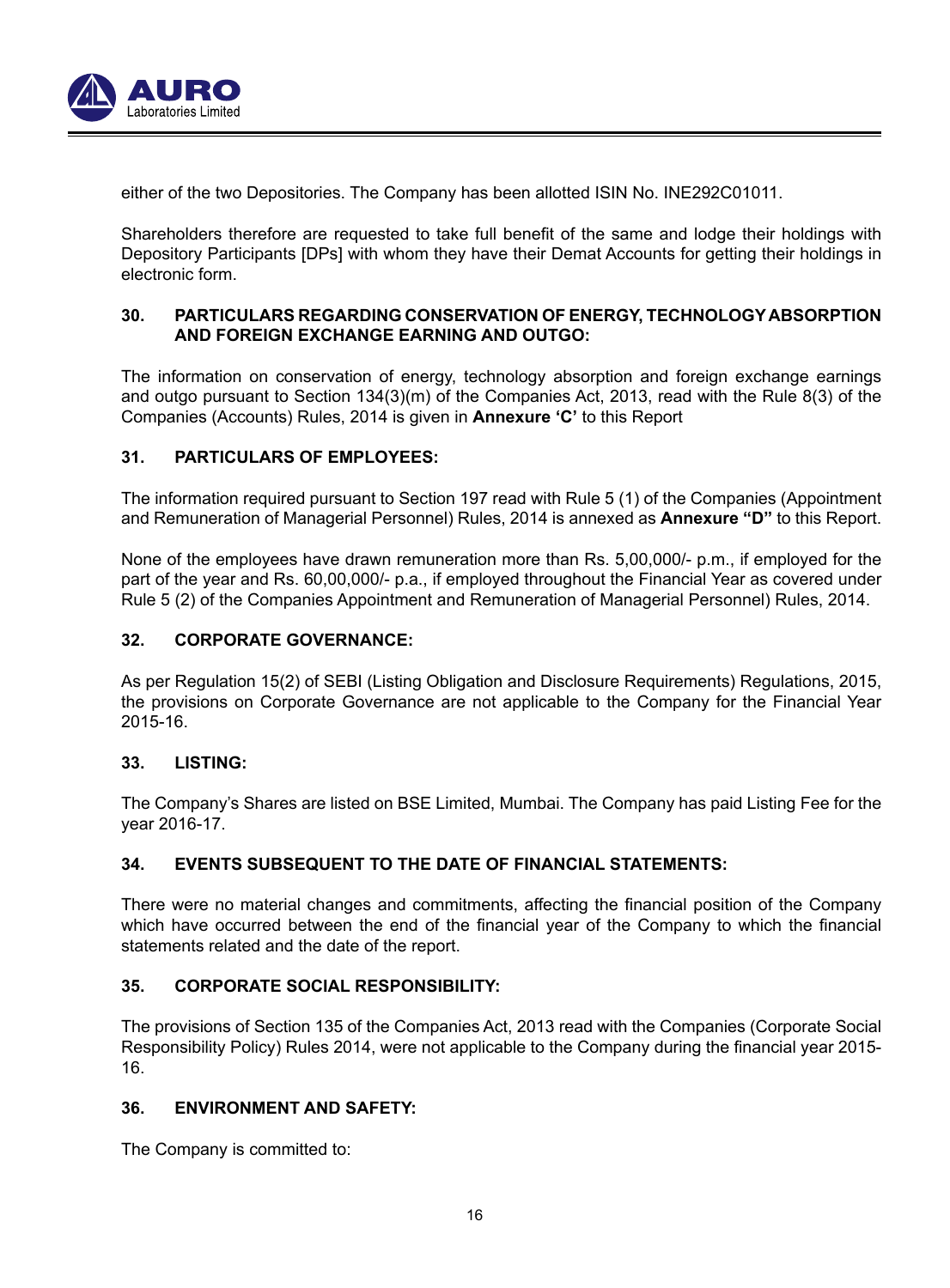- Maintain an organizational culture of Health, Safety & Environmental excellence by conducting its business in a manner that will promote consistent development.
- Safe work, resource conservation, waste management and emergency response measures for continual improvement in performance.
- Design, construct, operate & maintain its facilities while assuring the best material and service quality and operate in a way that mitigates and minimizes risks and hazards.
- Prevention of ill-health, injuries and pollution by adopting best practices, carrying out periodic risk assessments, audits, reviews, inspections and providing awareness to employees and concerned stakeholders.

## **37. STEPS FOR PREVENTION OF INSIDER TRADING:**

 In compliance of the SEBI (Prevention of Insider Trading) Regulations as amended in 2015, the Company has issued comprehensive guidelines advising and cautioning management staff and other relevant business associates on the procedure to be followed while dealing in equity shares of the Company and disclosure requirements in this regard. Company believes that "The Code of Internal Procedure and Conduct" and 'The Code of Corporate Disclosures Policies' framed by it in this regard will help in ensuring compliance of the amended SEBI regulations.

## **38. ACKNOWLEDGMENT:**

 The Directors wish to convey their appreciation to the Company's shareholders, customers, suppliers, bankers and distributors for the support they have given to the Company and the confidence, which they have reposed in its management and the employees for the commitment and dedication shown by them.

Tarapur Industrial Area, Thane– 401506 **Date: May 30, 2016**

**Registered Office: For and on behalf of the Board For and on behalf of the Board** K-56, M.I.D.C, **AURO LABORATORIES LIMITED**

> **SHARAT DEORAH (DIN: 00230784) CHAIRMAN & MANAGING DIRECTOR**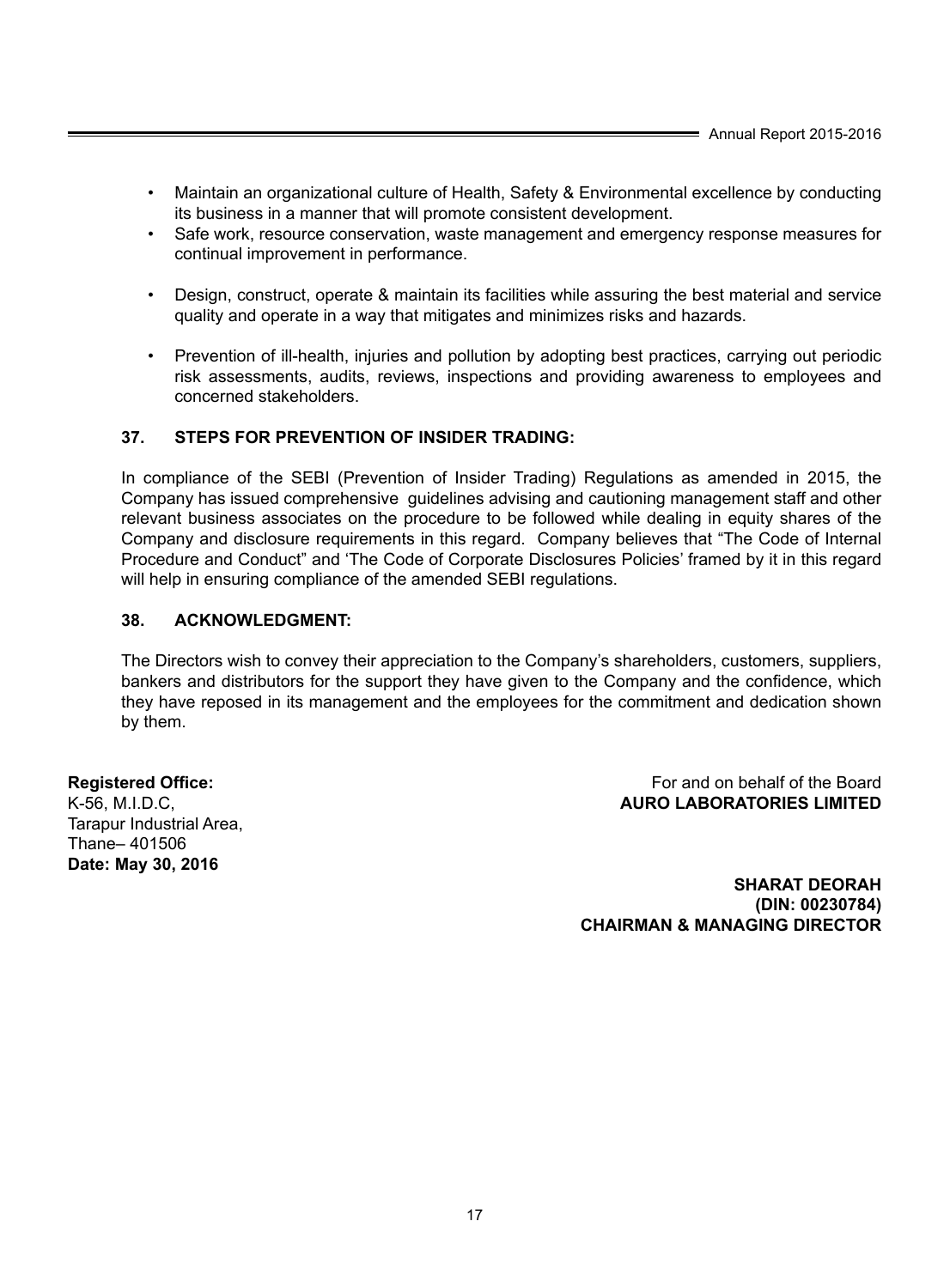

Annexure - I To Director's Report

## **Form No. MGT-9**

## **EXTRACT OF ANNUAL RETURN**

 **[Pursuant to section 92(3) of the Companies Act, 2013 and rule 12(1) of the Companies (Management and Administration) Rules, 2014]**

## **I. REGISTRATION AND OTHER DETAILS:**

| $CIN$ :-                                                                             | L33125MH1989PLC051910                                                                                                                                                          |
|--------------------------------------------------------------------------------------|--------------------------------------------------------------------------------------------------------------------------------------------------------------------------------|
| ii)<br>Registration Date:-                                                           | 26/5/1989                                                                                                                                                                      |
| iii)<br>Name of the Company:-                                                        | <b>AURO LABORATORIES LIMITED</b>                                                                                                                                               |
| Category / Sub-Category of the<br>iv)<br>Company:-                                   | Company limited by shares & Indian Non<br><b>Government Company</b>                                                                                                            |
| Address of the Registered office and<br>v)<br>contact details:-                      | K-56, M I D C, TARAPUR INDUSTRIAL AREA,<br><b>THANE-401506</b>                                                                                                                 |
| vi) Whether listed company                                                           | Yes                                                                                                                                                                            |
| Name, Address and Contact details of<br>vii)<br>Registrar and Transfer Agent, if any | <b>SHAREX DYMANIC (INDIA) PRIVATE LIMITED</b><br>Unit-1, Luthra Ind. Premises, Safed Pool, Andheri<br>Kurla Road, Andheri (E), Mumbai- 400072.<br><b>Contact No: 2851 5606</b> |

## **II. PRINCIPAL BUSINESS ACTIVITIES OF THE COMPANY**

 **All the business activities contributing 10 % or more of the total turnover of the company shall be stated:-**

| Sr. No. | Name and Description of<br>main products / services | NIC Code of the<br><b>Product/service</b> | % to total turnover of the company |
|---------|-----------------------------------------------------|-------------------------------------------|------------------------------------|
|         | Pharmaceuticals                                     | 210                                       | 100.00                             |

## **III. PARTICULARS OF HOLDING, SUBSIDIARY AND ASSOCIATE COMPANIES -**

| Sr. No | <b>NAME AND</b><br><b>ADDRESS OF THE</b><br><b>COMPANY</b> | <b>CIN/GLN</b> | <b>HOLDING/</b><br><b>SUBSIDIARY/</b><br><b>ASSOCIATE</b> | % of shares<br>held | Applicable<br><b>Section</b> |
|--------|------------------------------------------------------------|----------------|-----------------------------------------------------------|---------------------|------------------------------|
|        |                                                            | Not Applicable |                                                           |                     |                              |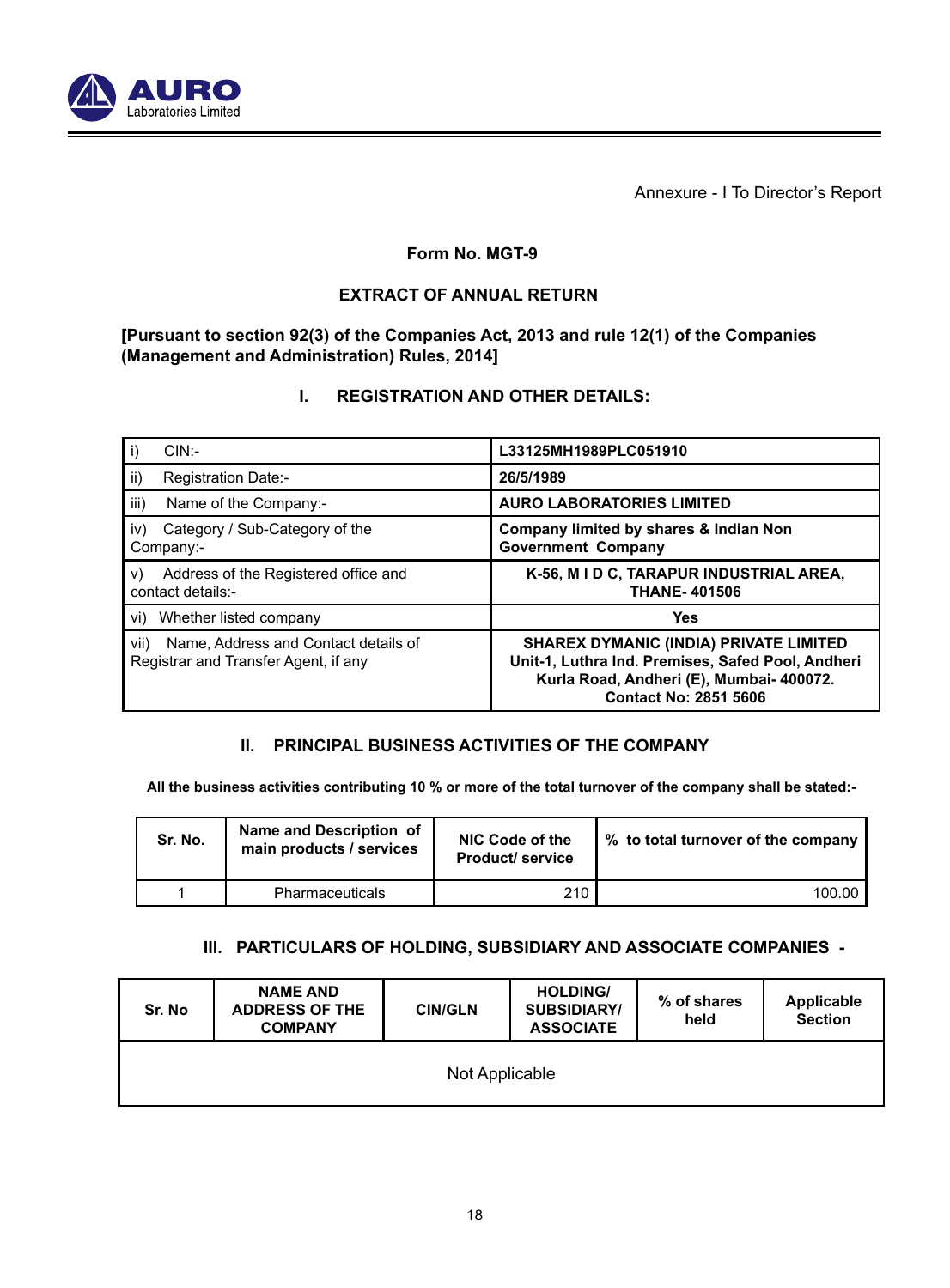i) Category-wise Share Holding i) Category-wise Share Holding

 $\geq$ 

**IV. SHARE HOLDING PATTERN (Equity Share Capital Breakup as percentage of Total Equity)**

SHARE HOLDING PATTERN (Equity Share Capital Breakup as percentage of Total Equity)

| Category of Shareholders                               |         |          | No. of Shares held at the beginning of the year |                      |         |          | No. of Shares held at the end of the year |                   | % Change during<br>the year |
|--------------------------------------------------------|---------|----------|-------------------------------------------------|----------------------|---------|----------|-------------------------------------------|-------------------|-----------------------------|
|                                                        | Demat   | Physical | Total                                           | % of Total<br>Shares | Demat   | Physical | Total                                     | % of Total Shares |                             |
|                                                        |         |          |                                                 |                      |         |          |                                           |                   |                             |
| A. Promoter's                                          |         |          |                                                 |                      |         |          |                                           |                   |                             |
|                                                        |         |          |                                                 |                      |         |          |                                           |                   |                             |
| (1) Indian                                             |         |          |                                                 |                      |         |          |                                           |                   |                             |
| a) Individual/HUF                                      | 1869633 | 97700    | 1967333                                         | 31.57                | 1965633 | 1700     | 1967333                                   | 31.57             | $\circ$                     |
| b) Central/State Govt                                  |         |          |                                                 |                      |         |          |                                           |                   | $\circ$                     |
| c) Bodies Corp.                                        | 1168781 | $\circ$  | 1168781                                         | 18.75                | 1168781 | $\circ$  | 1168781                                   | 18.75             | $\circ$                     |
| d) Banks / Fl                                          | $\circ$ |          |                                                 |                      | $\circ$ |          |                                           |                   | $\circ$                     |
| e) Any Other                                           | $\circ$ |          |                                                 |                      | $\circ$ |          |                                           |                   | $\circ$                     |
|                                                        |         |          |                                                 |                      |         |          |                                           |                   |                             |
| Sub-total (A) (1):-                                    | 3038414 | 97700    | 3136114                                         | 50.32                | 3038414 | 1700     | 3136114                                   | 50.32             | $\bullet$                   |
|                                                        |         |          |                                                 |                      |         |          |                                           |                   |                             |
| (2) Foreign                                            |         |          |                                                 |                      |         |          |                                           |                   |                             |
| a) NRIs - Individuals                                  |         |          |                                                 |                      |         |          |                                           |                   | $\circ$                     |
| b) Other - Individuals                                 |         |          |                                                 |                      |         |          |                                           |                   | $\circ$                     |
| c) Bodies Corp.                                        |         |          |                                                 |                      |         |          |                                           |                   | $\circ$                     |
| d) Banks / Fl                                          |         |          |                                                 |                      |         |          |                                           |                   | $\circ$                     |
| e) Any Other                                           |         |          |                                                 |                      |         |          |                                           |                   | $\circ$                     |
|                                                        |         |          |                                                 |                      |         |          |                                           |                   |                             |
| Sub-total (A) (2):-                                    | $\circ$ | $\circ$  | $\circ$                                         | $\circ$              | $\circ$ | $\circ$  | $\circ$                                   | $\circ$           | $\circ$                     |
|                                                        |         |          |                                                 |                      |         |          |                                           |                   |                             |
| Total shareholdin g of<br>Promoter $(A)=(A)(1)+(A)(2)$ | 3038414 | 97700    | 3136114                                         | 50.32                | 3038414 | 1700     | 3136114                                   | 50.32             |                             |
|                                                        |         |          |                                                 |                      |         |          |                                           |                   |                             |
| <b>B. Public Shareholding</b>                          |         |          |                                                 |                      |         |          |                                           |                   |                             |
|                                                        |         |          |                                                 |                      |         |          |                                           |                   |                             |
| 1. Institutions                                        |         |          |                                                 |                      |         |          |                                           |                   |                             |
| a) Mutual Funds                                        | $\circ$ | 400      | 400                                             | 0.006                | $\circ$ | 400      | 400                                       | 0.006             | $\circ$                     |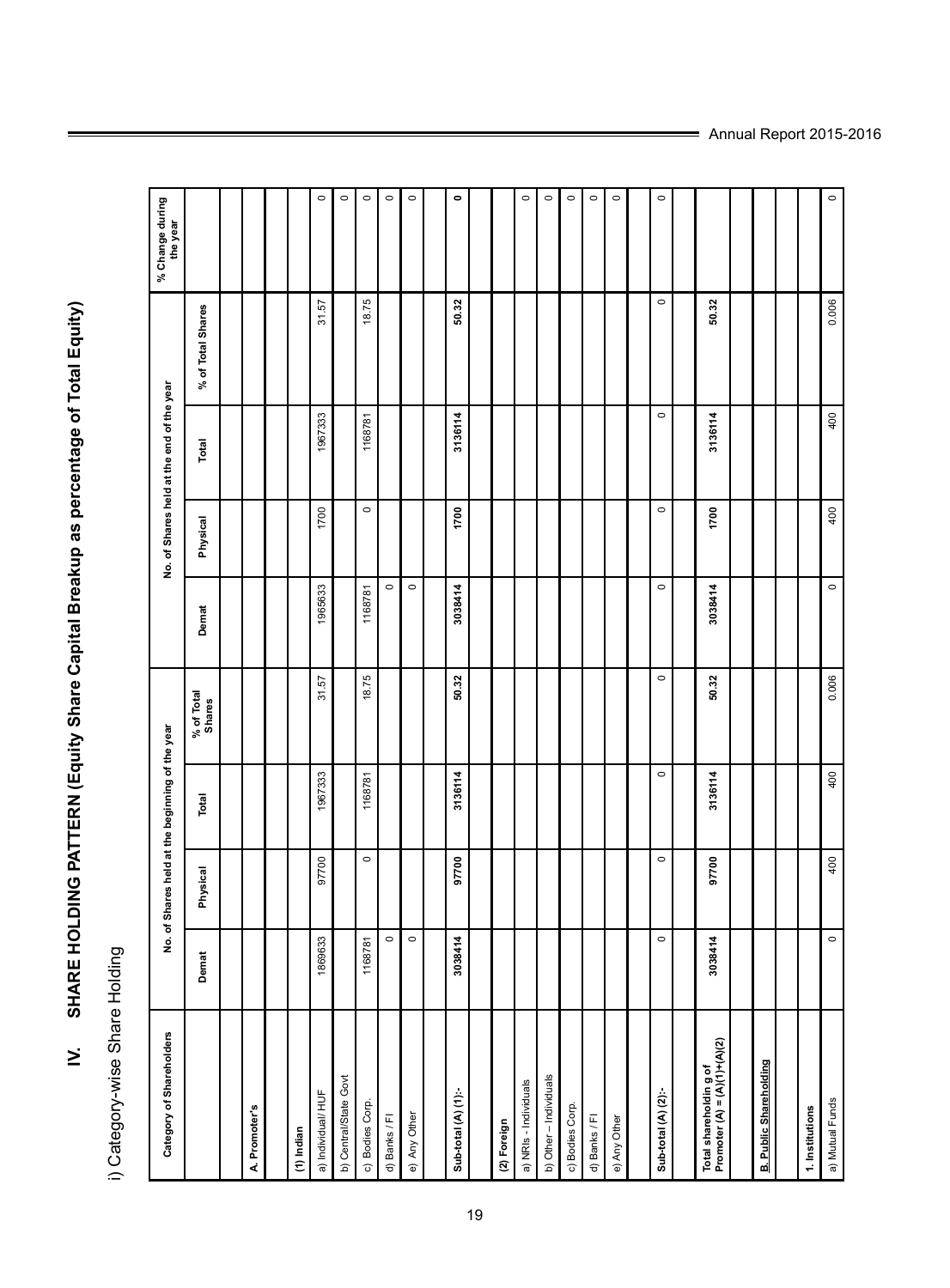

|                          |                        |  |           |  |           |              |                      |         |         |          |         |           |                         |  |              |              | $\bullet$<br>$\circ$<br>$\circ$<br>$\circ$<br>$\circ$<br>$\circ$<br>$\circ$<br>$\circ$ |                                                                                                                                                                                                                                                                                                                                                                   |
|--------------------------|------------------------|--|-----------|--|-----------|--------------|----------------------|---------|---------|----------|---------|-----------|-------------------------|--|--------------|--------------|----------------------------------------------------------------------------------------|-------------------------------------------------------------------------------------------------------------------------------------------------------------------------------------------------------------------------------------------------------------------------------------------------------------------------------------------------------------------|
|                          |                        |  | 0.006     |  | 1.75      |              |                      | 31.28   | 5.08    |          | 0.01    |           | 11.56                   |  | 49.68        | 49.68        |                                                                                        |                                                                                                                                                                                                                                                                                                                                                                   |
|                          |                        |  | 400       |  | 108774    | $\circ$      |                      | 1949506 | 316565  |          | 750     | $\bullet$ | 720391                  |  | 3,095,986.00 | 3,096,386.00 |                                                                                        |                                                                                                                                                                                                                                                                                                                                                                   |
|                          |                        |  | 400       |  | 18700     | $\circ$      |                      | 739268  | $\circ$ |          | $\circ$ | $\bullet$ | 399400                  |  | 1,157,368.00 | 1,157,768.00 |                                                                                        |                                                                                                                                                                                                                                                                                                                                                                   |
|                          |                        |  | $\bullet$ |  | 90074     | $\circ$      |                      | 1210238 | 316565  |          | 750     | ۰         | 320991                  |  | 1,938,618.00 | 1,938,618.00 |                                                                                        |                                                                                                                                                                                                                                                                                                                                                                   |
|                          |                        |  | 0.006     |  | 1.75      |              |                      | 31.28   | 5.08    |          | 0.01    |           | 11.56                   |  | 49.68        | 49.68        |                                                                                        |                                                                                                                                                                                                                                                                                                                                                                   |
|                          |                        |  | 400       |  | 108774    | $\circ$      |                      | 1949506 | 316565  |          | 750     | $\bullet$ | 720391                  |  | 3,095,986.00 | 3,096,386.00 |                                                                                        |                                                                                                                                                                                                                                                                                                                                                                   |
|                          |                        |  | 400       |  | 18700     | $\circ$      |                      | 739268  | $\circ$ |          | $\circ$ | ۰         | 399400                  |  | 1,157,368.00 | 1,157,768.00 |                                                                                        |                                                                                                                                                                                                                                                                                                                                                                   |
|                          |                        |  | $\bullet$ |  | 90074     | $\circ$      |                      | 1210238 | 316565  |          | 750     | $\bullet$ | 320991                  |  | 1,938,618.00 | 1,938,618.00 |                                                                                        |                                                                                                                                                                                                                                                                                                                                                                   |
| d) Venture Capital Funds | e) Insurance Companies |  |           |  | i) Indian | ii) Overseas | g<br>a) Bodies Corp. |         |         | c)Others |         | OCB       | $\overline{\mathbf{g}}$ |  |              |              |                                                                                        | Total shareholdin g of Public<br>Shareholding (B) = (B)(1)+(B)(2)<br>g) Foreign Venture Capital Funds<br>C. Shares held by Custodian<br>for GDRs & ADRs<br>b) Individual shareholders holdin<br>ii) excess of Rs 1 lakh<br>2. Non-Institutions<br><b>Clearing Member</b><br>Sub-total (B)(2):-<br>i) upto Rs. 1 lakh<br>i) Others (specify)<br>Sub-total (B)(1):- |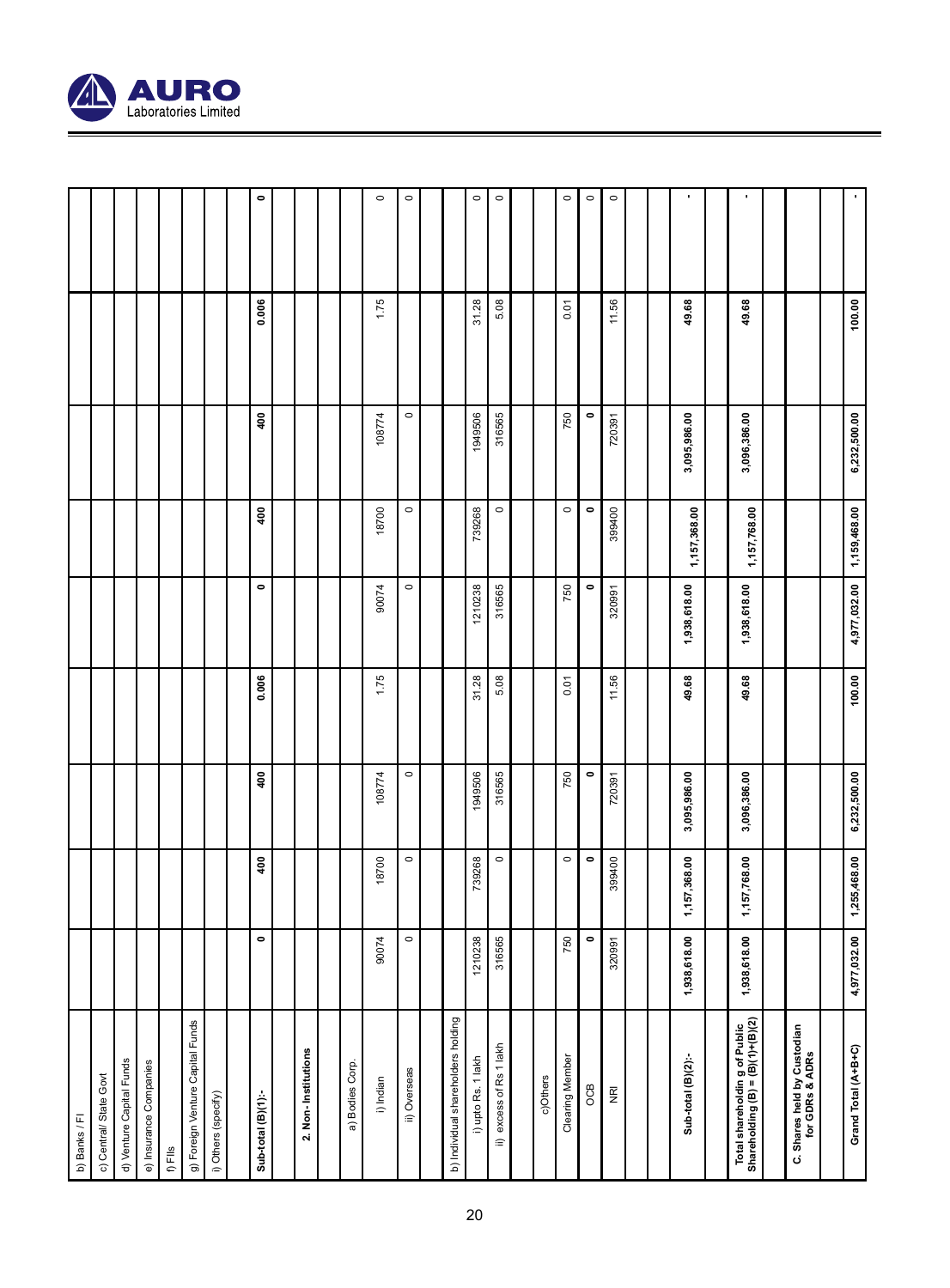Shareholding of Promoters **(ii) Shareholding of Promoters**  $\widehat{\Xi}$ 

|         |                                |               | Shareholding at the beginning of the year |                                                           |                        | Share holding at the end of the year   |                                                      |                                                 |
|---------|--------------------------------|---------------|-------------------------------------------|-----------------------------------------------------------|------------------------|----------------------------------------|------------------------------------------------------|-------------------------------------------------|
| Sr. No. | <b>nolder's Name</b><br>Sharel | No. of Shares | % of total<br>Shares of the<br>company    | % of Shares<br>Pledged /<br>encumbered to<br>total shares | No.of<br><b>Shares</b> | Shares of the<br>company<br>% of total | encumbered to total<br>shares<br>% of Shares Pledged | % change in share<br>holding during<br>the year |
|         | ATE LIMITED<br>AURO IMPEX PRIV | 1168781       | 18.75                                     |                                                           | 1168781                | 18.75                                  |                                                      |                                                 |
| ¢       | (НUF<br><b>SHARAT DEORAH</b>   | 229029        | 3.67                                      |                                                           | 229029                 | 3.67                                   |                                                      |                                                 |
| c       | <b>RAH</b><br>SIDDHARTHA DEO   | 370286        | 5.94                                      |                                                           | 370286                 | 5.94                                   |                                                      |                                                 |
|         | SHARAT DEORAH                  | 418481        | 6.71                                      |                                                           | 514481                 | 8.25                                   |                                                      | $-54$                                           |
| Б       | <b>MEENA DEORAH</b>            | 628755        | 10.08                                     |                                                           | 628755                 | 10.08                                  |                                                      |                                                 |
| ဖ       | SAMRIDHI DEORA                 | 223082        | 3.57                                      |                                                           | 223082                 | 3.57                                   |                                                      | O                                               |
|         | SUMAN BHUWANI                  | 22700         | 0.36                                      |                                                           | 1700                   | 0.02                                   |                                                      | 0.33                                            |
| œ       | SUMAN BHUWANI                  | 75000         | $\frac{20}{2}$                            |                                                           |                        |                                        |                                                      | $\circ$                                         |

## Change in Promoters' Shareholding **iii) Change in Promoters' Shareholding**  $\widehat{\mathbf{m}}$

| Cumulative Shareholding during<br>$(01 - 04 - 2015$ to 31-03-2016)<br>the year | shares of the company"<br>"% of total | 50.32                                      | $\equiv$                                                                                                                                                                      | 50.32                  |
|--------------------------------------------------------------------------------|---------------------------------------|--------------------------------------------|-------------------------------------------------------------------------------------------------------------------------------------------------------------------------------|------------------------|
|                                                                                | No. of shares                         | 3136114                                    | $\equiv$                                                                                                                                                                      | 3136114                |
|                                                                                | shares of the company"<br>"% of total | 50.32                                      | $\equiv$                                                                                                                                                                      | 50.32                  |
| "Shareholding at the<br>beginning of the year<br>(As on 01-04-2015)"           | No. of shares                         | 3136114                                    | $\equiv$                                                                                                                                                                      | 3136114                |
|                                                                                |                                       | the beginning of the year<br>$\frac{1}{4}$ | Date wise Increase / Decrease in Share holding<br>Juring the year specifying the reasons for increase /<br>decrease (e.g. allotment / transfer / bonus / sweat<br>equity etc. | At the End of the year |
| SIN <sub>O</sub>                                                               |                                       |                                            |                                                                                                                                                                               |                        |

## # Inter-se Transfer among Promoters # Inter-se Transfer among Promoters

| Sr. No | Name            | Shareholding                                                                         |                                        | Date       | Increasing /<br>Decreasing in<br>shareholding | Reason   |               | Cumulative Shareholding during<br>the year (01-04-15 to 31-03-16) |
|--------|-----------------|--------------------------------------------------------------------------------------|----------------------------------------|------------|-----------------------------------------------|----------|---------------|-------------------------------------------------------------------|
|        |                 | beginning (01-04-2015)<br>/ end of the year (31-03-<br>2016)<br>No. of Shares at the | Shares of the<br>% of total<br>company |            |                                               |          | No. of Shares | % of total Shares<br>of the company                               |
|        | DEORAH<br>HARAT | 418481                                                                               | 6.71                                   | 13-07-2015 | 1.54                                          | Transfer | 514481        | 8.25                                                              |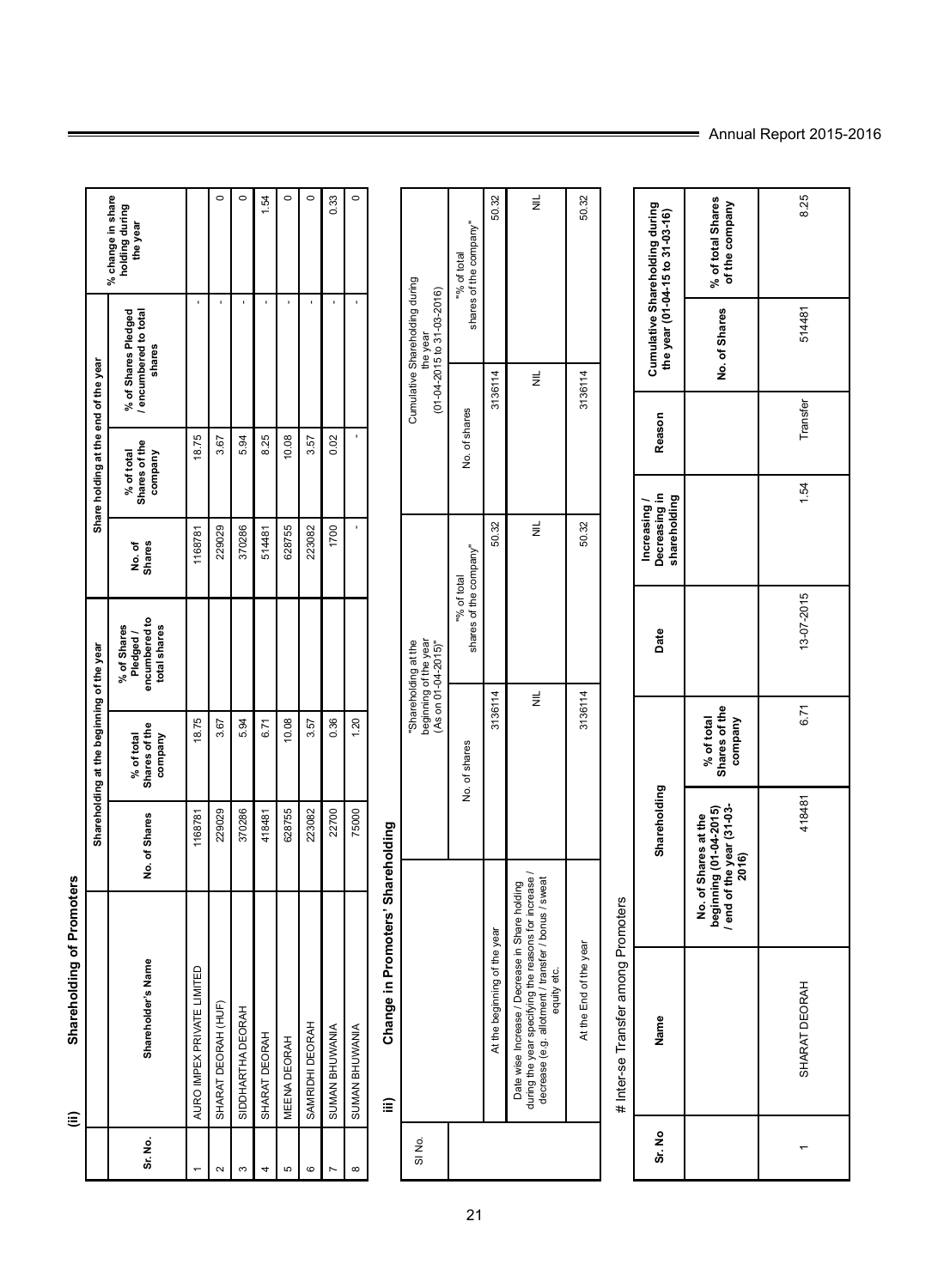

| Sr. No                   | Name                     | Shareholding                                                                     |                                     | Date       | Increasing /<br>Decreasing in<br>shareholding | Reason   | Cumulative Shareholding during the<br>year (01-04-15 to 31-03-16) |                                        |
|--------------------------|--------------------------|----------------------------------------------------------------------------------|-------------------------------------|------------|-----------------------------------------------|----------|-------------------------------------------------------------------|----------------------------------------|
|                          |                          | No. of Shares at the<br>beginning (01-04-2015) /<br>end of the year (31-03-2016) | % of total Shares of<br>the company |            |                                               |          | No. of Shares                                                     | % of total<br>Shares of the<br>company |
| $\overline{\phantom{0}}$ | JAYESH LABSHANKER MEHTA  | 87100                                                                            | 1.40                                |            |                                               |          |                                                                   |                                        |
|                          | -Closing Balance         |                                                                                  |                                     |            |                                               |          | 87100                                                             | 1.40                                   |
|                          |                          |                                                                                  |                                     |            |                                               |          |                                                                   |                                        |
| $\sim$                   | SURAJ KANWARI KASAT      | 16959                                                                            | 0.27                                |            |                                               |          |                                                                   |                                        |
|                          | -Closing Balance         |                                                                                  |                                     |            |                                               |          | 16959                                                             | 0.27                                   |
|                          |                          |                                                                                  |                                     |            |                                               |          |                                                                   |                                        |
| $\infty$                 | SUNIL GHISULAL KOTHARI   | 20452                                                                            | 0.33                                |            |                                               |          |                                                                   |                                        |
|                          |                          |                                                                                  |                                     | Diff. date | (449)                                         | Transfer |                                                                   | 0.33                                   |
|                          | -Closing Balance         |                                                                                  |                                     |            |                                               |          | 20003                                                             | 0.32                                   |
|                          |                          |                                                                                  |                                     |            |                                               |          |                                                                   |                                        |
| 4                        | <b>SHIKHA LOHIA</b>      | 74100                                                                            | 1.19                                |            |                                               |          |                                                                   |                                        |
|                          | -Closing Balance         |                                                                                  |                                     |            |                                               |          | 74100                                                             | 1.19                                   |
|                          |                          |                                                                                  |                                     |            |                                               |          |                                                                   |                                        |
| 5                        | HARJEET SINGH KUMAR      | 17447                                                                            | 0.21                                |            |                                               |          |                                                                   |                                        |
|                          |                          |                                                                                  |                                     | Diff. date | (17447)                                       | Transfer |                                                                   |                                        |
|                          | -Closing Balance         |                                                                                  |                                     |            |                                               |          | $\circ$                                                           | $\circ$                                |
|                          |                          |                                                                                  |                                     |            |                                               |          |                                                                   |                                        |
| $\circ$                  | MITESH NARENDRABHAI SHAH | 20000                                                                            | 0.32                                |            |                                               |          |                                                                   |                                        |
|                          |                          |                                                                                  |                                     | Diff. date | (13200)                                       | Transfer |                                                                   |                                        |
|                          | -Closing Balance         |                                                                                  |                                     |            |                                               |          | 6800                                                              | 0.11                                   |
|                          |                          |                                                                                  |                                     |            |                                               |          |                                                                   |                                        |
| Z                        | BEENAB SHAH              | 25000                                                                            | 0.40                                |            |                                               |          |                                                                   |                                        |
|                          | -Closing Balance         |                                                                                  |                                     |            |                                               |          | 25000                                                             | 0.40                                   |
|                          |                          |                                                                                  |                                     |            |                                               |          |                                                                   |                                        |
| $\infty$                 | JAYSHREE VINOD SHAH      | 200000                                                                           | 3.21                                |            |                                               |          |                                                                   |                                        |
|                          | -Closing Balance         |                                                                                  |                                     |            |                                               |          | 200000                                                            | 3.21                                   |
|                          |                          |                                                                                  |                                     |            |                                               |          |                                                                   |                                        |
| တ                        | BANKIM C SHAH            | 25000                                                                            | 0.40                                |            |                                               |          |                                                                   |                                        |

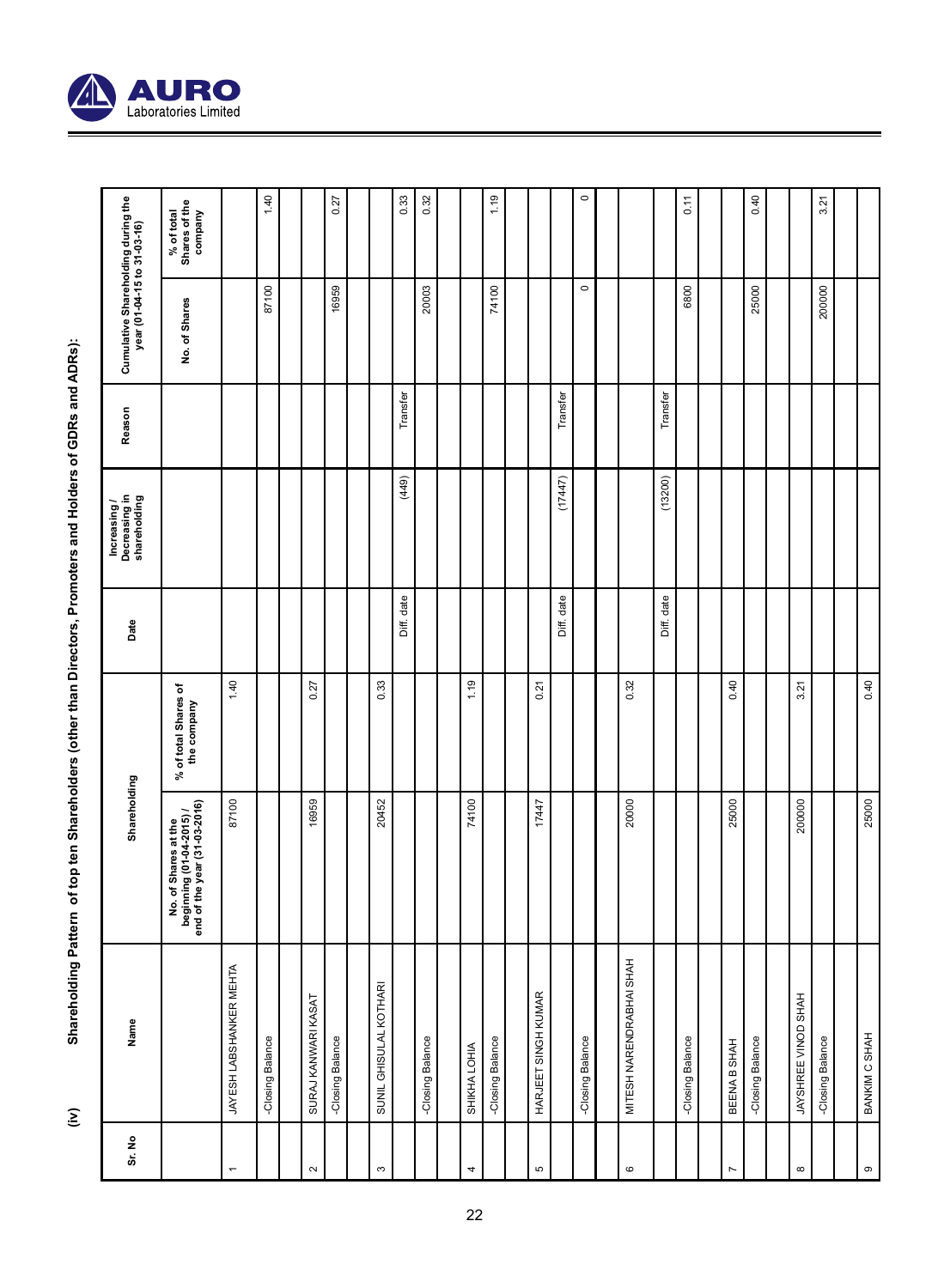| 0.40<br>3.13<br>25000<br>195000<br>3.13<br>195000<br>YANTILAL MEHTA<br>-Closing Balance<br>-Closing Balance<br>IRTILABEN JAY |  |  |  |  |           |
|------------------------------------------------------------------------------------------------------------------------------|--|--|--|--|-----------|
|                                                                                                                              |  |  |  |  |           |
|                                                                                                                              |  |  |  |  | $\approx$ |
|                                                                                                                              |  |  |  |  |           |
|                                                                                                                              |  |  |  |  |           |

# Shareholding of Directors and Key Managerial Personnel: **(v) Shareholding of Directors and Key Managerial Personnel:**  $\widehat{\boldsymbol{\Sigma}}$

|                                                                   | % of total Shares<br>of the company                                              | 8.25                        | 5.94                        |                          |                       |                       |                          |                |  |
|-------------------------------------------------------------------|----------------------------------------------------------------------------------|-----------------------------|-----------------------------|--------------------------|-----------------------|-----------------------|--------------------------|----------------|--|
| Cumulative Shareholding during the<br>year (01-04-15 to 31-03-16) | No. of Shares                                                                    | 514481                      | 370286                      | $\equiv$                 | $\equiv$              | $\equiv$              | $\equiv$                 | $\equiv$       |  |
| Reason                                                            |                                                                                  | Transfer                    |                             |                          |                       |                       |                          |                |  |
| Increasing /<br>Decreasing in<br>shareholding                     |                                                                                  | 96000                       |                             |                          |                       |                       |                          |                |  |
| Date                                                              |                                                                                  | $13 - 07 - 2015$            |                             |                          |                       |                       |                          |                |  |
|                                                                   | Shares of the<br>company<br>% of total                                           | 6.71                        | 5.94                        |                          |                       |                       |                          |                |  |
| Shareholding                                                      | No. of Shares at the beginning<br>(01-04-2015) / end of the year<br>(31-03-2016) | 418481                      | 370286                      | $\equiv$                 | $\equiv$              | $\equiv$              | $\equiv$                 | $\equiv$       |  |
| Name                                                              |                                                                                  | SHARAT SAHADEOLAL<br>DEORAH | SIDDHARTHA SHARAT<br>DEORAH | DAS AGARWAL<br>GOVARDHAN | KAILASH CHANDRA BUBNA | HAHS'<br>AMIT MAHIPAT | KAVITA VIJAYAKANT SHARMA | SHANU PATANIA  |  |
| Sr. No                                                            |                                                                                  |                             | $\sim$                      | $\infty$                 | 4                     | Ю                     | $\circ$                  | $\overline{ }$ |  |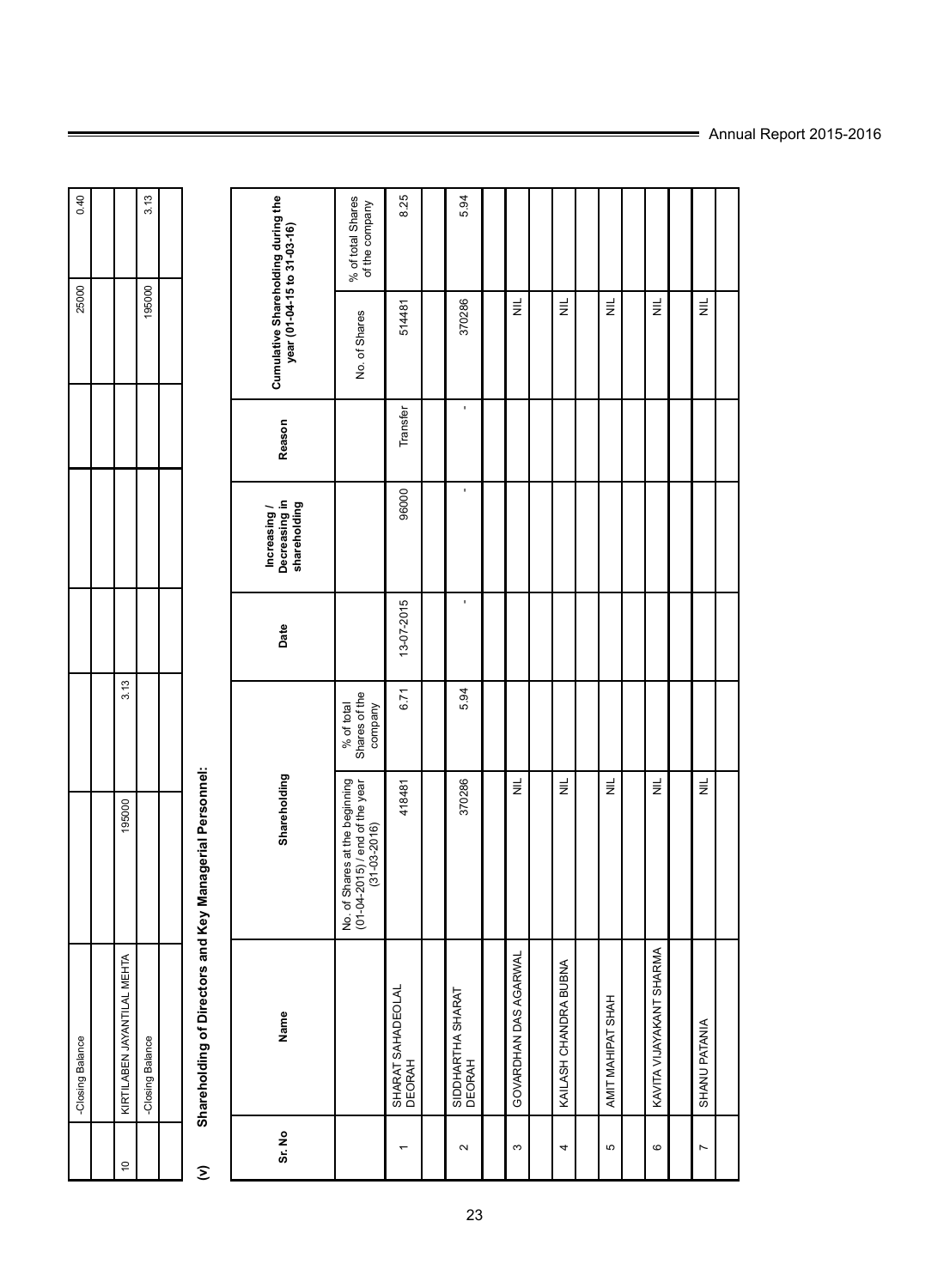

 $\geq$ 

INDEBTEDNESS<br>Indebtedness of the Company including interest outstanding/accrued but not due for payment **Indebtedness of the Company including interest outstanding/accrued but not due for payment**

|                                                         | Secured Loans excluding<br>deposits | <b>Unsecured Loans</b> | <b>Deposits</b> | Total Indebtedness |
|---------------------------------------------------------|-------------------------------------|------------------------|-----------------|--------------------|
| ng of the financial year<br>Indebtedness at the beginni |                                     |                        |                 |                    |
| i) Principal Amount                                     |                                     | 75,182,235             |                 | 75,182,235         |
| ii) Interest due but not paid                           |                                     | ï                      |                 |                    |
| iii) Interest accrued but not due                       |                                     |                        |                 |                    |
| Total (i+ii+iii)                                        |                                     | 75,182,235             |                 | 75,182,235         |
|                                                         |                                     |                        |                 |                    |
| ing the financial year<br>Change in Indebtedness dur    |                                     |                        |                 |                    |
| · Addition                                              |                                     | ı                      |                 |                    |
| · Reduction                                             |                                     | 2,854,325              |                 | 2,854,325          |
| Net Change                                              |                                     | ı                      |                 |                    |
|                                                         |                                     |                        |                 |                    |
| Indebtedness at the end of the financial year           |                                     |                        |                 |                    |
| i) Principal Amount                                     |                                     | 72,327,910             |                 | 72,327,910         |
| ii) Interest due but not paid                           |                                     | ı                      |                 |                    |
| iii) Interest accrued but not due                       |                                     | ï                      |                 |                    |
| Total (i+ii+iii)                                        |                                     | 72,327,910             |                 | 72,327,910         |
|                                                         |                                     |                        |                 |                    |

- REMUNERATION OF DIRECTORS AND KEY MANAGERIAL PERSONNEL<br>Remuneration to Managing Director, Whole-time Directors and/or Manager: **VI. REMUNERATION OF DIRECTORS AND KEY MANAGERIAL PERSONNEL**  $\vec{5}$  d
	- **A. Remuneration to Managing Director, Whole-time Directors and/or Manager:**

| Sr. No.              | Particulars of Remuneration                                                           |                             | Name of MD/WTD/ Manager  |                     |
|----------------------|---------------------------------------------------------------------------------------|-----------------------------|--------------------------|---------------------|
|                      |                                                                                       | SIDDHARTHA SHARAT<br>DEORAH | SHARAT SAHADEOLAL DEORAH | <b>Total Amount</b> |
|                      | Gross salary                                                                          |                             |                          |                     |
|                      | "(a) Salary as per provisions contained in section 17(1) of the Income-tax Act, 1961" | 900,000                     | 600000*                  | 1,500,000           |
|                      | "(b) Value of perquisites u/s<br>17(2) Income-tax Act, 1961"                          |                             |                          |                     |
|                      | (c) Profits in lieu of salary under                                                   |                             |                          |                     |
| $\mathbf{\tilde{c}}$ | ion<br>Stock Op                                                                       |                             |                          |                     |
| ∞                    | Sweat Equity                                                                          |                             |                          |                     |
|                      | Commission                                                                            |                             |                          |                     |
|                      | as % of profit                                                                        |                             |                          |                     |

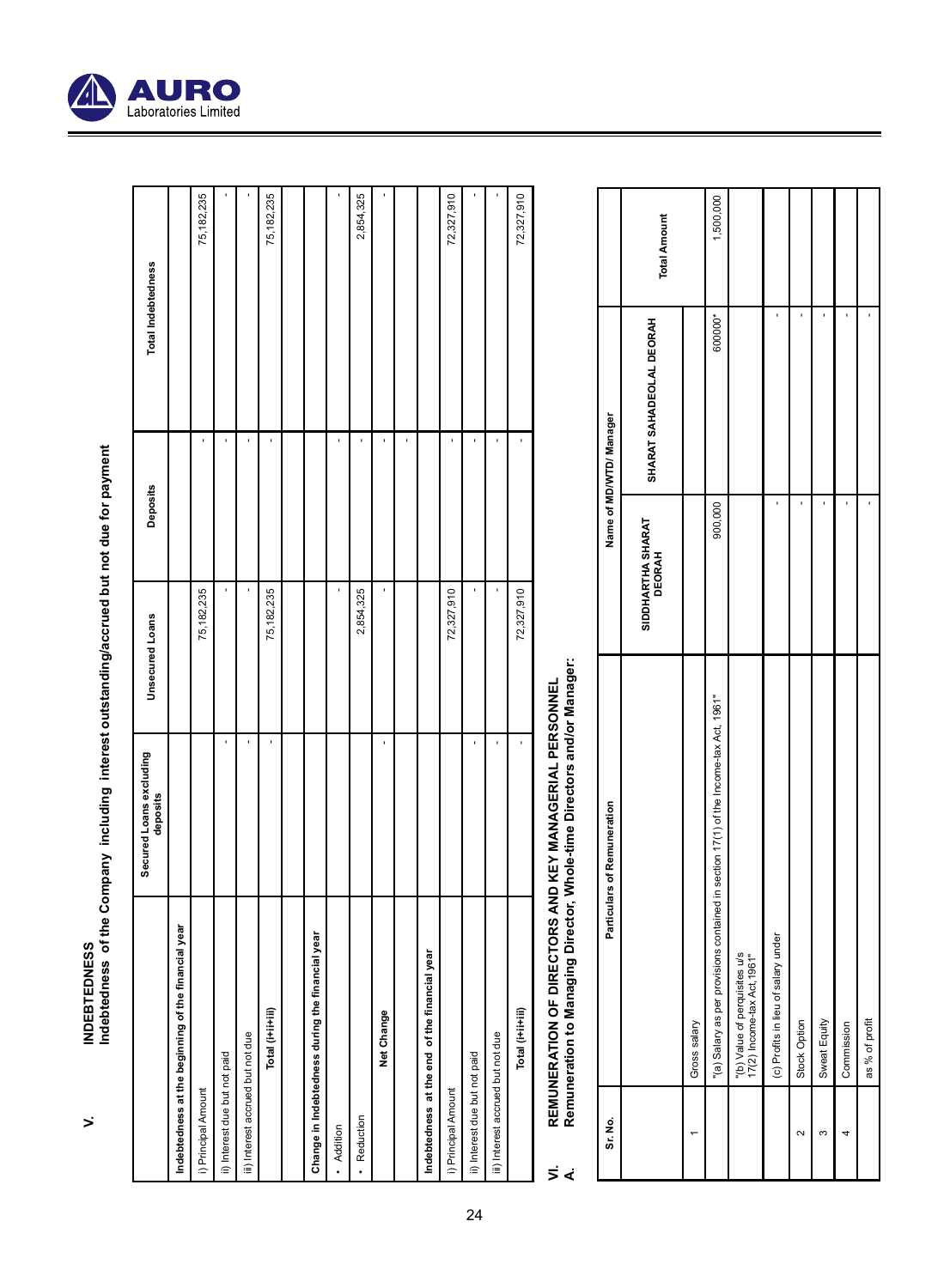|          | others, specify                 | 1       | 1       |           |
|----------|---------------------------------|---------|---------|-----------|
| <u>က</u> | Others, please specify          | 1       | 1       |           |
|          |                                 |         |         |           |
|          | Total (A)                       | 900,000 | 600,000 | 1,500,000 |
|          |                                 |         |         |           |
|          | Ceiling as per the Act          |         |         |           |
|          |                                 |         |         |           |
|          | * (with effect from 01.10.2015) |         |         |           |
|          |                                 |         |         |           |

T ┱ ┱

┱ ┱

## Remuneration to other directors: **B. Remuneration to other directors:** ø

| Sr. No            | Particulars of Remuneration                  |                          | Name of the Director            |                             |                     |
|-------------------|----------------------------------------------|--------------------------|---------------------------------|-----------------------------|---------------------|
|                   |                                              | GOVARDHAN DAS<br>AGARWAL | KAILASH CHANDRA<br><b>BUBNA</b> | KAVITA VIJAYAKANT<br>SHARMA | <b>Total Amount</b> |
|                   | Independent Directors                        |                          |                                 |                             |                     |
|                   | . Fee for attending board committee meetings | 12,500                   | 12,500                          | 12,500                      | 37,500              |
|                   | • Commission                                 |                          |                                 |                             |                     |
|                   | • Others, please specify                     |                          |                                 |                             |                     |
|                   | Total (1)                                    | 12,500                   | 12,500                          | 12,500                      | 37,500              |
|                   |                                              |                          |                                 |                             |                     |
| $\mathbf{\Omega}$ | Other Non-Executive Directors                |                          |                                 |                             |                     |
|                   | . Fee for attending board committee meetings |                          |                                 |                             |                     |
|                   | g<br>· Commissi                              |                          |                                 |                             |                     |
|                   | · Others, please specify                     |                          |                                 |                             |                     |
|                   | Total (2)                                    |                          |                                 |                             |                     |
|                   | $+2)$<br>Total $(B)=$ (1                     | 12,500                   | 12,500                          | 12,500                      | 37,500              |
|                   |                                              |                          |                                 |                             |                     |
|                   | Total Managerial Remuneration                |                          |                                 |                             |                     |
|                   |                                              |                          |                                 |                             |                     |
|                   | Overall Ceiling as per the Act               |                          |                                 |                             |                     |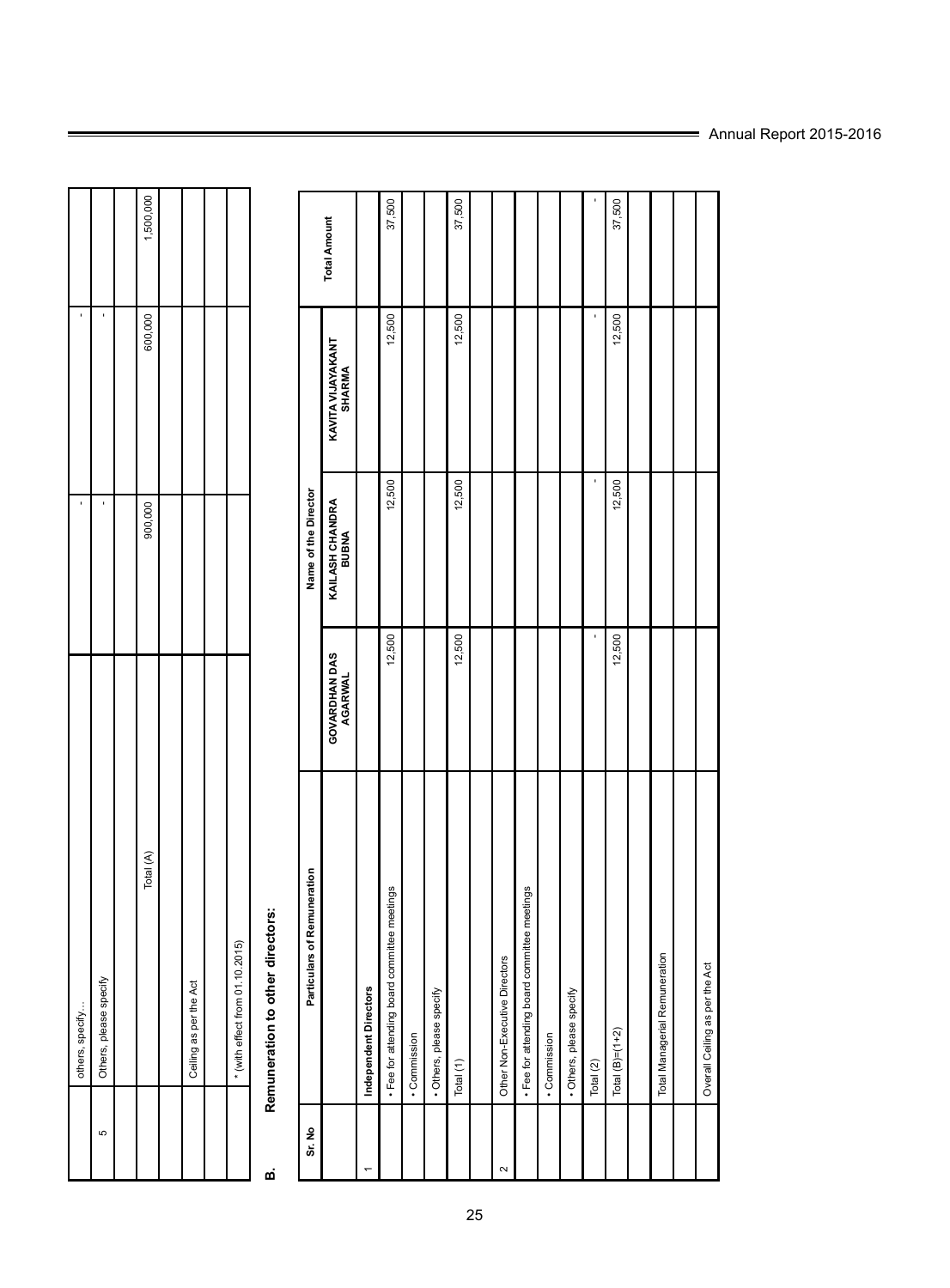| ı<br>I<br>֚֚֡ |
|---------------|
|               |
| l             |
| ۱<br>I        |
| ׇ֚<br>I       |
| I<br>l        |
| ׇ֚            |
| ׇ֘֝<br>ׇ֒     |
| ׇ֚֘֝          |
| l<br>l        |
| i<br>Í        |

| Sr. No. | Particulars of Remuneration                                                         |                            | Key Managerial Personnel  |           |
|---------|-------------------------------------------------------------------------------------|----------------------------|---------------------------|-----------|
|         |                                                                                     | AMIT MAHIPAT SHAH<br>(CFO) | SHANU PATANIA (Secretary) | Total     |
|         | Gross salar                                                                         |                            |                           |           |
|         | (a) Salary as per provisions contained in section 17(1) of the Income-tax Act, 1961 | 795,231                    | 244,678                   | 1,039,909 |
|         | perquisites u/s 17(2) Income-tax Act, 1961<br>(b) Value of                          |                            |                           |           |
|         | ilieu of salary under section 17(3) Income-tax Act, 1961<br>(c) Profits in          |                            |                           |           |
| $\sim$  | Stock Option                                                                        |                            |                           |           |
| c       | Sweat Equit                                                                         |                            |                           |           |
|         | Commission                                                                          |                            |                           |           |
|         | as % of profit                                                                      |                            |                           |           |
|         | others, specify                                                                     |                            |                           |           |
| မာ      | Others, please specify                                                              |                            |                           |           |
|         |                                                                                     |                            |                           |           |
|         | Total                                                                               | 795,231                    | 244,678                   | 1,039,909 |

# PENALTIES / PUNISHMENT/ COMPOUNDING OF OFFENCES: **VII. PENALTIES / PUNISHMENT/ COMPOUNDING OF OFFENCES:**

There were no penalties/ punishment/ compounding of offences for the financial year March 31, 2016. There were no penalties/ punishment/ compounding of offences for the financial year March 31, 2016.

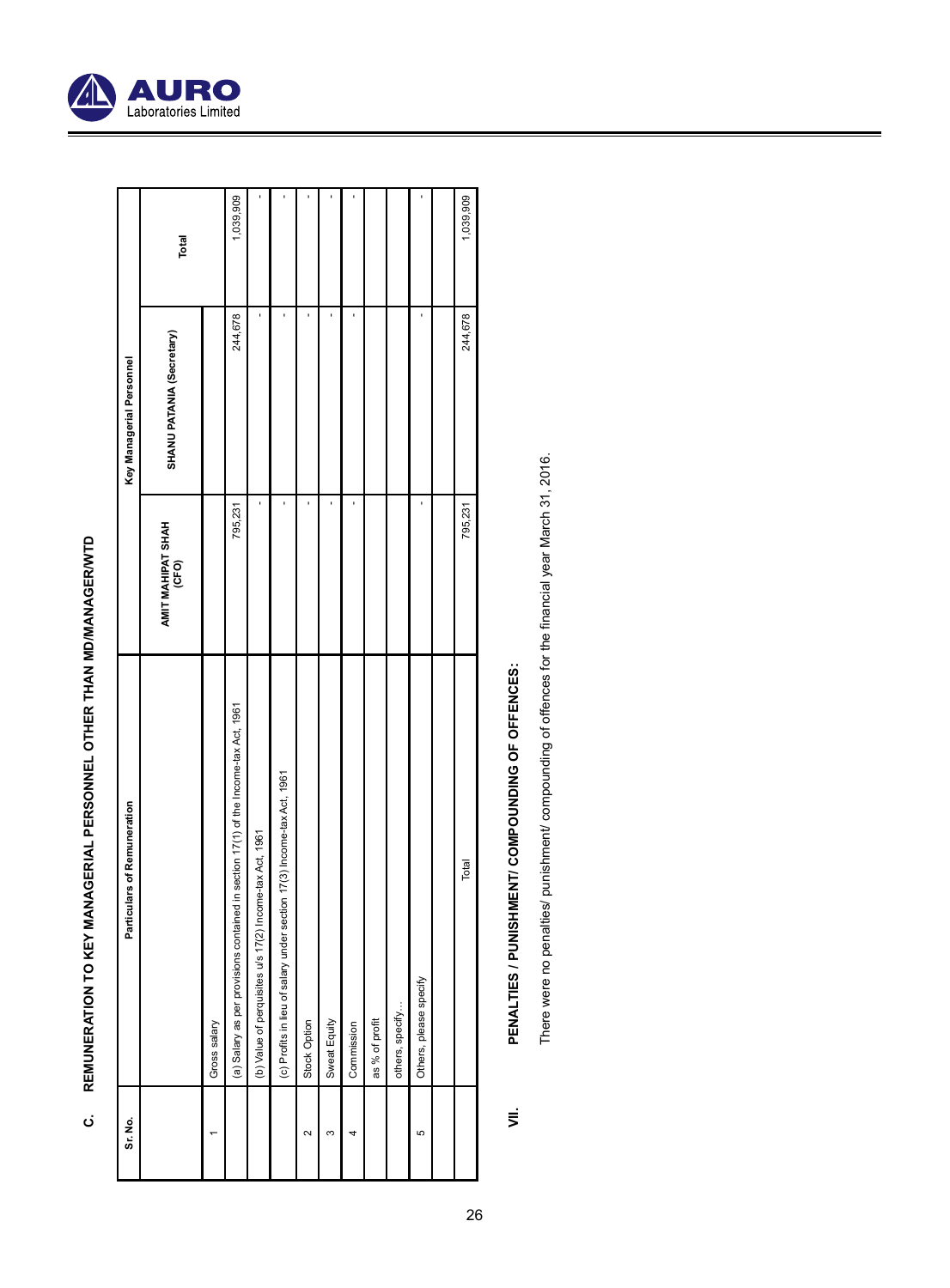Annual Report 2015-2016

**Annexure 'B' To Director's Report**

## **Form No.MR-3 SECRETARIAL AUDIT REPORT FOR THE FINANCIAL YEAR ENDED 31ST MARCH, 2016**

(Pursuant to Section 204(1) of the Companies Act, 2013 and Rule No.9 of the Companies (Appointment and Remuneration Personnel) Rules, 2014)

### **To, The Members, M/s. AURO LABORATORIES LIMITED** K-56, M.I.D.C. Tarapur Industrial Area, Thane – 401506.

We have conducted the Secretarial Audit of the compliance of applicable statutory provisions and the adherence to good corporate practices by **M/s. AURO LABORATORIES LIMITED** (hereinafter called the Company). Secretarial Audit was conducted in a manner that provided us a reasonable basis for evaluating the corporate conducts/statutory compliances and expressing our opinion thereon.

Based on our verification of the Company's books, papers, minute books, forms and returns filed and other records maintained by the Company and also the information provided by the Company, its officers, agents and authorized representatives during the conduct of Secretarial Audit, we hereby report that in our opinion, the Company has, during the audit period covering the financial year ended on March 31, 2016 complied with the statutory provisions of the applicable Acts listed hereunder and also that the Company has proper Board-processes and compliance-mechanism in place to the extent, in the manner and subject to the reporting made hereinafter:

 We have examined the books, papers, minute books, forms and returns filed and other records maintained by the Company for the financial year ended on March 31, 2016 according to the provisions of:

- i. The Companies Act, 2013 (the Act) and the rules made thereunder.
- ii. The Depositories Act, 1996 and the Regulations and Bye-laws framed thereunder.
- iii. The Securities Contracts (Regulation) Act, 1956 ('SCRA') and the rules made thereunder.
- iv. Foreign Exchange Management Act, 1999 and the rules and regulations made thereunder to the extent applicable.
- v. The Regulations and Guidelines prescribed under the Securities and Exchange Board of India Act, 1992 ('SEBI Act') viz.:
	- a) The Securities and Exchange Board of India (Substantial Acquisition of Shares and Takeovers) Regulations,  $2011$
	- b) The Securities and Exchange Board of India (Prohibition of Insider Trading) Regulations, 1992 (upto 14th May 2015) and Securities and Exchange Board of India (Prohibition of Insider Trading) Regulations, 2015 (effective 15th May, 2015);
	- c) The Securities and Exchange Board of India (Issue of Capital and Disclosure Requirements) Regulations, 2009; [Not applicable during the period of audit]
	- d) TheSecuritiesand Exchange Board of India (Share Based Employee Benefits) Regulations, 2014; [Not applicable during the period of audit]
	- e) The Securities and Exchange Board of India (Issue and Listing of Debt Securities Regulations. 2008; [Not applicable during the period of audit]
	- f) The Securities and Exchange Board of India (Registrars to an Issue and Share Transfer Agents) Regulations, 1993 regarding the Companies Act and dealing with client; [Not applicable during the period of audit]
	- g) The Securities and Exchange Board of India (Delisting of Equity Shares) Regulations, 2009: [Not applicable during the period of audit]
	- h) The Securities and Exchange Board of India (Buyback of Securities) Regulations, 1998. [Not applicable during the period of audit]

We further report that the Company has a compliance system in place and we have examined the relevant documents and records with respect to other Acts applicable to the Company, which are as under: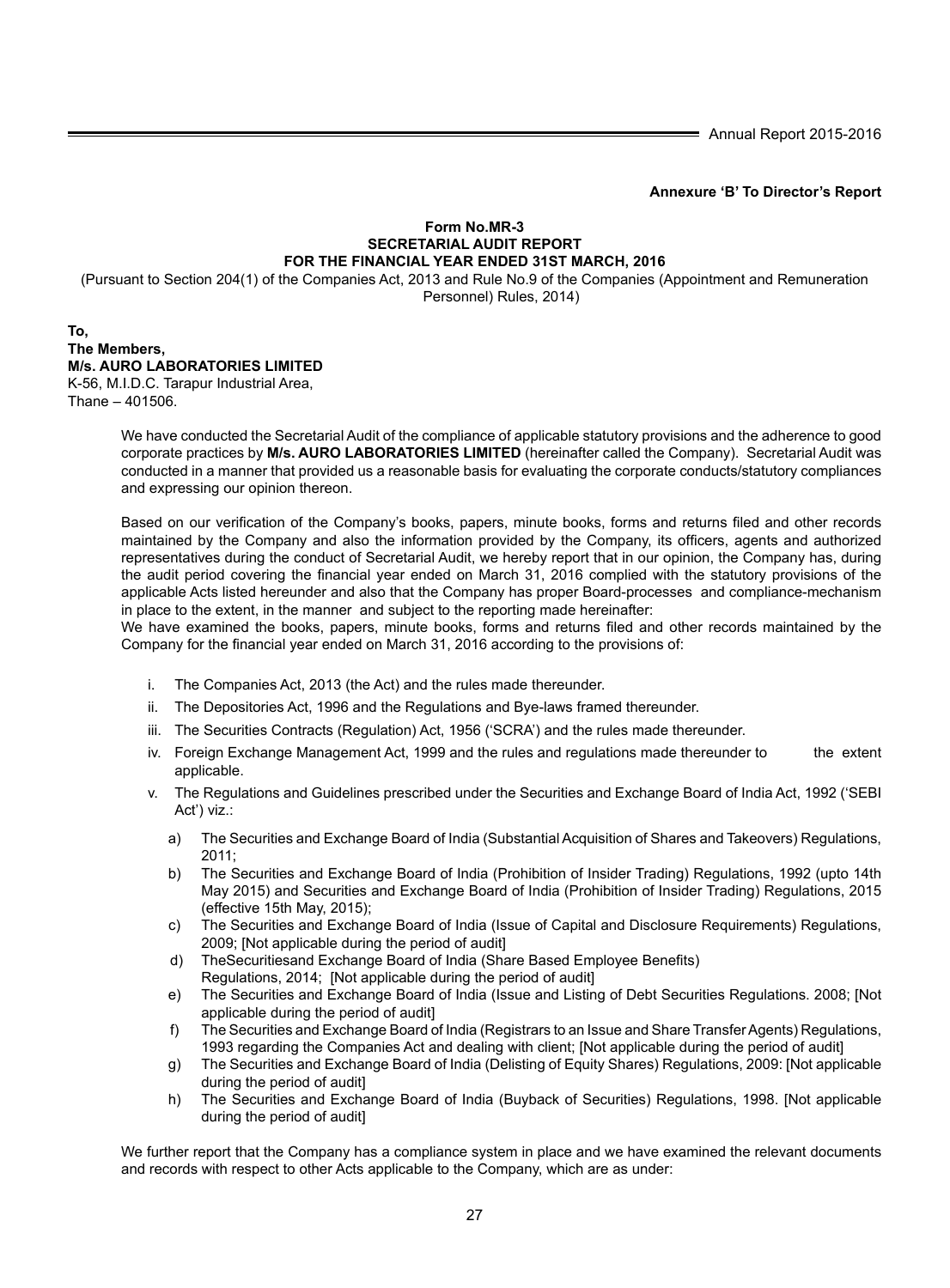

- i. The Factories Act, 1948.
- ii. The Employees' Provident Funds and Miscellaneous Provisions Act, 1952.
- iii. The Payment of Bonus Act, 1965.
- iv. The Payment of Gratuity Act, 1972.
- v. The Air (Prevention and Control of Pollution) Act, 1981.
- vi. The Environment (Protection) Act, 1986.
- vii. The Water (Prevention and Control of Pollution) Act, 1974.
- viii. Hazardous Waste (Management, Handling and Trans boundary Movement) Rules, 2008.
- ix. The Income Tax Act, 1961.
- x. Central Sales Tax Act, 1956 and Central Sales Tax (Registration and Turnover) Rule, 1957
- The Maharashtra Value Added Tax Act, 2002
- xii. The Central Excise Act 1944.<br>xiii. The Customs Act 1962
- The Customs Act, 1962.
- xiv. Chapter V of the Finance Act, 1994.

We have also examined compliance with the applicable clauses of the following:

- i. Secretarial Standards with regard to Meeting of Board of Directors (SS-1) and General Meetings (SS-2) issued by The Institute of Company Secretaries of India and made effective 1st July, 2015.
- ii. The Listing Agreements entered into by the Company with BSE Limited and National Stock Exchange of India Limited and SEBI (Listing Obligations and Disclosure Requirements) Regulations, 2015 made effective 1st December, 2015.

During the period under review, the Company has complied with the provisions of the Act, Rules, Regulations, Guidelines, Standards, etc. mentioned above.

The Board of Directors of the Company is duly constituted with proper balance of Executive Directors, Non-Executive Directors and Independent Directors. There were no changes in the composition of the Board of Directors during the Financial Year under review.

Adequate notice is given to all Directors to schedule the Board Meetings, agenda and detailed notes on agenda were sent generally seven days in advance and a system exists for seeking and obtaining further information and clarifications on the agenda items before the meeting.

Majority decision is carried through, while the dissenting members' views, if any, are captured and recorded as part of the minutes.

We further report that there are adequate systems and processes in the Company which is commensurate with the size and operations of the Company to monitor and ensure compliance with applicable laws, rules, regulations and guidelines.

**For GMJ & ASSOCIATES Company Secretaries**

**[MAHESH SONI] PARTNER FCS: 3706 /COP: 2324 PLACE: MUMBAI DATE: 30TH MAY, 2016.**

Note: This report is to be read with our letter of even date which is annexed as 'ANNEXURE A' and forms an integral part of this report.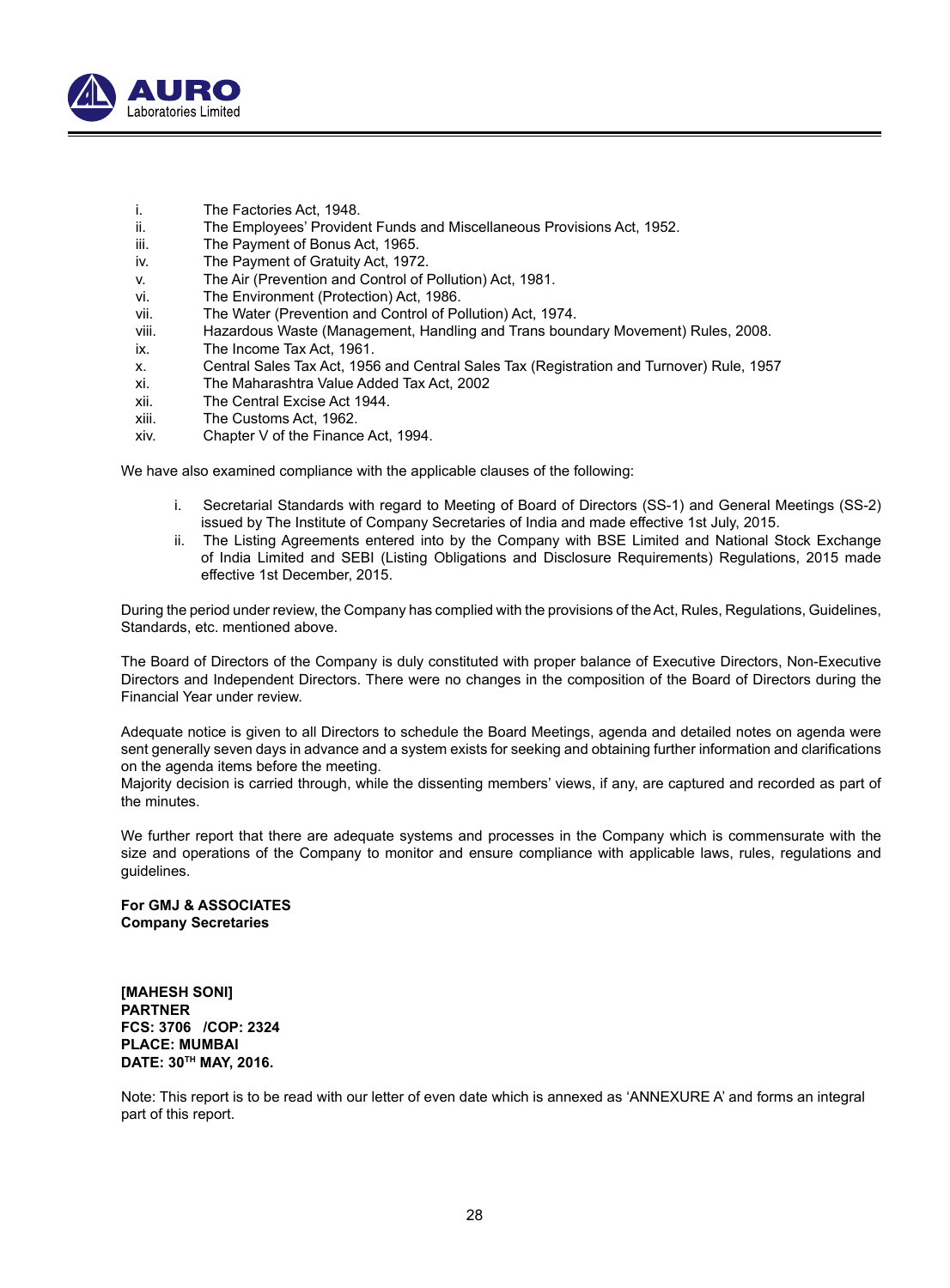Annual Report 2015-2016

## **ANNEXURE A**

## **To, The Members, M/s. AURO LABORATORIES LIMITED** K-56, M.I.D.C. Tarapur Industrial Area, Thane - 401506

Our report of even date is to be read along with this letter:

- 1. Maintenance of secretarial records is the responsibility of management of the Company. Our responsibility is to express an opinion on these secretarial records based on our audit.
- 2. We have followed the audit practices and processes as were appropriate to obtain reasonable assurance about the correctness of the contents of the Secretarial records. The verification was done on test basis to ensure that correct facts are reflected in secretarial records. We believe that the processes and practices, we followed provide a reasonable basis for our opinion.
- 3. We have not verified the correctness and appropriateness of financial records and books of accounts of the Company.
- 4. Wherever required, we have obtained the Management Representation about the compliance of laws, rules and regulations and happening of events, etc.
- 5. The compliance of the provisions of corporate and other applicable laws, rules and regulations, standards is the responsibility of the management. Our examination was limited to the verification of procedures on test basis.
- 6. The Secretarial Audit Report is neither an assurance as to the future viability of the Company nor of the efficacy or effectiveness with which the management has conducted the affairs of the Company.

**For GMJ & ASSOCIATES Company Secretaries**

**[MAHESH SONI] PARTNER FCS: 3706/COP: 2324 PLACE: MUMBAI DATE: 30TH MAY, 2016.**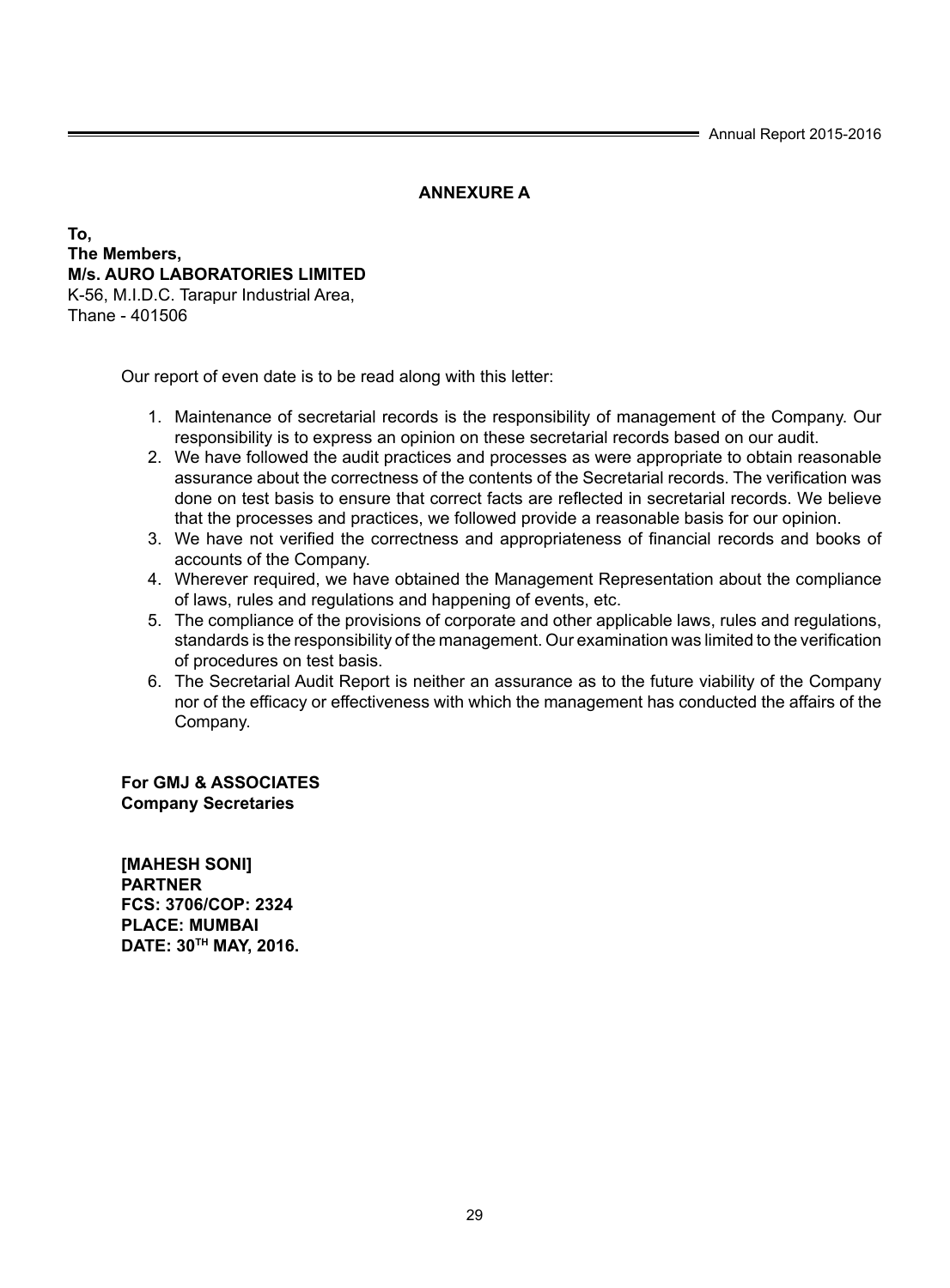

**Annexure 'C' To Director's Report**

### **PARTICULARS REGARDING CONSERVATION OF ENERGY, TECHNOLOGY ABSORPTION AND FOREIGN EXCHANGE EARNINGS AND EXPENDINTURE**

## **CONSERVATION OF ENERGY:**

A. Energy Conservation measures taken :

During the year, Company continued to focus on minimizing the energy consumption and the measures taken are summarised below:

- a ] Due consideration has been given to energy consumption while procuring equipments.
	- 1. As a responsible Corporate Citizen and in adherence to our climate change strategy, the Company is continuously taking effective steps to conserve energy and to reduce methane and other Green Houses Gases (GHG) emissions, wherever feasible.
	- 2. Except the emergency lights, all lights and electrical gadgets are turned off after working hours and on holidays at office premises of the Company to help in minimising the energy consumption.

The Company pays highest attention on conservation of energy. A constant watch on conserving the energy is maintained.

- b ] Additional Investments and proposals, if any being implemented for the reduction of consumption of energy : None
- c ] Impact of the measures at (a) and (b) above for the reduction of production of goods Negligible

d ] Total energy consumption and energy consumption per unit of the production as under:

| Particulars                                                                                   | 31.03.2016             | 31.03.2015              |
|-----------------------------------------------------------------------------------------------|------------------------|-------------------------|
| <b>ELECTRICITY</b><br>ı.                                                                      |                        |                         |
| Purchase Unit (in Lacs)<br>a.<br>Total Amount (Rs. In Lacs)<br>i.<br>ii.<br>Rate / Unit (Rs.) | 10.96<br>86.38<br>7.88 | 13.91<br>100.41<br>7.21 |
| Own generation (through diesel Generator)<br>b.                                               | <b>NIL</b>             | <b>NIL</b>              |
| LIGHT DIESEL OIL LDO/FURNACE OIL / BRIQUETTE<br>Ш.                                            |                        |                         |
| (FOR PRODUCTION) Quantity (Ltr./kg. In Lacs)                                                  |                        |                         |
| a. LDO Ltr.                                                                                   | 0.01                   | 0.09                    |
| b. FURNACE OIL Ltr.                                                                           | 0.15                   | 5.66                    |
| c. BRIQUETTES Kg.                                                                             | 13.94                  | $\mathbf 0$             |
| 1. Total Amount (Rs. In Lacs)                                                                 |                        |                         |
| a. LDO                                                                                        | 6.68                   | 5.61                    |
| b. FURNACE OIL                                                                                | 3.86                   | 200.55                  |
| c. BRIQUETTES                                                                                 | 94.09                  | 0                       |
| 2. Average rate per Ltr. /Kg. (Rs.)                                                           |                        |                         |
| a. LDO Ltr.                                                                                   | 60.72                  | 62.33                   |
| b. FURNACE OIL Ltr.                                                                           | 25.73                  | 35.43                   |
| c. BRIQUETTES Kg.                                                                             | 6.75                   | $\mathbf 0$             |
| <b>CONSUMPTION PER KG. OF PRODUCTION</b><br>Ш.                                                |                        |                         |
| Products (Kg.)<br>a.                                                                          | 1235195                | 1267850                 |
| Electricity (Rs.)<br>b.                                                                       | 6.99                   | 7.92                    |
| Diesel / FO / Briquette (Rs.)<br>c.                                                           | 8.47                   | 16.26                   |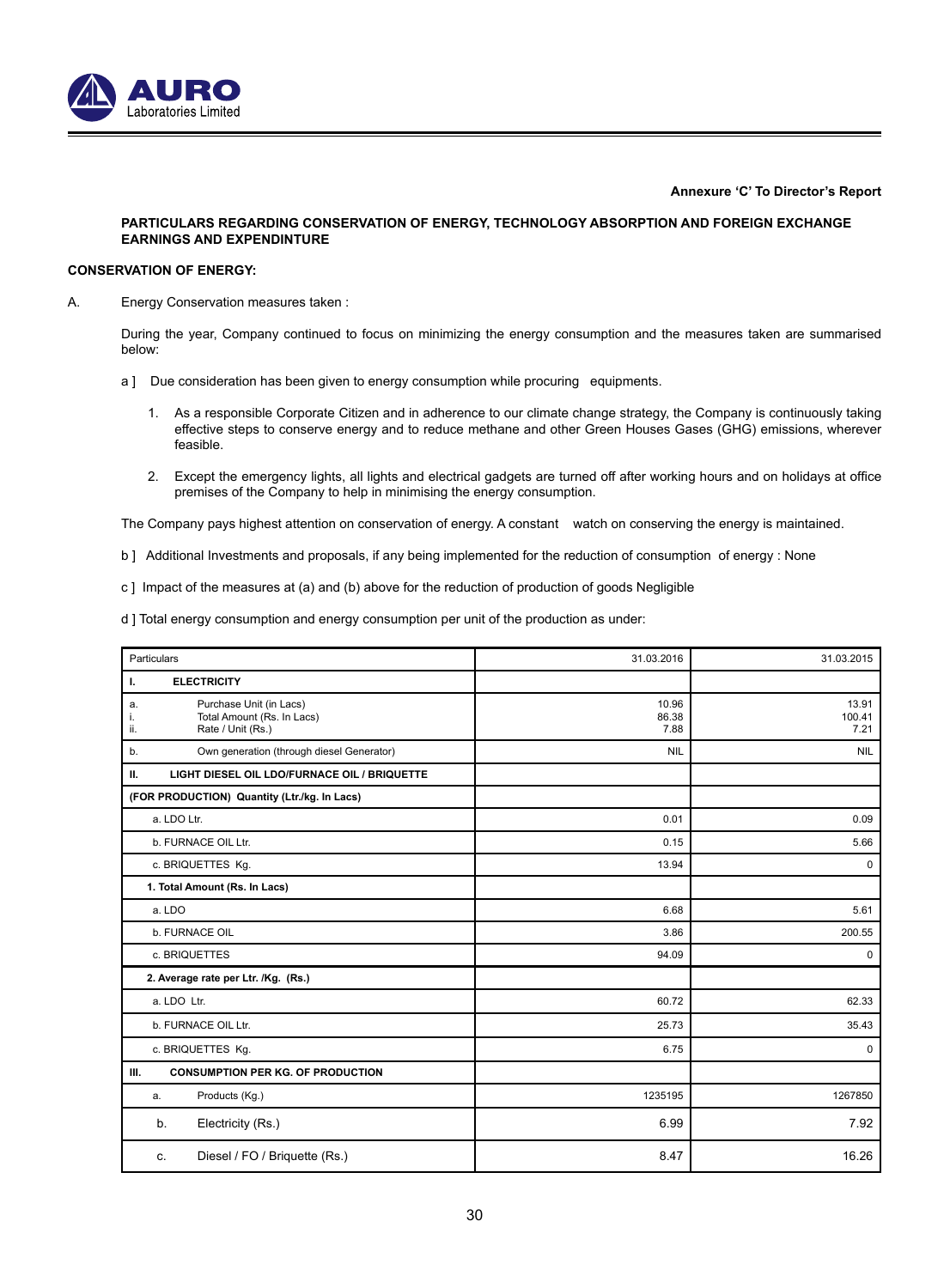## **TECHNOLOGY ABSORPTION**

| Research & Development (R & D)                            |             |
|-----------------------------------------------------------|-------------|
| Specific areas in which R & D carried out by the Company: | <b>NONE</b> |
| Benefits derived as a result of the above R & D :         | <b>NIL</b>  |
| Future plan of action :                                   | <b>NONE</b> |
| Expenditure on R & D :                                    | <b>NIL</b>  |

## **Technology absorption, adaptation and innovation:**

| Efforts in brief made towards technology absorption, adaptation and innovation: |             |
|---------------------------------------------------------------------------------|-------------|
| Benefits derived as a result of the above efforts :                             | <b>NONE</b> |
| Technology Imported during the last five years :                                | <b>NONE</b> |
| Technology imported :<br>a l                                                    | <b>NONE</b> |
| b   Year of Import :                                                            | N.A.        |
| c ] Has technology been fully absorbed :                                        | N.A         |
| d ] If not fully absorbed, areas where it has not take                          |             |
| Place, reasons thereof, and future plans of action:                             | N.A.        |

### **FOREIGN EXCHANGE EARNINGS AND OUTGO:**

Foreign exchange earnings

FOB/CIF / CNF Value of export: Rs 1385.92 Lacs (Previous Year Rs. 1919.83 Lacs).

Foreign exchange outgo

CIF Value of Import: Rs 710.51 (Previous Year: Rs.802.86 Lacs). Foreign travelling expenses: Rs 21.32 (Previous Year: Rs. 8.67 Lacs). Export Expenses: Nil (Previous Year: Nil). Commission on Export: Nil (Previous year: Rs. Nil). Inspection Fees: Nil (Previous year: Nil).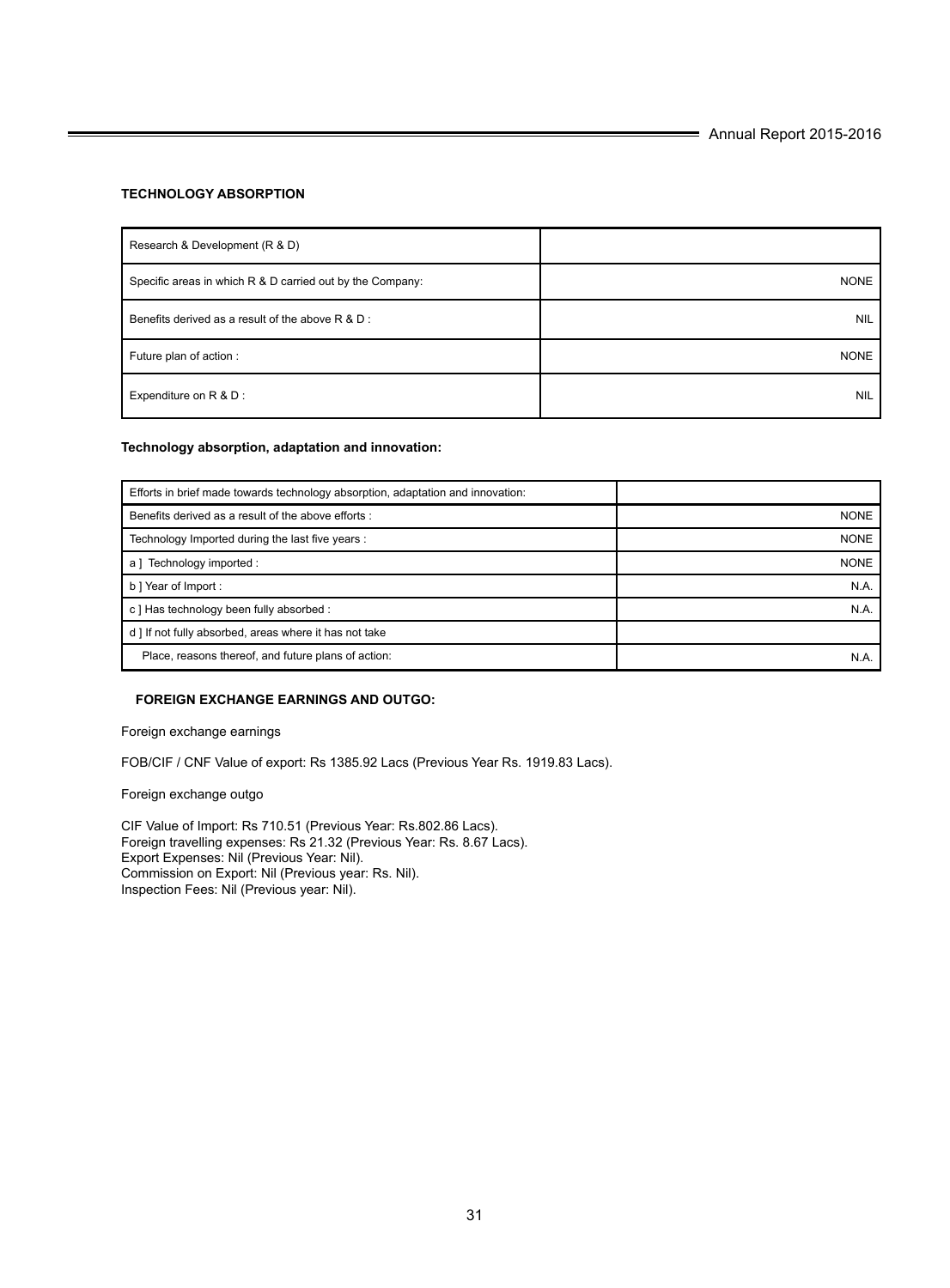

## **Annexure 'D' To Director's Report**

Statement of Disclosure of Remuneration under Section 197 of Companies Act, 2013 and Rule 5(1) of Companies (Appointment and Remuneration of Managerial Personnel) Rules, 2014.

i. Ratio of the remuneration of each Executive Director to the median remuneration of the Employees of the Company for the financial year 2015-16, the percentage increase in remuneration of Chief Executive Officer, Chief Financial Officer and other Executive Director and Company Secretary during the financial year 2015-16.

| Sr. No.          | Name of Director/KMP          | Designation                       | Ratio of remuneration of<br>each Director to median<br>remuneration of Employees | Percentage increase<br>in Remuneration |
|------------------|-------------------------------|-----------------------------------|----------------------------------------------------------------------------------|----------------------------------------|
| $\mathbf{1}$ .   | Mr. Sharat Sahadeolal Deorah  | Managing director                 | 1.84.1                                                                           | 0.0                                    |
| 2.               | Mr. Siddhartha Sharat Deorah  | Whole-time director               | 1.38:1                                                                           | 50.00                                  |
| 3.               | Mr. Govardhan Das Agarwal     | Director                          | 0.0                                                                              | 0.0                                    |
| $\overline{4}$ . | Mr. Kailash Chandra Bubna     | Director                          | 0.0                                                                              | 0.0                                    |
| 5.               | Mrs. Kavita Vijayakant Sharma | Director                          | 0.0                                                                              | 0.0                                    |
| 6.               | Mr. Amit Mahipat Shah         | <b>Chief Executive</b><br>Officer | 121.1                                                                            | 24.55                                  |
| $\mathbf{7}$ .   | Ms. Shanu Patania             | <b>Company Secretary</b>          | 0.38:1                                                                           | 1.92                                   |

\*Reflects (i) The Remuneration to Whole Time Director is with effect from 1.04.2014 \*\* Reflects (ii) Appointed during the year

Note:

- 1. The number of permanent employees as on 31st March, 2016 was 48
- 2. Explanation on the relationship between average increase in remuneration and the company performance: Not Applicable.
- 3. Comparison of the remuneration of Key Managerial Personnel against the performance of the company: Not Applicable.
- 4. Percentage increase in the median remuneration of employees in the financial year 2015-16 compared to 2014-15 : Not Applicable
- 5. Average percentile increase in salaries of Employees other than managerial personnel : 10%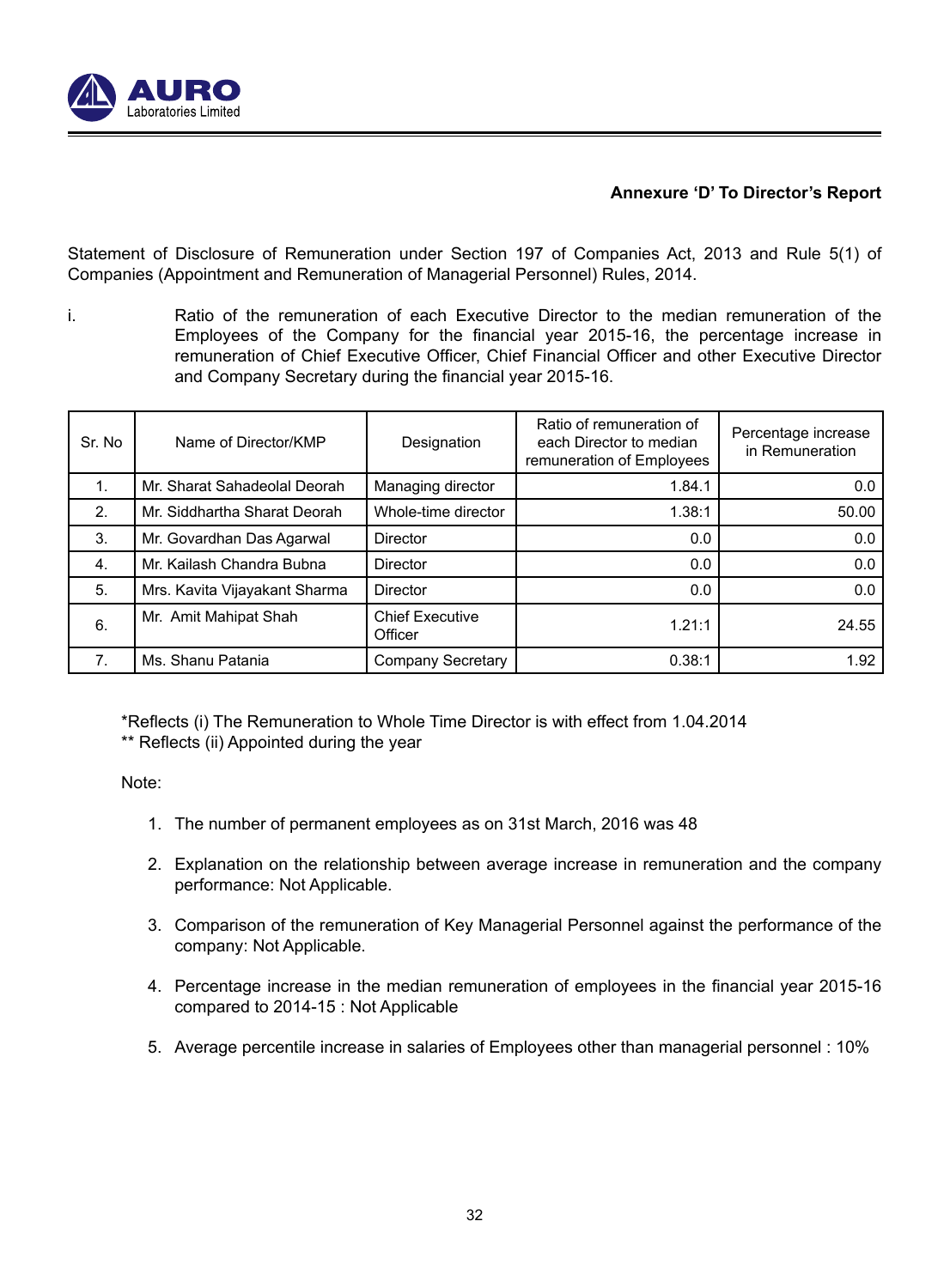6. Comparison of each remuneration of Key Managerial Personnel against the performance of the company : -

| Name of the Key                | Remuneration for the year ended | <b>Reason against</b> |              |                               |
|--------------------------------|---------------------------------|-----------------------|--------------|-------------------------------|
| <b>Managerial Personnel</b>    | 31.03.2016                      | 31.03.2015            | % age Change | performance of<br>the Company |
| Mr.Sharat Sahadeolal<br>Deorah | 6,00,000**                      |                       | 0.0          |                               |
| Mr. Amit Mahipat Shah          | 7.95.231                        | 2.99.848*<br>0.0      |              | N.A                           |
| Ms. Shanu Patania              | 2,44,678                        | 1,20,000*             | 0.0          |                               |

\*Appointed during the year

\*\* paid from 1/10/2015

7. Key parameter for any variable component of remuneration availed by the Director : -

 Considered by the Board of Directors based on the recommendations of the Nomination and Remuneration Committee as per the Remuneration Policy for Directors, Key Managerial Personnel and other Employees.

 8. Ratio of the remuneration of the highest paid director to that of the employees who are not directors but receive remuneration in excess the highest paid director during the year : - Not Applicable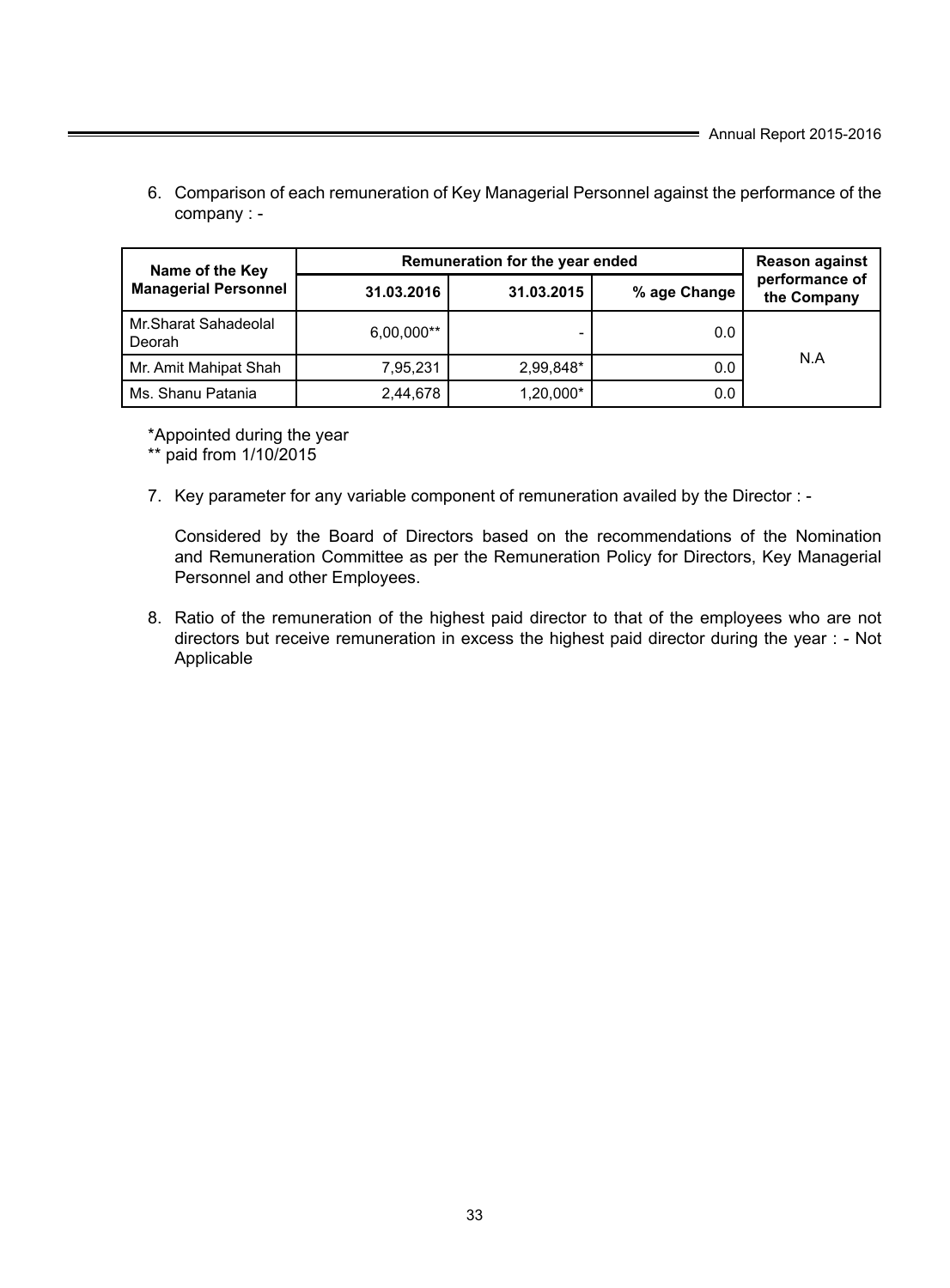

## **INDEPENDENT AUDITOR'S REPORT**

## **Auditors' Report to the Members of AURO LABORATORIES LIMITED**

## **1. Report on the Financial Statements**

We have audited the attached financial statements of AURO LABORATORIES LIMITED ("the Company"), which comprises the Balance Sheet as at 31st March 2016, the statement of Profit and Loss Account and the Cash Flow statement for the year then ended and a summary of significant accounting policies and other explanatory information.

## **2. Management's Responsibility for the Financial Statements**

The Company's Board of Director is responsible for the matter stated in section 134(5) of the companies act 2013(the Act") with respect to the preparation and presentation of these standalone financial statement that give a true and fair view of the financial position, financial performance and cash flows of the Company in accordance with the accounting principles generally accepted in India including Accounting Standards specified under section 133 of the Act, read with rule 7 of the Companies ( Accounts) Rules, 2014. This responsibility includes the design, implementation and maintenance of internal control relevant to the preparation and presentation of the financial statements that give a true and fair view and are free from material misstatement, whether due to fraud or error.

## **3. Auditor's Responsibility**

Our responsibility is to express an opinion on these financial statements based on our audit. We conducted our audit in accordance with the standards on Auditing issued by the Institute of Chartered Accountants of India. Those standards require that we comply with ethical requirements and plan and perform the audit to obtain reasonable assurance about whether the financial statements are free of material misstatements.

An audit involves performing procedures to obtain audit evidence about the amounts and disclosures in the financial statements. The procedures selected depend on the auditor's judgement, including the assessment of the risk of material misstatement of the financial statements, whether due to fraud or error. In making those risk assessments, the auditor considers the internal control relevant to the Company's preparation and fair presentation of the financial statements in order to design audit procedures that are appropriate in the circumstances. An audit also includes evaluating the appropriateness of accounting policies used and the reasonableness of the accounting estimates made by management, as well as evaluating the overall presentation of the financial statements. We believe that the audit evidence we have obtained is sufficient and appropriate to provide a basis for our audit

opinion.

## **4. Opinion**

In our opinion, and to the best of our information and according to the explanations given to us, the aforesaid subject to the *Notes regarding non provision for gratuity, non provision for diminution in the value of the investments and regarding Doubtful loans and advances of Rs. 7,49,633/-, resulting to overstatement of profit amounting to Rs. 7,49,633/- for the year,* the aforesaid financial statements give the information required by the Act in the manner so required and give a true and fair view in conformity with the accounting principles generally accepted in India:

- a) In the case of the balance sheet, of the state of affairs of the Company as at 31st March 2016.
- b) In the case of the Profit & Loss Account, of the "Profit" for the year ended on that date.
- c) In the case of the Cash Flow Statement, of the Cash Flow for the year ended on that date.

## **5. Report on other legal and Regulatory Requirements**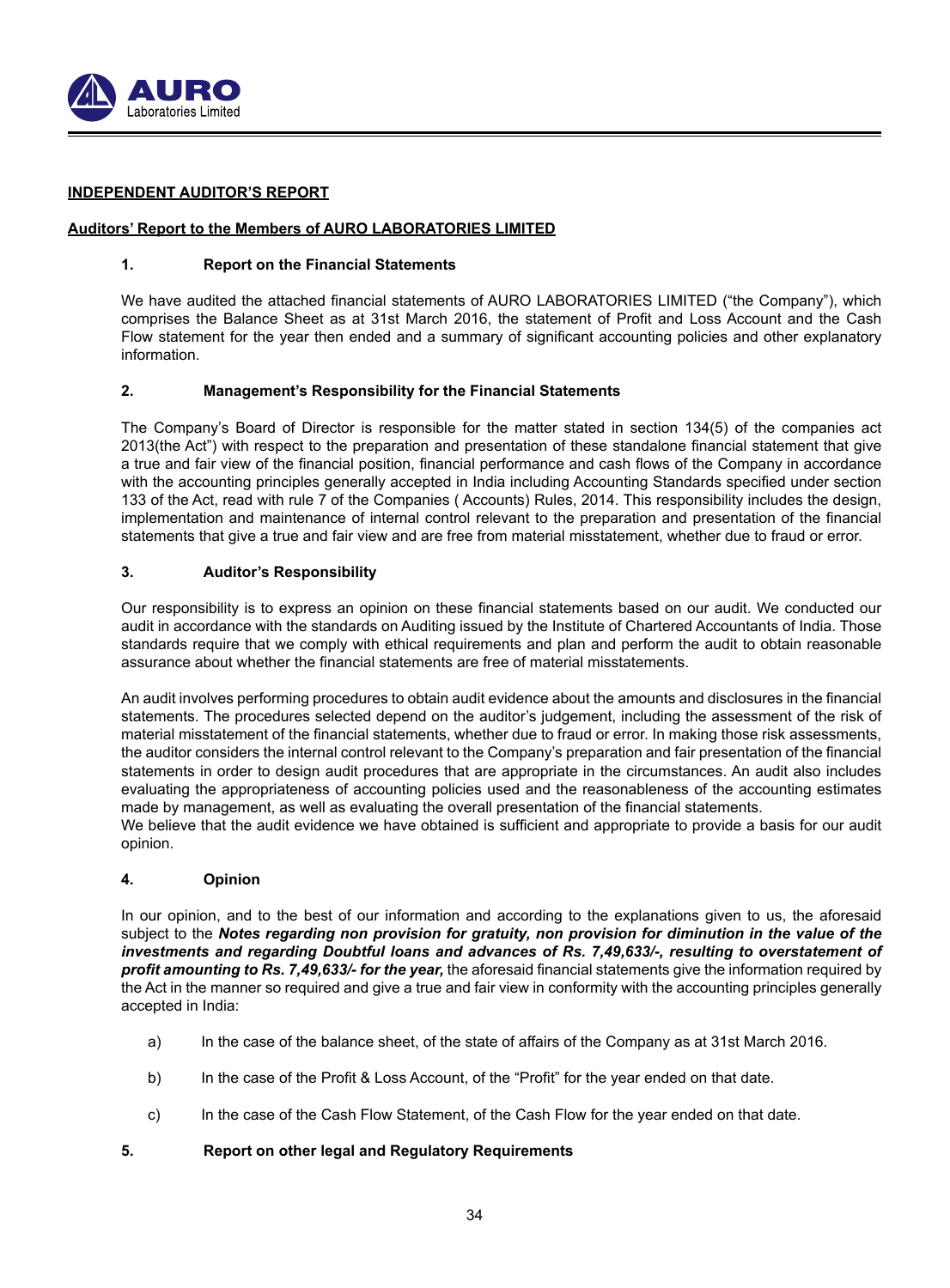- 1. As required by the companies (Auditor's Report) Order 2016 ("the Order") issued by the Central Government of India in terms of sub 11 of section 143 of the Act, we give in the **Annexure A,** a statement on the matters specified in paragraphs 4 and 5 of the order.
- 2. As required by Section 143(3) of the Act, we report that:
	- a) We have obtained all the information and explanations which to the best of our knowledge and belief were necessary for the purpose of our audit;
	- b) In our opinion proper books of accounts as required by law have kept by the company so far as appears from ours examination of those books.
	- c) The Balance Sheet, the Statement of Profit and Loss and the Cash Flow Statement dealt with by this report are in agreement with the books of accounts.
	- d) In our opinion the Balance Sheet, the Statement of Profit and Loss and the Cash Flow statement comply with the accounting standards referred to in section 133 of the Act, read with rule 7 of the Companies (Accounts) Rule 2014, except Accounting for Retirements Benefits (AS15).
	- e) On the basis of the written representations received from the directors as on March 31, 2016, taken on record by the Board of director, None of the directors is disqualified as on March 31, 2016 from being appointed as a director in terms of section 164 (2) of the Act
	- f) With respect to the other matter to be included in the auditor's report in accordance with rule 11 of the companies (Audit and Auditors) Rule, 2014, in our opinion and to the best of our knowledge and belief and according to the information and explanation given to us:
		- i. The company has disclosed the impact of pending litigations as at 31st March 2016 on its financial position in its financial statements.
		- ii. There has been no delay in transferring amounts, required to be transferred, to the investor education and protection fund by the company.
		- iii. The Company did not have any long term contracts including derivates contracts for which there were any material foreseeable losses; and
	- g) With respect to the adequacy of the internal financial control over financial reporting of the company and the operating of the company and the operating effectiveness of such control, refer to our separate report in **Annexure B.**

For KOTHARI JAIN & ASSOCIATES CHARTERED ACCOUNTANTS FIRM REGN. NO. 113041 W

[SUNIL KUMAR KOTHARI] **PROPRIETOR** M.NO. 043842

Place: Mumbai Date: 30<sup>th</sup> MAY 2016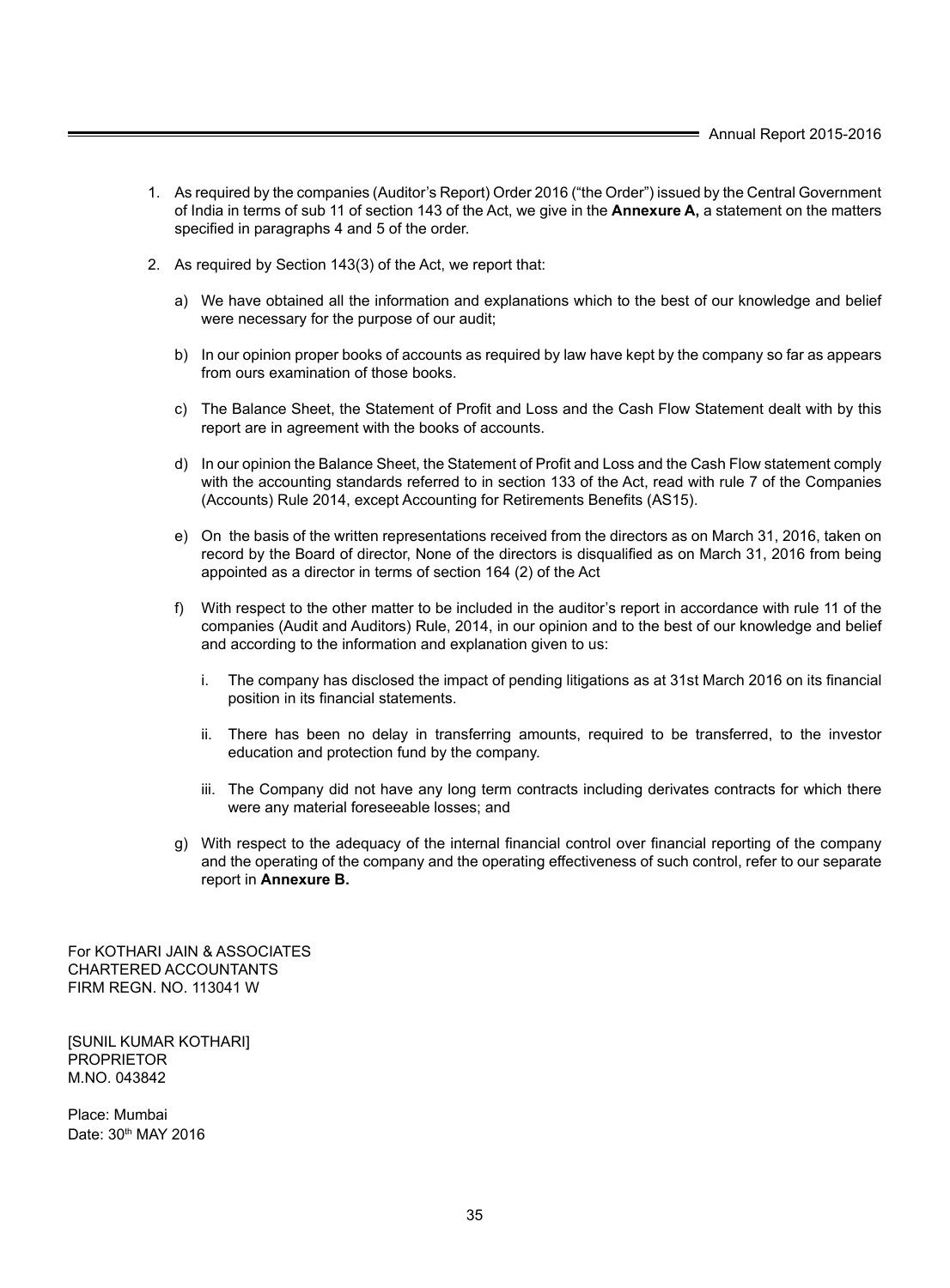

## **ANNEXURE A TO THE INDEPENDENT AUDITORS REPORT**

(Referred to in our Report of even date)

**We have prepared this annexure on the basis of the Books of Account examined, and information and explanations obtained by us during the course of our Audit. Further, in our opinion and to the best of our knowledge we report that –**

- i) a) The company has maintained proper records showing full particulars including quantitative details and situation of Fixed Assets.
	- b) As explained to us, the fixed assets are being physically verified under a phased programme of verification, which in our opinion, is reasonable and no material discrepancies have been noticed on such verification.
	- c) The company has not disposed off substantial part of fixed assets, during the year under review, to affect its going concern.
- ii) a) Inventories have been physically verified during the year by management at reasonable intervals.
	- b) The procedures of physical verification of inventory followed by the management are reasonable and adequate in relation to the size of the company and nature of its business.
	- c) The company is maintaining proper records of its inventories as required in the normal course of business. The discrepancies noticed on verification between physical stocks and book records were not material.
- iii) a) The company has granted any loan secured or unsecured to Companies, firms or other parties covered in the register maintained under section 189 of the Act..
	- b) In our opinion, the rate of interest and other term and condition on which the unsecured loans have been taken by the company listed in the register maintained under section 189 of the Act are not prima–facie prejudicial to the interest of the company.
	- c) The terms of repayment of the principal amount is not specified.
	- d) In our opinion, according to the information and explanation given to us, reasonable steps have been taken by the company for the payment of the principal amount and no amount is overdue for more than rupee one lacs.
- iv) In our opinion and according to the information and explanation given to us, there are adequateinternal control procedures commensurate with the size of the company and the nature of its business for the purchases of inventory and fixed assets and for sale of goods. We have not observed any major weakness in the internal control system during the course of our audit. The Company is continuously correcting weakness detected in internal control.
- v) In our opinion and according to the information and explanation given to us, the company has not accepted deposits from public within the meaning of section 73 and 76 of the Act and the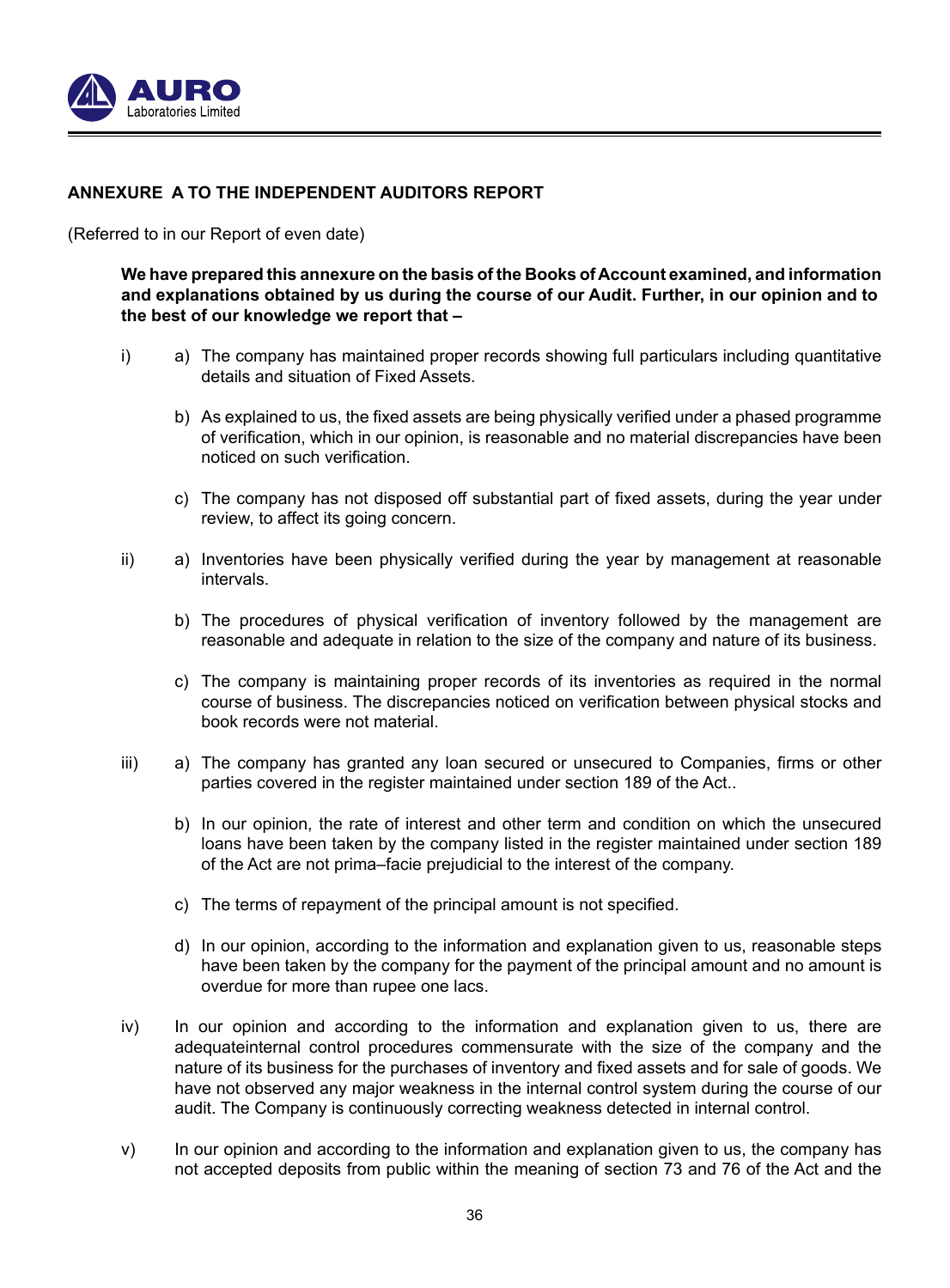rules framed there under to the extent notified.

- vi) We have broadly reviewed the books of accounts maintained by the Company pursuant to the order made by the Central Government for maintenance of cost records prescribed under Sub- Section (1) of section 148 of the Act, and are of the opinion that prima facie, the prescribed accounts have been made and maintained. We have, however, not made a detailed examination of the said records with a view to determining whether they are accurate or complete.
- vii) a) According to the information and explanations given to us and on the basis of examination of the records of the Company, we are of the opinion that the Company has been generally regular in depositing undisputed statutory dues including Provident Fund, Investors Education and protection fund, Employees' State Insurance, Income Tax, Sales Tax/VAT, Wealth Tax, Custom Duty, Excise Duty, Cess and Other material statutory dues with the appropriate authorities and there are no outstanding unpaid amounts as at the balance sheet date for a period of more than six months from the date they became payable.
	- b) According to the information and explanations given to us, there are no undisputed dues in respect of Sales Tax, Income Tax, Custom Duty, Wealth Tax, Excise Duty and Cess.
- viii) In our opinion, the Accumulated losses of the company at the end of the financial year are not more than fifty per cent of its net worth. The company has not incurred cash losses during the financial year covered by our audit as well as in the immediately preceding financial year.
- ix) In our opinion, according to the information and explanation given to us, the company has not defaulted in repayment of dues to financial institutions or banks.
- x) In our opinion and as explained to us the company has not given guarantee for loan taken by others from bank or financial institutions.
- xi) According to the information and explanation given to us and on overall examination of the balance sheet of the company, the Company has applied the term loans for the purpose for which the loans were obtained.
- xii) According to the information and explanation given to us no fraud on or by the Company has been noticed or reported during the course of our audit.

For KOTHARI JAIN & ASSOCIATES CHARTERED ACCOUNTANT FIRM REGN. NO. 113041 W

SUNIL KUMAR KOTHARI PROPRIETOR M. No. 043842

Place: Mumbai Dated: 30th MAY 2016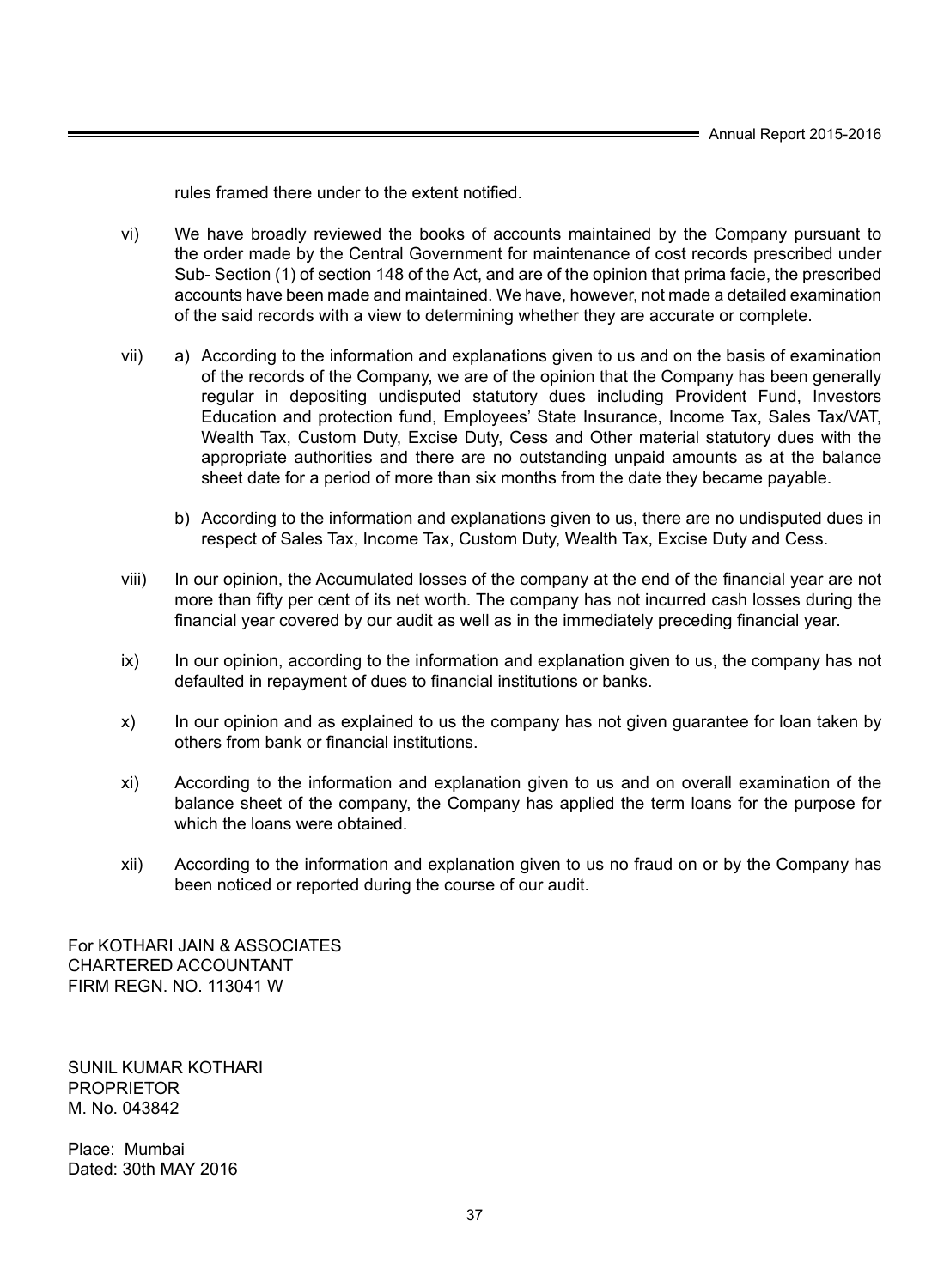

## **ANNEXURE B TO THE INDEPENDENT AUDITORS REPORT**

## **Report on the Internal Financial Control under Clause (i) of Sub section 3 of section 143 of the companies Act 2013 (the Act)**

We have audited the internal financial control over financial reporting of Auro laboratories Limited (" the company") as of 31st March 2016 in conjunction with our audit of the standalone financial statement of the company for the year ended on that date.

## **Management's Responsibility for Internal Financial Controls**

The Company's management is responsible for establishing and maintaining internal financial control based on the internal control over financial reporting criteria establish by the Company considering the essential components of the internal control stated in the guidance note on Audit of Internal financial control over financial reporting issued by the Institute of Chartered Accountants of India (ICAI). These responsibilities include the design, implementation and maintenance of adequate internal financial control that were operating effectively for ensuring the orderly and efficient conduct of its business, including adherence to the company's policies the safeguarding of its assets the prevention and detection of frauds and errors, the accuracy and completeness of the accounting records, and timely preparation of reliable financial information, as required under the Companies Act 2013.

## **Auditors' Responsibility**

Our Responsibility is to express an opinion on the company's Internal Financial control over financial reporting based on our audit. We conducted our audit in accordance with the guidance note on audit of Internal Financial control over financial reposting ( the Guidance Note") and the standards on auditing issued by ICAI and deemed to be prescribed under section 143 (10) of the companies act 2013 to the extent applicable to an audit of internal financial control both applicable to an audit of internal financial control and both issued by the institute of chartered accountant of India. That standard and the guidance note required that we comply with ethical requirement and plan and perform the audit to obtain reasonable assurance about whether adequate internal financial reporting was establish and maintained and if such controls operated effectively in all matters respect.

Our audit involves performing procedures to obtain audit evidence about the adequacy of the internal financial control systems over financial reporting and their operating effectiveness. Our audit of internal financial control over financial reporting included obtaining an understanding of internal financial control over financial reporting, assessing the risk that a material weakness exists and testing and evaluating the design and operating effectiveness of internal control based on the assessed risk. The procedures selected depend on the auditor's judgment including the assessment of risk of material misstatement of the financial statements, whether due to fraud or error. We believe that the audit evidence we have obtained is sufficient and appropriate to provide a basis for my/our audit opinion on the company internal financial control systems over financial reporting.

## **Meaning of Internal Financial controls over financial reporting**

A company's internal financial control over financial reporting is a process designed to provide reasonable assurance regarding the reliability of financial reporting and the preparation of financial statements for external purpose in accordance with generally accepted accounting principal. A company's internal financial control over financial reporting includes those policies and procedures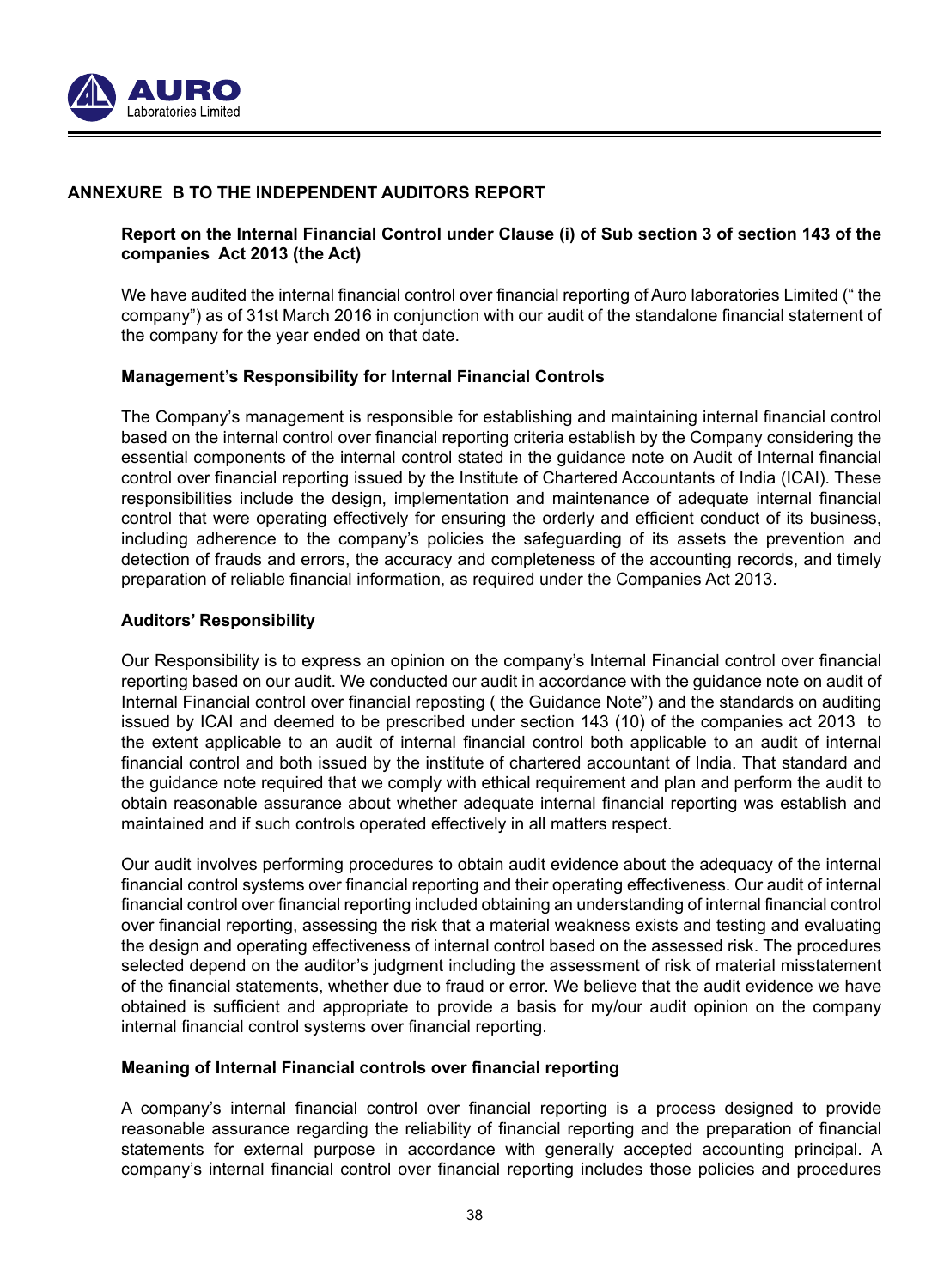that (1) pertain to the maintenance of records that in reasonable detail accurately and fairly reflect the transaction and dispositions of the assets of the company; (2) provide reasonable assurance that transaction are recorded as necessary to permit preparation of financial statement in accordance with generally accepted accounting principles, and that receipts and expenditure of the company are being made only in accordance with authorizations of management and directors of the company; and (3) provide reasonable assurance regarding prevention or timely detection of unauthorized acquisitions, use or disposition of the company's assets that could have a material effect on the financial statements.

## **Inherent Limitation of Internal Financial Control over financial reporting**

Because of the inherent limitation of internal financial controls over financial reporting, including the possibility of collusion or improper management override of controls, material misstatements due to error or fraud may occur and not be detected. Also projection of any evaluation of the internal financial control over financial reporting to future periods are subject to the risk that the internal financial control over financial reporting may become inadequate because of changes in conditions, or that the degree of compliance with the policies or procedures may deteriorate.

## **Opinion**

In our opinion, the Company has, in all material respects, in all material respects, an adequate internal financial controls system over financial reporting and such internal financial controls over financial reporting were operating effectively as at March 31, 2016, based on the internal control over financial reporting criteria established by the company considering the essential components of internal control stated in the Guidance Note on Audit of Internal Financial Controls over Financial Reporting issued by the Institute Of Chartered Accountants Of India.

FOR KOTHARI JAIN & ASSOCIATES CHARTERED ACCOUNTANTS FIRM REGN. NO. 113041 W

PROPERITOR M.NO.043842 PLACE: MUMBAI DATE: 30th May 2016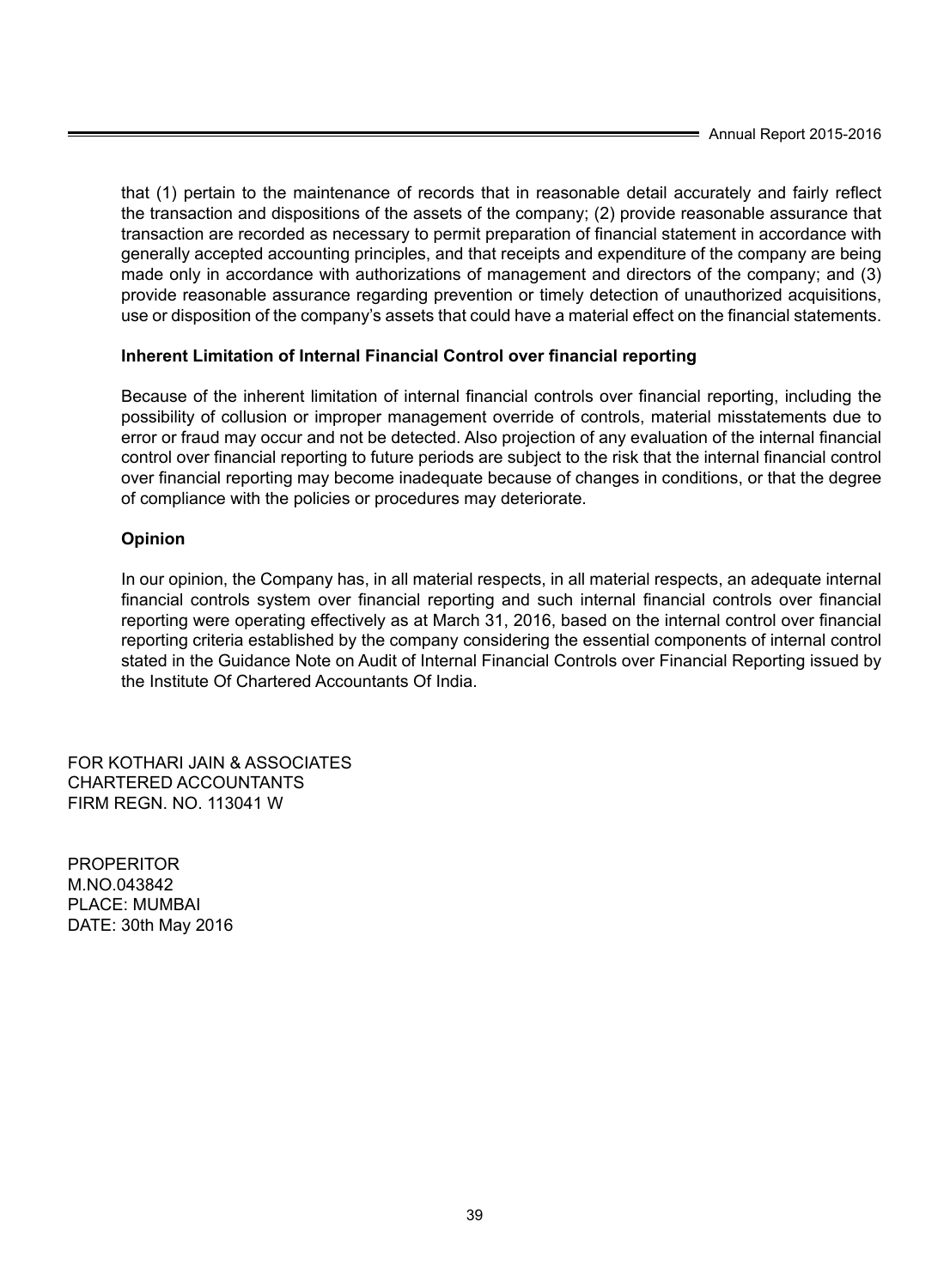

| <b>Auro Laboratories Limited</b>     |                                    |                                 |                      |                      |  |
|--------------------------------------|------------------------------------|---------------------------------|----------------------|----------------------|--|
| Balance Sheet as at 31st March, 2016 |                                    |                                 |                      |                      |  |
|                                      | <b>Particulars</b>                 |                                 | 31.03.2016           | 31.03.2015           |  |
|                                      |                                    | <b>Note</b>                     | Amount in Rs.        | Amount in Rs.        |  |
| A                                    | <b>EQUITY AND LIABILITIES</b>      |                                 |                      |                      |  |
|                                      | Shareholders' funds                |                                 |                      |                      |  |
| 1                                    | (a) Share capital                  | $\boldsymbol{2}$<br>$\mathsf 3$ | 62325000<br>23541810 | 62325000<br>14722896 |  |
|                                      | (b) Reserves and surplus           |                                 |                      |                      |  |
|                                      |                                    |                                 | 85866810             | 77047896             |  |
|                                      | <b>Non-current liabilities</b>     |                                 |                      |                      |  |
| $\mathbf 2$                          | (a) Long-term borrowings           | $\overline{4}$                  | 72327910             | 75182235             |  |
|                                      | (b) Deferred tax liabilities (net) |                                 |                      |                      |  |
|                                      |                                    |                                 | 72327910             | 75182235             |  |
|                                      | <b>Current liabilities</b>         |                                 |                      |                      |  |
|                                      | (a) Short-term borrowings          | 5                               | 53911926             | 88914838             |  |
| 3                                    | (b) Trade payables                 | 6                               | 35823282             | 35088887             |  |
|                                      | (c) Other current liabilities      | $\overline{7}$                  | 9021134              | 11607219             |  |
|                                      | (d) Short-term provisions          |                                 |                      |                      |  |
|                                      |                                    |                                 | 98756341             | 135610944            |  |
|                                      |                                    |                                 |                      |                      |  |
|                                      | <b>TOTAL</b>                       |                                 | 256951062            | 287841075            |  |
| в                                    | <b>ASSETS</b>                      |                                 |                      |                      |  |
|                                      | Non-current assets                 |                                 |                      |                      |  |
| 1                                    | (a) Fixed assets                   |                                 |                      |                      |  |
|                                      | (i) Tangible assets                | 8                               | 91306234             | 98031324             |  |
|                                      | (ii) Capital work-in-progress      |                                 | 33311727             | 8194550              |  |
|                                      |                                    |                                 | 124617961            | 106225874            |  |
|                                      | (b) Non-current investments        | $\boldsymbol{9}$                | 487982               | 487982               |  |
|                                      | (c) Deferred tax assets (net)      |                                 |                      |                      |  |
|                                      | (d) Long-term loans and advances   | 10                              | 7392546              | 6121373              |  |
|                                      | (e) Other non-current assets       |                                 |                      |                      |  |
|                                      |                                    |                                 | 132498488            | 112835229            |  |
|                                      | Current assets                     |                                 |                      |                      |  |
|                                      | (a) Inventories                    | 11                              | 43089056             | 55850448             |  |
|                                      | (b) Trade receivables              | 12                              | 50467631             | 84841299             |  |
| $\overline{\mathbf{c}}$              | (c) Cash and cash equivalents      | 13                              | 5319677              | 4371298              |  |
|                                      | (d) Short-term loans and advances  | 14                              | 25576210             | 29942801             |  |
|                                      | (e) Other current assets           |                                 |                      |                      |  |
|                                      |                                    |                                 | 124452574            | 175005846            |  |
|                                      | <b>TOTAL</b>                       |                                 | 256951062            | 287841075            |  |
|                                      | <b>Accounting Policies</b>         | $\mathbf{1}$                    |                      |                      |  |
|                                      | <b>Notes to The Accounts</b>       | 2 to 21                         |                      |                      |  |
|                                      |                                    |                                 |                      |                      |  |

| In terms of our report attached.<br>For KOTHARI JAIN & ASSOCIATES | For and on behalf of the Board of Directors |                          |  |  |
|-------------------------------------------------------------------|---------------------------------------------|--------------------------|--|--|
| <b>Chartered Accountants</b><br><b>FIRM REG.NO. 113041W</b>       |                                             |                          |  |  |
|                                                                   | <b>SHARAT DEORAH</b>                        | <b>SIDDHARTHA DEORAH</b> |  |  |
|                                                                   | <b>Managing Director</b>                    | <b>Director</b>          |  |  |
| <b>SUNIL KUMAR KOTHARI</b><br><b>PROPRIETOR</b><br>M. NO. 043842  | <b>AMIT SHAH</b>                            | <b>SHANU PATANIA</b>     |  |  |
|                                                                   | <b>Chief Financial Officer</b>              | <b>Company Secretary</b> |  |  |
|                                                                   |                                             |                          |  |  |
| Place: Mumbai                                                     | Place: Mumbai                               |                          |  |  |
| Date: 30.05.2016                                                  | Date: 30.05.2016                            |                          |  |  |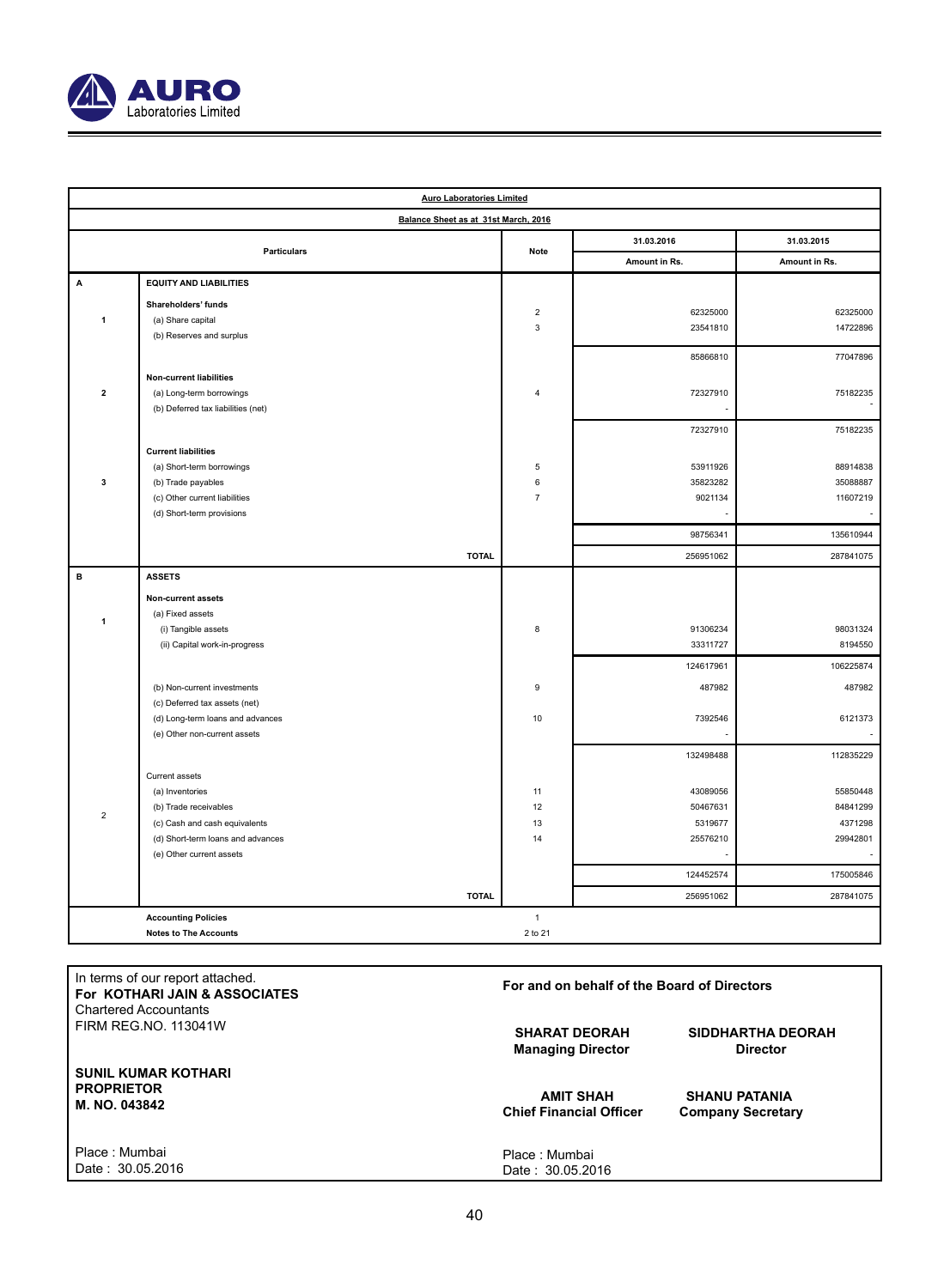| <b>Auro Laboratories Limited</b> |                                                                                   |             |               |               |  |  |
|----------------------------------|-----------------------------------------------------------------------------------|-------------|---------------|---------------|--|--|
|                                  | Statement of Profit and Loss for the year ended 31st March, 2016                  |             |               |               |  |  |
|                                  |                                                                                   |             | 31.03.2016    | 31.03.2015    |  |  |
|                                  | <b>Particulars</b>                                                                | <b>Note</b> | Amount in Rs. | Amount in Rs. |  |  |
| A                                | <b>CONTINUING OPERATIONS</b>                                                      |             |               |               |  |  |
| $\mathbf{1}$                     | Revenue from operations (gross)                                                   | 15          | 294542858     | 342390333     |  |  |
|                                  | Less: Excise duty                                                                 |             | 15395704      | 15926736      |  |  |
|                                  | Revenue from operations (net)                                                     |             | 279147154     | 326463597     |  |  |
|                                  |                                                                                   |             |               |               |  |  |
| $\overline{\mathbf{2}}$          | Other income                                                                      | 16          | 4193833       | 2420092       |  |  |
|                                  |                                                                                   |             |               |               |  |  |
| 3                                | Total revenue (1+2)                                                               |             | 283340987     | 328883689     |  |  |
|                                  |                                                                                   |             |               |               |  |  |
| 4                                | <b>Expenses</b>                                                                   |             |               |               |  |  |
|                                  | (a) Cost of materials consumed                                                    | 17.a        | 162301415     | 217072300     |  |  |
|                                  | (b) Purchases of stock-in-trade                                                   | 17.b        | 1479908       | 69500         |  |  |
|                                  | (c) Changes in inventories of finished goods, work-in-progress and stock-in-trade | 17.c        | 17616375      | 11155494      |  |  |
|                                  | (d) Employee benefits expense                                                     | 18          | 25192355      | 22271074      |  |  |
|                                  | (e) Finance costs                                                                 | 19          | 15550537      | 15497964      |  |  |
|                                  | (f) Depreciation and amortisation expense                                         |             | 6829215       | 7157832       |  |  |
|                                  | (g) Other expenses                                                                | 20          | 45552268      | 47621171      |  |  |
|                                  |                                                                                   |             |               |               |  |  |
|                                  | <b>Total expenses</b>                                                             |             | 274522073     | 320845335     |  |  |
|                                  |                                                                                   |             |               |               |  |  |
| 5                                | Profit / (Loss) before exceptional and extraordinary items and tax (3 - 4)        |             | 8818914       | 8038353       |  |  |
|                                  |                                                                                   |             |               |               |  |  |
| 6                                | <b>Exceptional items</b>                                                          |             | $\mathbf 0$   | $\mathbf 0$   |  |  |
|                                  |                                                                                   |             |               |               |  |  |
| $\overline{7}$                   | Profit / (Loss) before extraordinary items and tax $(5 + 6)$                      |             | 8818914       | 8038353       |  |  |
|                                  |                                                                                   |             |               |               |  |  |
| 8                                | Extraordinary items                                                               |             | $\pmb{0}$     | 0             |  |  |
|                                  |                                                                                   |             |               |               |  |  |
| 9                                | Profit / (Loss) before tax $(7 + 8)$                                              |             | 8818914       | 8038353       |  |  |
| 10                               | Tax expense:                                                                      |             |               |               |  |  |
|                                  | (a) Current tax expense for current year                                          |             | $\pmb{0}$     | 0             |  |  |
|                                  | (b) (Less): MAT credit (where applicable)                                         |             | 0             | 0             |  |  |
|                                  | (c) Current tax expense relating to prior years                                   |             | $\pmb{0}$     | 0             |  |  |
|                                  | (d) Net cur rent tax expense                                                      |             |               |               |  |  |
|                                  | (e) Deferred tax                                                                  |             | $\pmb{0}$     | 0             |  |  |
| 11                               | Profit / (Loss) from continuing operations (9 +10)                                |             | 8818914       | 8038353       |  |  |
|                                  |                                                                                   |             |               |               |  |  |
|                                  |                                                                                   |             |               |               |  |  |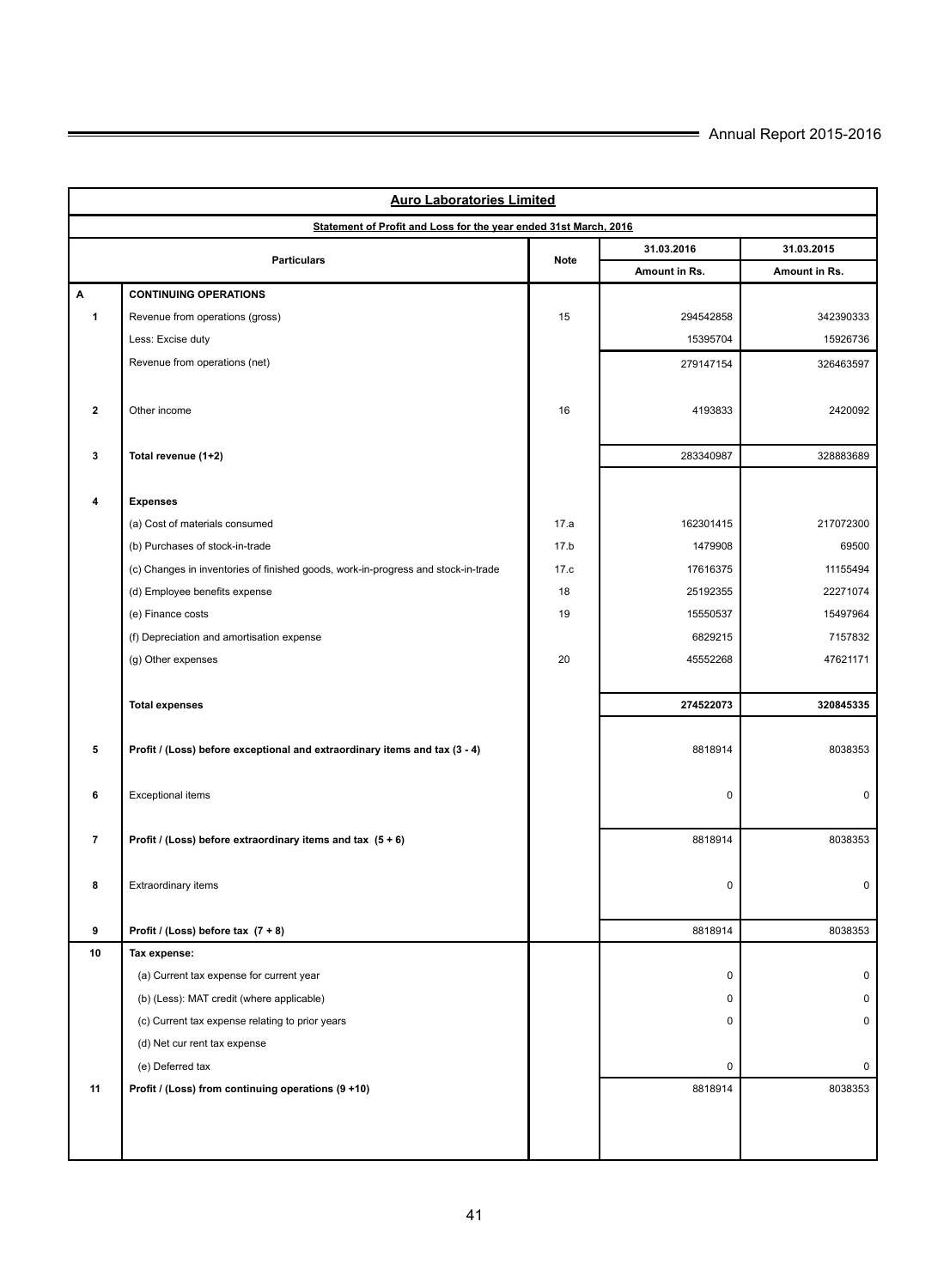

| в      | <b>DISCONTINUING OPERATIONS</b>                                            |              |          |             |
|--------|----------------------------------------------------------------------------|--------------|----------|-------------|
| 12.i   | Profit / (Loss) from discontinuing operations (before tax)                 |              | 0        | $\mathbf 0$ |
| 12.11  | Gain / (Loss) on disposal of assets/settlement of liabilities attributable |              | 0        | $\mathbf 0$ |
|        | to the discontinuing operations                                            |              |          |             |
| 12.111 | Add / (Less): Tax expense of discontinuing operations                      |              | $\Omega$ | $\mathbf 0$ |
|        | (a) on ordinary activities attributable to the discontinuing<br>operations |              |          |             |
|        | (b) on gain / (loss) on disposal of assets/ settlement of<br>liabilities   |              |          |             |
|        |                                                                            |              |          |             |
| 13     | Profit / (Loss) from discontinuing operations (12.i + 12.ii + 12.iii)      |              | 0        | $\mathbf 0$ |
|        | <b>TOTAL OPERATIONS</b>                                                    |              |          |             |
| 14     | Profit / (Loss) for the year (11 + 13)                                     |              | 8818914  | 8038353     |
| 15     | Earnings per share (of Rs 10/- each):                                      |              |          |             |
|        | (a) Basic                                                                  |              |          |             |
|        | (i) Continuing operations                                                  |              | 1.42     | 1.29        |
|        | (ii) Total operations                                                      |              | 1.42     | 1.29        |
|        | (b) Diluted                                                                |              |          |             |
|        | (i) Continuing operations                                                  |              | 1.42     | 1.29        |
|        | (ii) Total operations                                                      |              | 1.42     | 1.29        |
|        | <b>Accounting policies</b>                                                 | $\mathbf{1}$ |          |             |
|        |                                                                            |              |          |             |

| In terms of our report attached.<br>For KOTHARI JAIN & ASSOCIATES<br><b>Chartered Accountants</b><br><b>FIRM REG.NO. 113041W</b> | For and on behalf of the Board of Directors        |                                                  |  |  |
|----------------------------------------------------------------------------------------------------------------------------------|----------------------------------------------------|--------------------------------------------------|--|--|
|                                                                                                                                  | <b>SHARAT DEORAH</b><br><b>Managing Director</b>   | SIDDHARTHA DEORAH<br><b>Director</b>             |  |  |
| <b>SUNIL KUMAR KOTHARI</b><br><b>PROPRIETOR</b><br>M. NO. 043842                                                                 | <b>AMIT SHAH</b><br><b>Chief Financial Officer</b> | <b>SHANU PATANIA</b><br><b>Company Secretary</b> |  |  |
| Place: Mumbai<br>Date: 30.05.2016                                                                                                | Place Mumbai<br>Date: 30.05.2016                   |                                                  |  |  |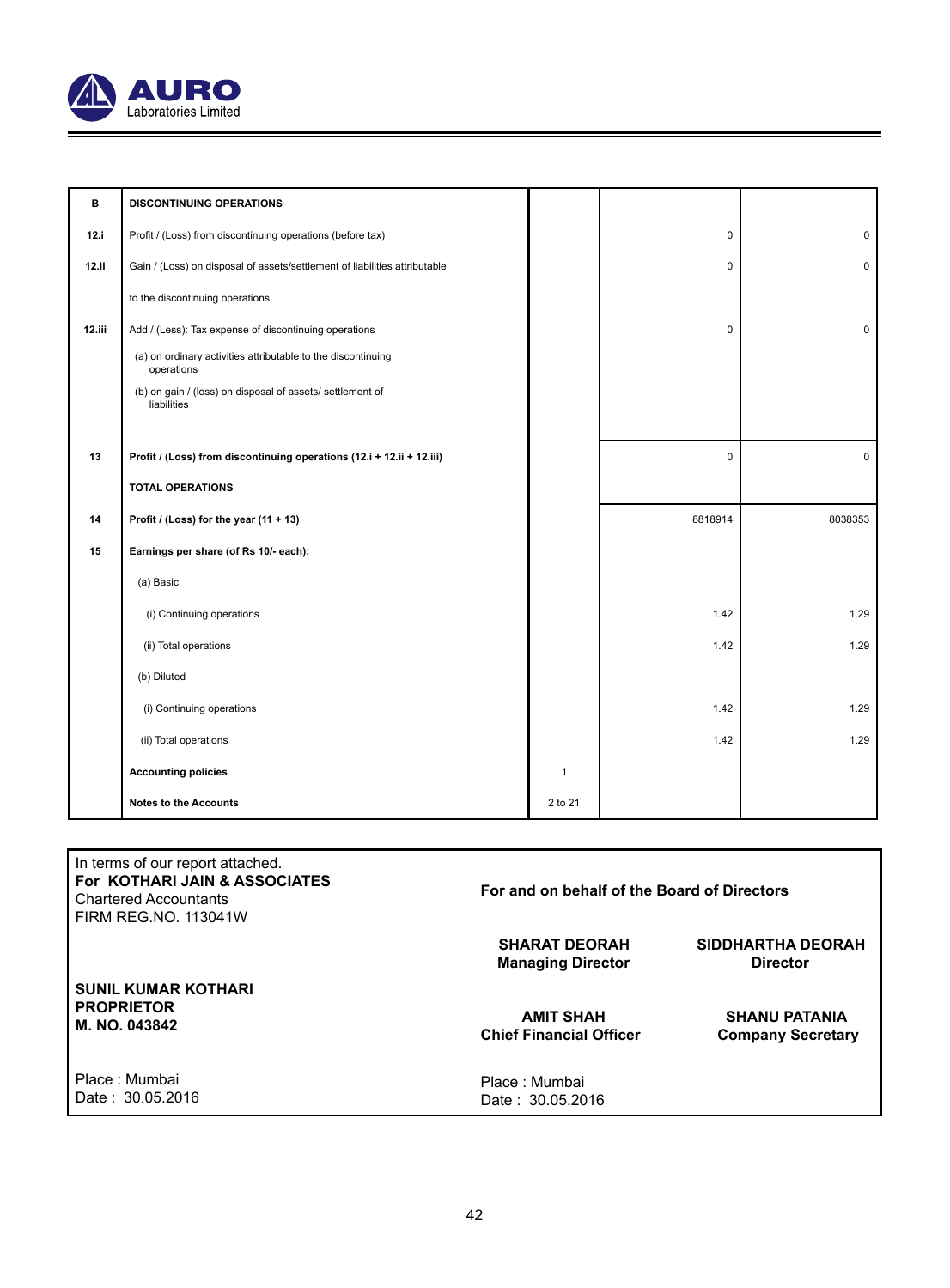| <b>Auro Laboratories Limited</b>                                |                                    |             |                                    |            |  |  |
|-----------------------------------------------------------------|------------------------------------|-------------|------------------------------------|------------|--|--|
| Cash Flow Statement for the year ended 31st March, 2016         |                                    |             |                                    |            |  |  |
| <b>Particulars</b>                                              | "For the year ended<br>31.03.2016" |             | "For the year ended<br>31.03.2015" |            |  |  |
|                                                                 | Amount                             | Amount      | Amount                             | Amount     |  |  |
| A. Cash flow from operating activities                          |                                    |             |                                    |            |  |  |
| Net Profit / (Loss) before extraordinary items and tax          |                                    | 8818914     |                                    | 8038353    |  |  |
| Add: Adjustments for:                                           |                                    |             |                                    |            |  |  |
| Depreciation and amortisation                                   | 6829215                            |             | 7157832                            |            |  |  |
| Finance costs                                                   | 15550537                           | 22379752    | 15497964                           | 22655796   |  |  |
|                                                                 |                                    |             |                                    |            |  |  |
|                                                                 |                                    | 31198666    |                                    | 30694149   |  |  |
| Less: Adjustment for:                                           |                                    |             |                                    |            |  |  |
| Interest income                                                 | 771657                             |             | 427285                             |            |  |  |
| Profit on sale of Machinery                                     | $\mathbf 0$                        |             | $\mathbf 0$                        |            |  |  |
| Dividend income                                                 | 2387                               |             | 1421                               |            |  |  |
|                                                                 |                                    | 774044      |                                    | 428706     |  |  |
|                                                                 |                                    |             |                                    |            |  |  |
| Operating profit / (loss) before working capital changes        |                                    | 30424622    |                                    | 30265443   |  |  |
| Changes in working capital:                                     |                                    |             |                                    |            |  |  |
| Adjustments for (increase) / decrease in operating assets:      |                                    |             |                                    |            |  |  |
| Inventories                                                     | 12761392                           |             | 22344076                           |            |  |  |
| Trade receivables                                               | 34373668                           |             | (41455245)                         |            |  |  |
| Short-term loans and advances                                   | 4366591                            |             | (8339380)                          |            |  |  |
| Long-term loans and advances                                    | (1271173)                          |             | (1180836)                          |            |  |  |
| Other current assets                                            | 0                                  |             | $\mathbf 0$                        |            |  |  |
| Other non-current assets                                        | 0                                  | 50230479    | $\mathbf 0$                        | (28631385) |  |  |
|                                                                 |                                    | 80655101    |                                    | 1634058    |  |  |
| Adjustments for increase / (decrease) in operating liabilities: |                                    |             |                                    |            |  |  |
| Trade payables                                                  | 734395                             |             | (7615667)                          |            |  |  |
| Other current liabilities                                       | (2586085)                          |             | (1826990)                          |            |  |  |
| Other long-term liabilities                                     |                                    |             |                                    |            |  |  |
| Short-term provisions                                           |                                    |             |                                    |            |  |  |
| Long-term provisions                                            |                                    |             |                                    |            |  |  |
|                                                                 |                                    | (1851690)   |                                    | (9442657)  |  |  |
|                                                                 |                                    | 78803411    |                                    | (7808598)  |  |  |
| Cash flow from extraordinary items                              |                                    | $\mathbf 0$ |                                    | 0          |  |  |
| Cash generated from operations                                  |                                    | 78803411    |                                    | (7808598)  |  |  |
| Net income tax (paid) / refunds                                 |                                    | 0           |                                    | 0          |  |  |
| Net cash flow from / (used in) operating activities (A)         |                                    | 78803411    |                                    | (7808598)  |  |  |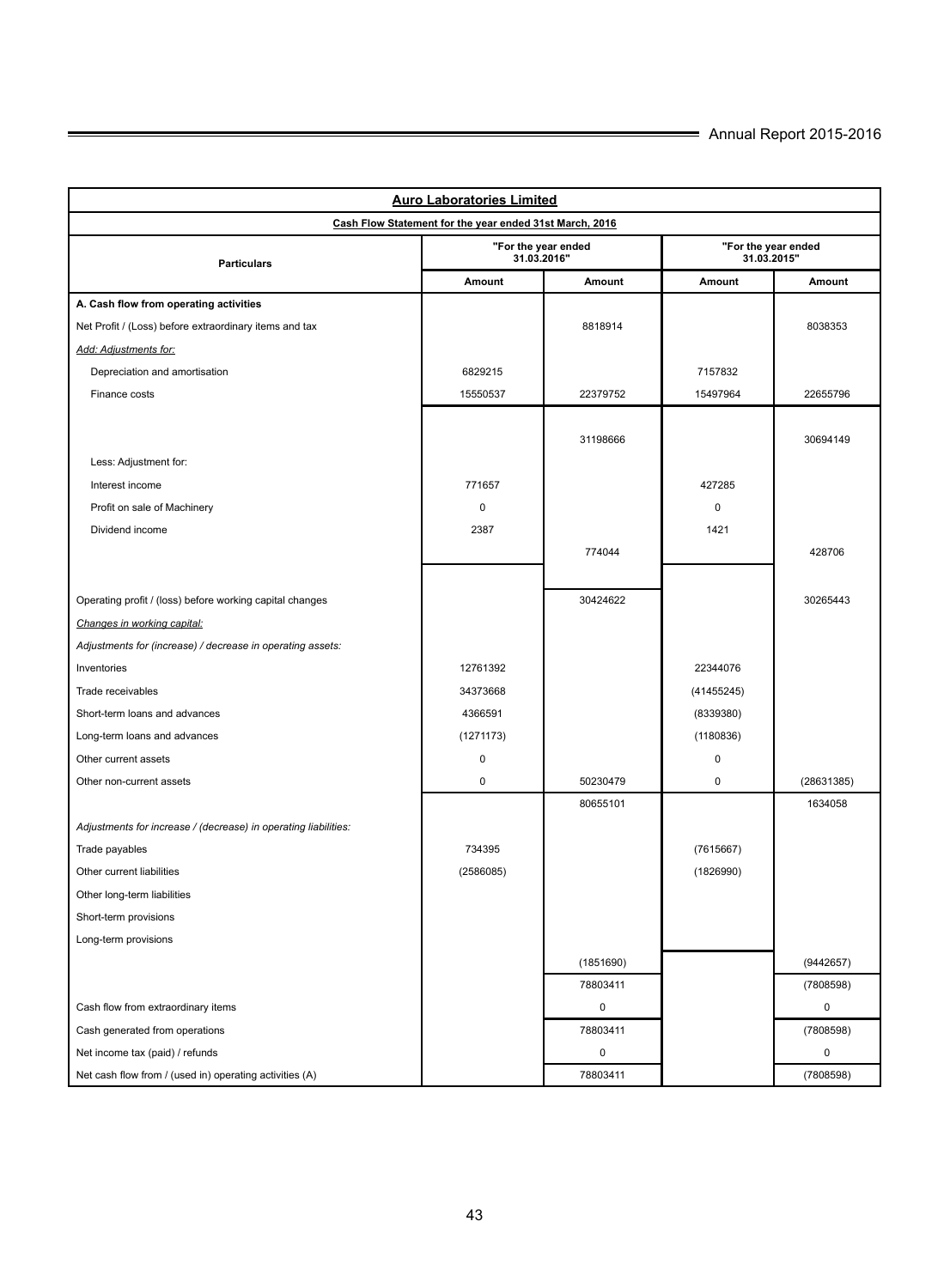

| <b>Particulars</b>                                             | "For the year ended<br>31.03.2016" |            | "For the year ended<br>31.03.2015" |           |
|----------------------------------------------------------------|------------------------------------|------------|------------------------------------|-----------|
|                                                                | Amount                             | Amount     | Amount                             | Amount    |
| B. Cash flow from investing activities                         |                                    |            |                                    |           |
| Capital expenditure on fixed assets, including capital advance | (25221301)                         |            | (7731290)                          |           |
| Proceeds from sale of fixed assets                             |                                    |            | $\mathbf 0$                        |           |
| Interest received                                              |                                    |            |                                    |           |
| - Others                                                       | 771657                             |            | 427285                             |           |
| Dividend received                                              |                                    |            |                                    |           |
| - Others                                                       | 2387                               |            | 1421                               |           |
|                                                                |                                    | (24447257) |                                    | (7302584) |
| Net income tax (paid) / refunds                                |                                    | $\Omega$   |                                    | $\Omega$  |
|                                                                |                                    |            |                                    |           |
| Net cash flow from / (used in) investing activities (B)        |                                    | (24447257) |                                    | (7302584) |
|                                                                |                                    |            |                                    |           |
| C. Cash flow from financing activities                         |                                    |            |                                    |           |
| Proceeds from long-term borrowings                             | (2854325)                          |            | 1163812                            |           |
| Repayment of long-term borrowings                              | $\Omega$                           |            | 0                                  |           |
| Net increase / (decrease) in working capital borrowings        | (35002912)                         |            | 19658160                           |           |
| Proceeds from other short-term borrowings                      | $\Omega$                           |            | $\mathbf 0$                        |           |
| Repayment of other short-term borrowings                       | $\Omega$                           |            | 0                                  |           |
| Finance cost                                                   | (15550537)                         |            | (15497964)                         |           |
|                                                                |                                    | (53407774) |                                    | 5324008   |
|                                                                |                                    |            |                                    |           |
| Cash flow from extraordinary items                             |                                    | 0          |                                    | 0         |
|                                                                |                                    |            |                                    |           |
| Net cash flow from / (used in) financing activities (C)        |                                    | (53407774) |                                    | 5324008   |
|                                                                |                                    |            |                                    |           |
| Net increase/(decrease) in Cash & cash equivalents (A+B+C)     |                                    | 948380     |                                    | (9787174) |
| Cash and cash equivalents at the beginning of the year         |                                    | 4371298    |                                    | 14158472  |
| Cash and cash equivalents at the end of the year               |                                    | 5319677    |                                    | 4371298   |

## In terms of our report attached. **For KOTHARI JAIN & ASSOCIATES**  Chartered Accountants FIRM REG.NO. 113041W

**For and on behalf of the Board of Directors SHARAT DEORAH SIDDHARTHA DEORAH Managing Director** 

> Place : Mumbai Date : 30.05.2016

**AMIT SHAH SHANU PATANIA**<br>Chief Financial Officer Company Secretar **Company Secretary** 

Place : Mumbai Date : 30.05.2016

**PROPRIETOR M. NO. 043842**

**SUNIL KUMAR KOTHARI**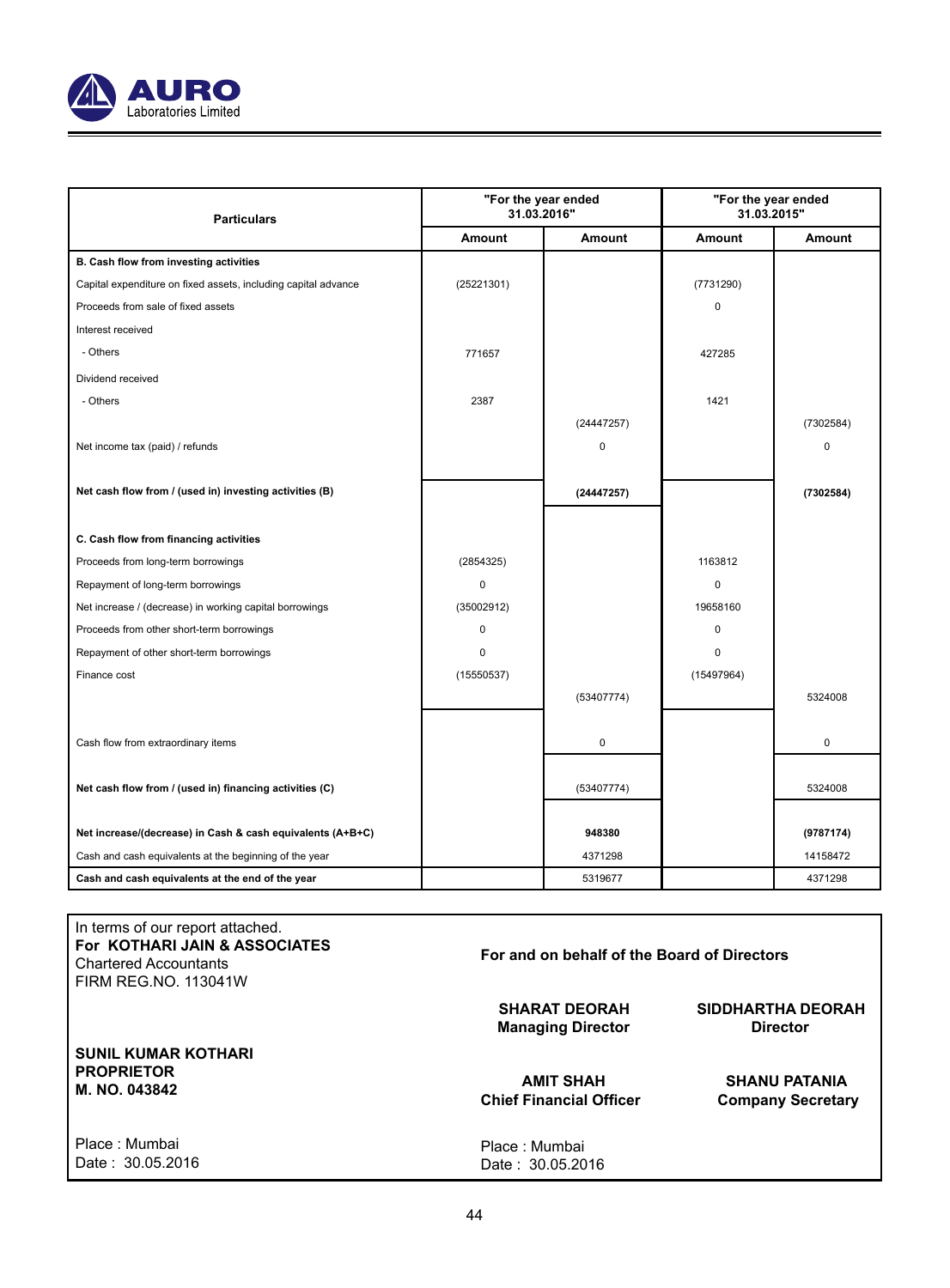## **I. SIGNIFICANT ACCOUNTING POLICIES**

## i. Basis of preparation of financial statements

The financial statem ents are prepared under the historical cost convention on an accrual basis of accounting and in accordance with Generally Accepted Accounting Principles in India ("Indian GAAP") and are in conformity with mandatory accounting standards, as specified in the Companies (Accounting Standards) Rules, 2006 (as amended) as prescribed by the Central Government under section 133 of the companies Act 2013 (Act), read with rule 7 of the Companies 2014.

## ii. Revenue Recognition

Sales and other Income are accounted on accrual basis and are taken to be inclusive of excise duty but excluding sales tax.

Export incentive/benefits are accounted on accrual basis.

Custom duty benefits in the form of Advance license entitlements are recognized on the export of goods and set off from material cost.

Dividend Income on investments is accounted for when the right to receive the payment is established.

## iii. Fixed Assets

Fixed Assets are stated at cost less accumulated depreciation. All costs including financial costs which are specifically attributable to the asset are capitalized. Capital Work in Progress includes expenditure incurred during the year and yet to capitalized.

Leasehold land is shown at cost including lease premium paid.

## iv. Depreciation

Deprecation on the fixed assets over the useful life in the manner prescribed in schedule II of the Act, as against the earlier practice of deprecating at the rate prescribed in schedule XIV of the companies Act 1956.

## v. Investment

Investments are classified into Current and long term Investments. Current Investments are stated at lower of cost and Fair Market Value. Long-term investments are stated at cost.

## vi. Inventories

Inventories are valued on FIFO basis as under:

- 1) Raw Material
- 2) Work In progress At Cost
- 3) Finished Goods Lower of Cost or Net realizable Value.
- 4) Stores & Spares- Treated as fully consumed.

## vii. Government grants

Lump sum capital subsidies, not relating to any specific fixed assets, received from State Government for setting up projects are accounted as Capital Reserve in the year of receipt.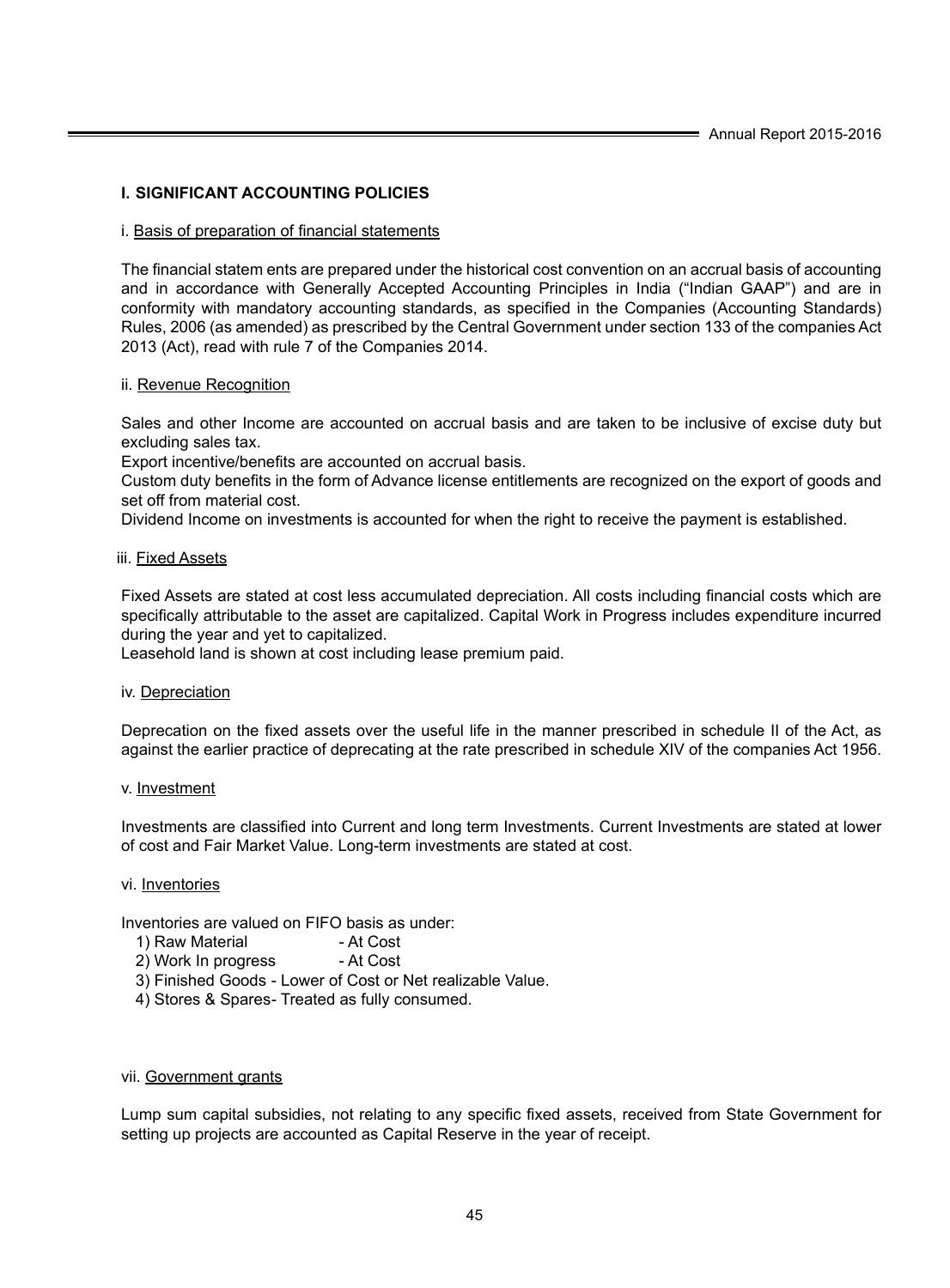

## viii. Foreign Exchange Transaction

Foreign Exchange Transactions are recorded at exchange rates prevailing on the dates of the respective transactions. Current Assets and Liabilities in foreign currency as at the Balance Sheet date are translated at the year end exchange rates. Exchange differences arising on foreign exchange transactions settled during the year are recognized in the profit and loss account.

## ix. Employees Benefits

The liability for Leave Encashment is provided for as per actuarial valuation however Gratuity has not been provided.

## x. Borrowing Costs:

Borrowing costs that are attributable to the acquisition or construction of qualifying assets are capitalized as part of the cost of such assets up to the date when they are ready for their intended use and other borrowing costs are charged to Profit and Loss Account.

## xi. Taxation:

Provision for Taxation is determined on the basis of the Taxable profits computed for the current accounting period in accordance with the Income Tax, 1961.

Deferred tax resulting from timing difference between book profit and taxable profit for the year is calculated by using the tax rates and laws that have been enacted as on the Balance Sheet Date. The deferred tax assets is recognized and carried forward only to the extent that there is a certainty that the asset will be adjusted in future.

Minimum Alternate Tax (MAT) paid in accordance with tax laws, which give rise to future economic benefits in the form of adjustment of future tax liability, is recognized as an asset only when, based on convincing evidence, it is probable that the future economic benefits associated with it will flow to the Company and the assets can be measured reliably.

## xii. Contingent Liabilities

Claims against the Company not acknowledged as debts are treated as Contingent Liabilities. Provision in respect of contingent liabilities if any, is made when it is probable that a liability may be incurred and the amount can be reasonably estimated.

## xiii. Earning per share:

The basic earnings per share (EPS) is computed by dividing the net profit after tax for the year by the weighted average number of equity shares outstanding during the year. For the purpose of calculating diluted earning per share, net profit after tax for the year and the weighted number of shares outstanding during the year are adjusted for the effects of all dilutive potential equity shares. The dilutive potential equity shares are deemed converted as of the beginning of the period, unless they have been issued at a later date. The dilutive potential equity shares have been adjusted for the proceeds receivable had the shares been actually issued at fair value (i.e. the average market value of the outstanding shares).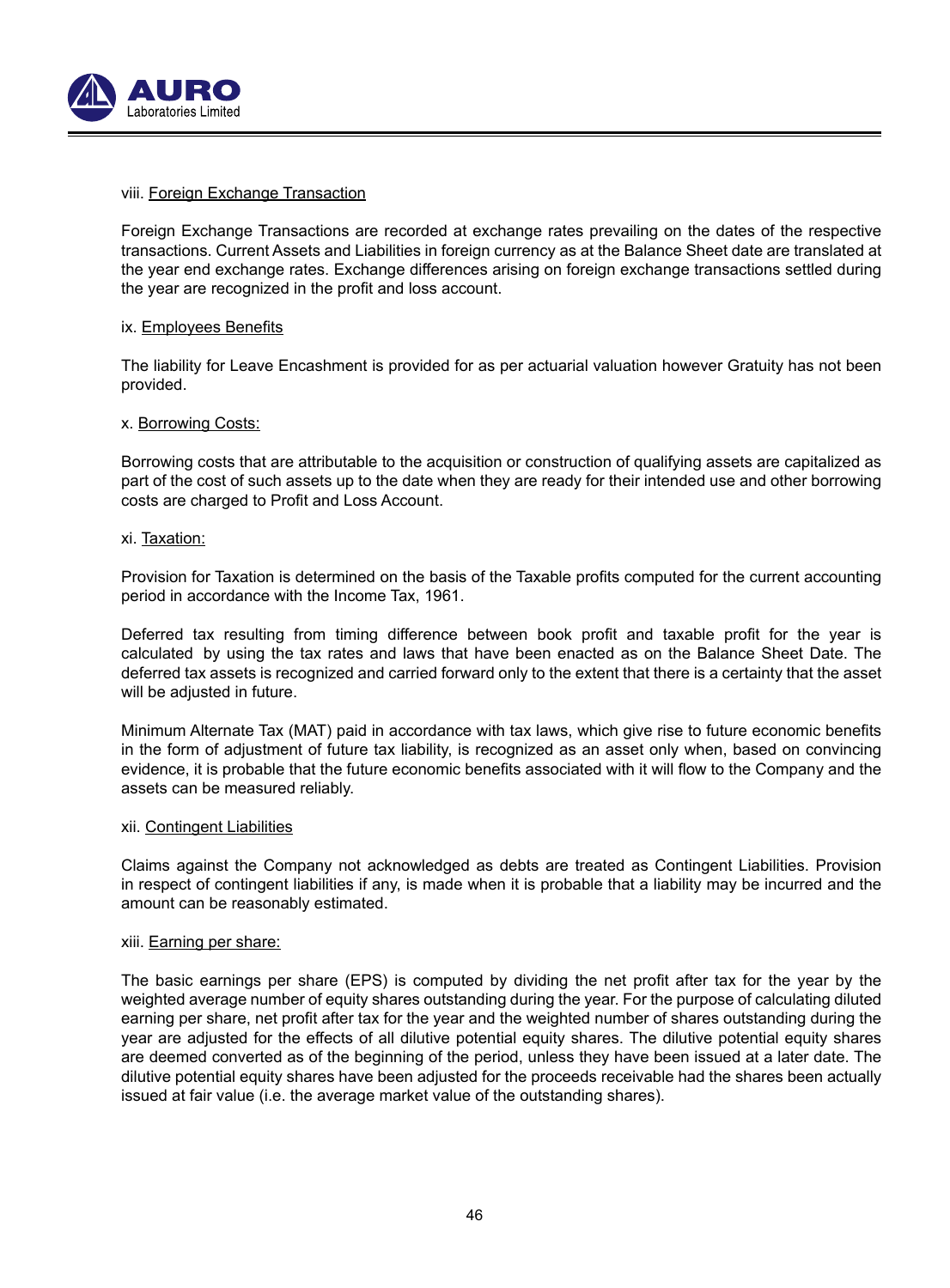| Notes forming part of the financial statements                                                     |                                                         |            |                        |            |  |  |
|----------------------------------------------------------------------------------------------------|---------------------------------------------------------|------------|------------------------|------------|--|--|
| Note 2 Share capital                                                                               |                                                         |            |                        |            |  |  |
|                                                                                                    | As at 31st March, 2016                                  |            | As at 31st March, 2015 |            |  |  |
| <b>Particulars</b>                                                                                 | Number of shares                                        | Amount     | Number of shares       | Amount     |  |  |
| (a) Authorised                                                                                     |                                                         |            |                        |            |  |  |
| Equity shares of Rs 10 each                                                                        | 7,000,000                                               | 70,000,000 | 7,000,000              | 70,000,000 |  |  |
| (b) Issued, Subscribed and fully paid up                                                           |                                                         |            |                        |            |  |  |
| Equity shares of Rs 10 each                                                                        | 6,232,500                                               | 62,325,000 | 6,232,500              | 62,325,000 |  |  |
| Total                                                                                              | 6,232,500                                               | 62,325,000 | 6,232,500              | 62,325,000 |  |  |
| Notes:                                                                                             |                                                         |            |                        |            |  |  |
| [a] Reconciliation of the number of shares outstanding at the beginning and at the end of the year |                                                         |            |                        |            |  |  |
|                                                                                                    | <b>Equity shares</b>                                    |            |                        |            |  |  |
|                                                                                                    | Number<br><b>Number</b><br>Amount<br>Amount             |            |                        |            |  |  |
| Shares outstanding at the beginning of the year                                                    | 6232500                                                 | 62325000   | 6232500                | 62325000   |  |  |
| Shares issued during the year                                                                      | Nil                                                     | Nil        | Nil                    | Nil        |  |  |
| Shares bought back during the year                                                                 | Nil                                                     | Nil        | Nil                    | Nil        |  |  |
| Redemption of shares                                                                               | Nil                                                     | Nil        | Nil                    | Nil        |  |  |
| Shares outstanding at the end of the year                                                          | 6232500                                                 | 62325000   | 6232500                | 62325000   |  |  |
| [b] Shares in the Company held by each Shareholder holding more than 5% shares                     |                                                         |            |                        |            |  |  |
|                                                                                                    | $\%$<br>$\frac{9}{6}$<br><b>Number</b><br><b>Number</b> |            |                        |            |  |  |
| Siddhartha Deorah                                                                                  | 370286                                                  | 5.941%     | 364033                 | 5.841%     |  |  |
| Auro Impex Private Limited                                                                         | 1168781                                                 | 18.753%    | 1168781                | 18.753%    |  |  |
| Meena Deorah                                                                                       | 628755                                                  | 10.088%    | 628755                 | 10.088%    |  |  |
| Sharat Deorah                                                                                      | 514481                                                  | 8.250%     | 418481                 | 6.714%     |  |  |

| Note 3 Reserves and Surplus        |              |          |                          |
|------------------------------------|--------------|----------|--------------------------|
| <b>Capital Reserve Account</b>     |              |          |                          |
| State Cash Subsidy                 |              | 1500000  | 1500000                  |
|                                    |              |          |                          |
| Share Premium Account              |              | 5175000  | 5175000                  |
|                                    |              |          |                          |
|                                    | <b>TOTAL</b> | 6675000  | 6675000                  |
| <b>Profit &amp; Loss Account</b>   |              |          |                          |
| As per Last Balance Sheet          |              | 8047896  | 9543                     |
| Net Profit/(Loss) for the year     |              | 8818914  | 8038353                  |
| Amount available for appropriation |              | 16866810 | 8047896                  |
| Appropriations:                    |              |          |                          |
| Dividend                           |              |          | $\overline{\phantom{a}}$ |
| Income Tax                         |              |          | $\sim$                   |
| Closing Balance                    |              | 16866810 | 8047896                  |
|                                    |              |          |                          |
|                                    | <b>Total</b> | 23541810 | 14722896                 |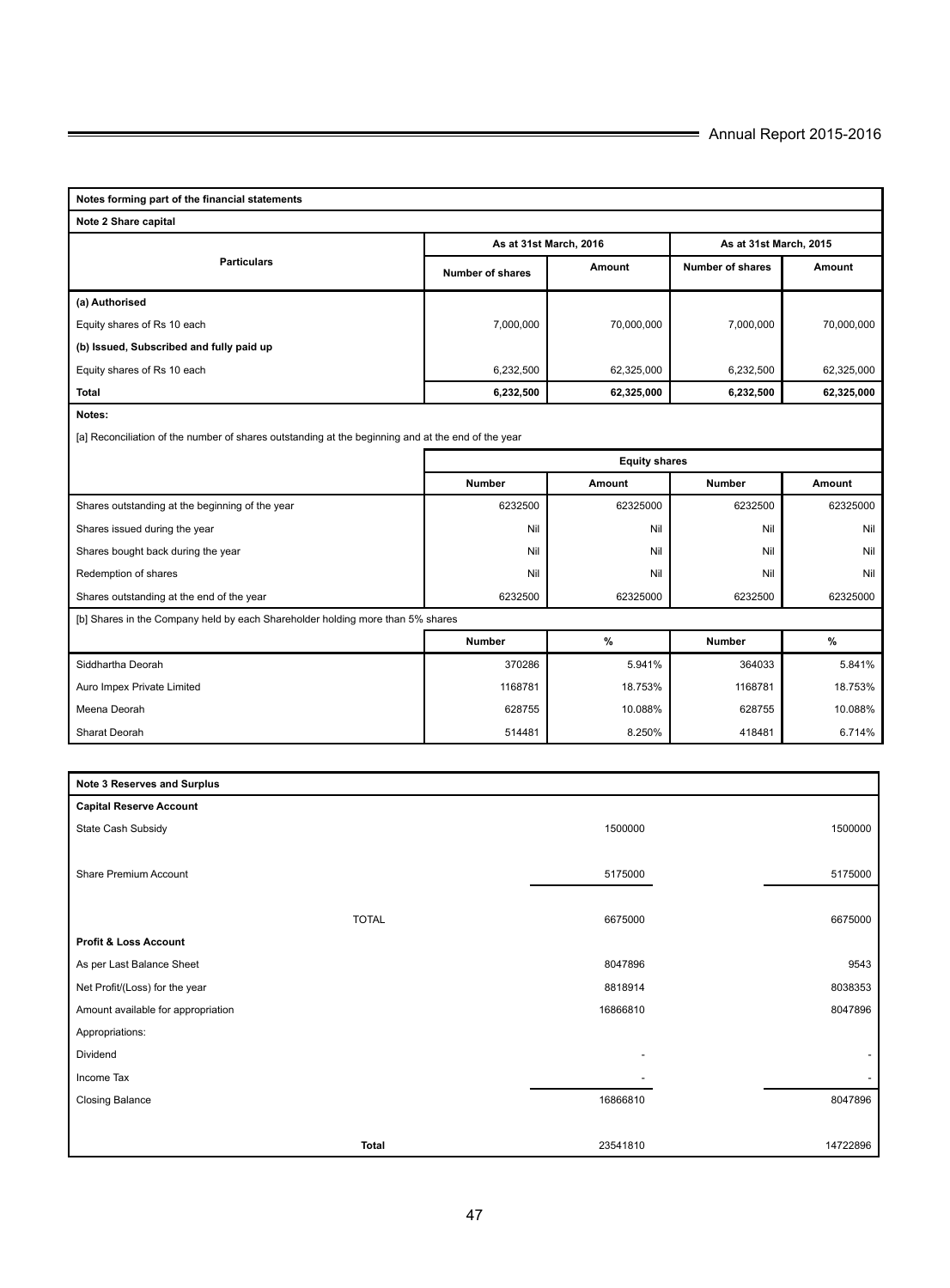

| Note 4: Long-term borrowings                                                                                             |                  |                  |  |  |  |
|--------------------------------------------------------------------------------------------------------------------------|------------------|------------------|--|--|--|
|                                                                                                                          | As at 31.03.2016 | As at 31.03.2015 |  |  |  |
| <b>Particulars</b>                                                                                                       | Amount           | Amount           |  |  |  |
| <b>Secured Loans</b>                                                                                                     |                  |                  |  |  |  |
| (b) Term loan from Bank                                                                                                  |                  |                  |  |  |  |
| From banks                                                                                                               |                  |                  |  |  |  |
| (e) Loans and advances from related parties                                                                              |                  |                  |  |  |  |
| Unsecured                                                                                                                | 72327910         | 75182235         |  |  |  |
| <b>Total</b>                                                                                                             | 72327910         | 75182235         |  |  |  |
| 1. Term Loans from Allahabad Banks are secured by mortgage of immovable assets, both present and future.                 |                  |                  |  |  |  |
| Note 5 Short-term borrowings                                                                                             |                  |                  |  |  |  |
|                                                                                                                          |                  |                  |  |  |  |
| (a) Loans repayable on demand                                                                                            |                  |                  |  |  |  |
| From banks                                                                                                               |                  |                  |  |  |  |
| Secured                                                                                                                  | 53911926         | 88914838         |  |  |  |
|                                                                                                                          |                  |                  |  |  |  |
| Total                                                                                                                    | 53911926         | 88914838         |  |  |  |
|                                                                                                                          |                  |                  |  |  |  |
| Notes:                                                                                                                   |                  |                  |  |  |  |
| 1. The Working Capital facilities from Allahabad bank are secured by Hypothecation of all types of Stock and book debts. |                  |                  |  |  |  |
| 2. There is no default in repayment of loans and interest.                                                               |                  |                  |  |  |  |
|                                                                                                                          |                  |                  |  |  |  |
| Note 6 Trade payables                                                                                                    |                  |                  |  |  |  |
|                                                                                                                          |                  |                  |  |  |  |
| Trade payables:                                                                                                          |                  |                  |  |  |  |
| Acceptances                                                                                                              |                  |                  |  |  |  |
| Other than Acceptances                                                                                                   | 35823282         | 35088887         |  |  |  |
|                                                                                                                          |                  |                  |  |  |  |
| .Total                                                                                                                   | 35823282         | 35088887         |  |  |  |
| Note 7 Other current liabilities                                                                                         |                  |                  |  |  |  |
|                                                                                                                          |                  |                  |  |  |  |
| (a) Current maturities of long-term debt                                                                                 |                  |                  |  |  |  |
| (b) Interest accrued but not due on borrowings                                                                           |                  |                  |  |  |  |
| (c) Interest accrued and due on borrowings                                                                               |                  |                  |  |  |  |
| (d) Other payables                                                                                                       |                  |                  |  |  |  |
| (i) Statutory remittances (Contributions to PF and ESIC, Withholding Taxes,<br>Excise Duty, VAT, Service Tax, etc.) "    | 421678           | 409546           |  |  |  |
| (ii) Payables on purchase of fixed assets                                                                                | 2377704          | 1612775          |  |  |  |
| (iii) Contractually reimbursable expenses                                                                                | 2960785          | 5623301          |  |  |  |
| (iv) Others (specify nature)                                                                                             | 3260966          | 3961597          |  |  |  |
|                                                                                                                          |                  |                  |  |  |  |
| <b>Total</b>                                                                                                             | 9021134          | 11607219         |  |  |  |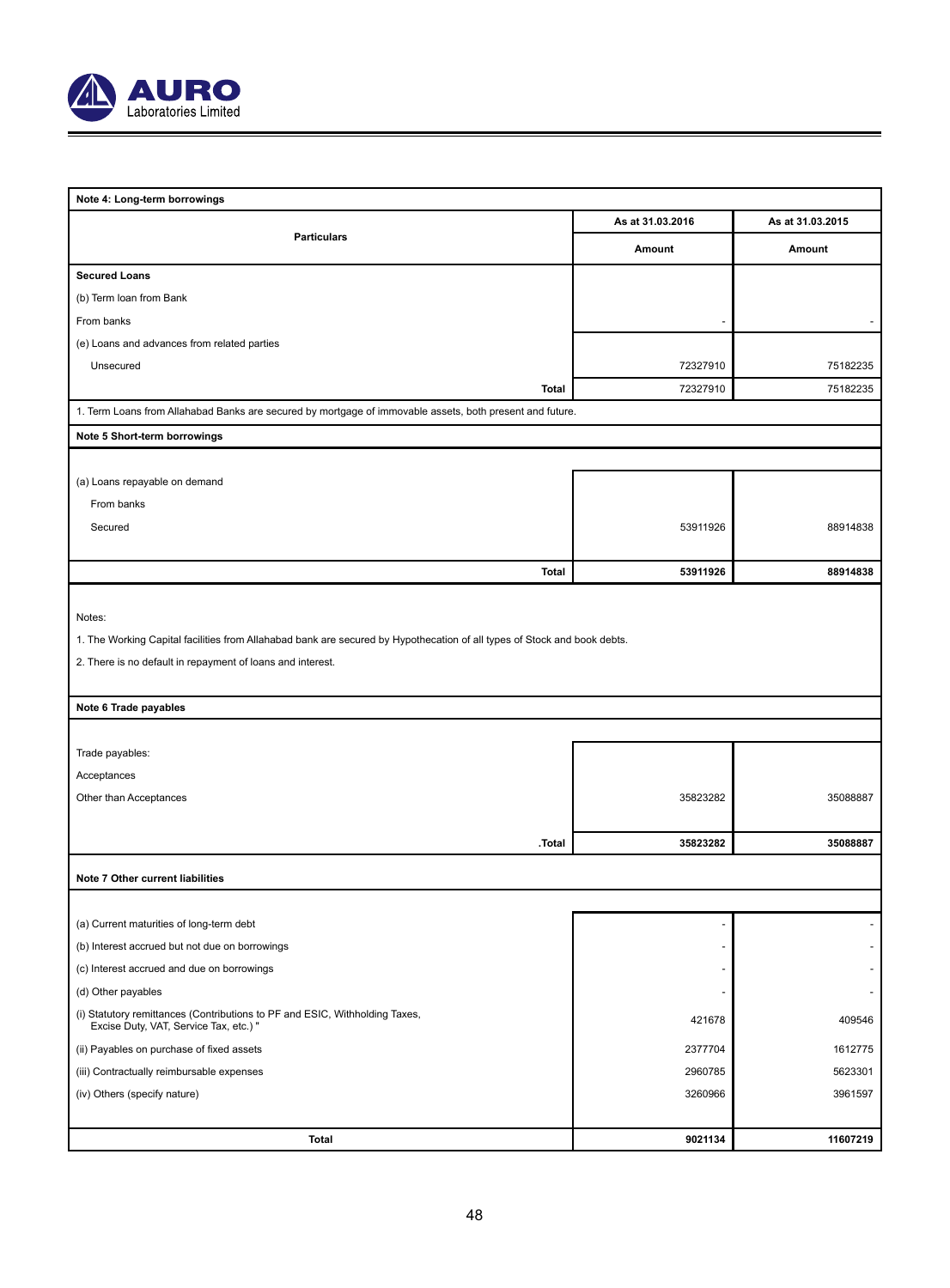## Auro Laboratories Limited<br>Note 8 Fixed assets **Auro Laboratories Limited**

# **Note 8 Fixed assets**

| ∢ | Tangible assets                  |                                          |           | Gross block           |                                                    |                                         |                 | Depreciation/Amortisation/Impairment |                                           | Net Block                                    |                                              |
|---|----------------------------------|------------------------------------------|-----------|-----------------------|----------------------------------------------------|-----------------------------------------|-----------------|--------------------------------------|-------------------------------------------|----------------------------------------------|----------------------------------------------|
|   |                                  | "Balance<br>1st April,<br>2015"<br>as at | Additions | Sales/<br>Adjustments | <b>Balance</b><br>March,<br>2016"<br>as at<br>31st | "Balance<br>1st April<br>2015"<br>as at | For the<br>year | adjustments<br>Deductions/           | 31st March,<br>"Balance<br>2016"<br>as at | "Balance<br>March,<br>2016"<br>as at<br>31st | "Balance<br>March,<br>2015"<br>as at<br>31st |
|   |                                  |                                          |           |                       |                                                    |                                         |                 |                                      |                                           |                                              |                                              |
|   | (a) Land                         |                                          |           |                       |                                                    |                                         |                 |                                      |                                           |                                              |                                              |
|   | Freehold                         | ï                                        |           |                       |                                                    |                                         |                 | ı                                    |                                           |                                              |                                              |
|   | Leasehold                        | 439701                                   |           |                       | 439701                                             | 106453                                  | 4628            |                                      | 111081                                    | 328620                                       | 333248                                       |
|   | $\omega$<br>(b) Factory Building | 20894784                                 |           |                       | 20894784                                           | 7138999                                 | 661775          |                                      | 7800774                                   | 13094010                                     | 13755785                                     |
|   | (c) Office Buildings             | 7019447                                  |           |                       | 7019447                                            | 1444836                                 | 111141          |                                      | 555977                                    | 5463470                                      | 5574611                                      |
|   | (d) Roads                        | 337634                                   |           |                       | 337634                                             | 337634                                  | 0               |                                      | 337634                                    | $\circ$                                      | $\circ$                                      |
|   | (e) Plant and Equipment          | 106849604                                |           |                       | 106849604                                          | 34554883                                | 4788032         |                                      | 39342915                                  | 67506689                                     | 72294721                                     |
|   | tures<br>(f) Furniture and Fix   | 10089583                                 |           |                       | 10089583                                           | 6673932                                 | 610449          |                                      | 7284381                                   | 2805202                                      | 3415651                                      |
|   | (g) Vehicles                     | 659132                                   |           |                       | 659132                                             | 623415                                  | 0               |                                      | 623415                                    | 35717                                        | 35717                                        |
|   | (h) Computers                    | 1423553                                  | 104125    |                       | 1527678                                            | 1267890                                 | 118540          |                                      | 1386430                                   | 141248                                       | 155663                                       |
|   | sets<br>(i) Miscellaneous As     | 781635                                   |           |                       | 781635                                             | 510324                                  | 39060           |                                      | 549384                                    | 232251                                       | 271311                                       |
|   | oment<br>(j) Laboratory Equi     | 6357073                                  |           |                       | 6357073                                            | 4162459                                 | 495590          |                                      | 4658049                                   | 1699024                                      | 2194614                                      |
|   |                                  |                                          |           |                       |                                                    |                                         |                 |                                      |                                           |                                              |                                              |
|   | Total                            | 154852146                                | 104125    |                       | 154956271                                          | 56820825                                | 6829215         |                                      | 63650040                                  | 91306234                                     | 98031324                                     |
|   | Previous year                    | 154715408                                | 136738    |                       | 154852146                                          | 49662993                                | 7002100         | 155732                               | 56820825                                  | 98031324                                     | 105052415                                    |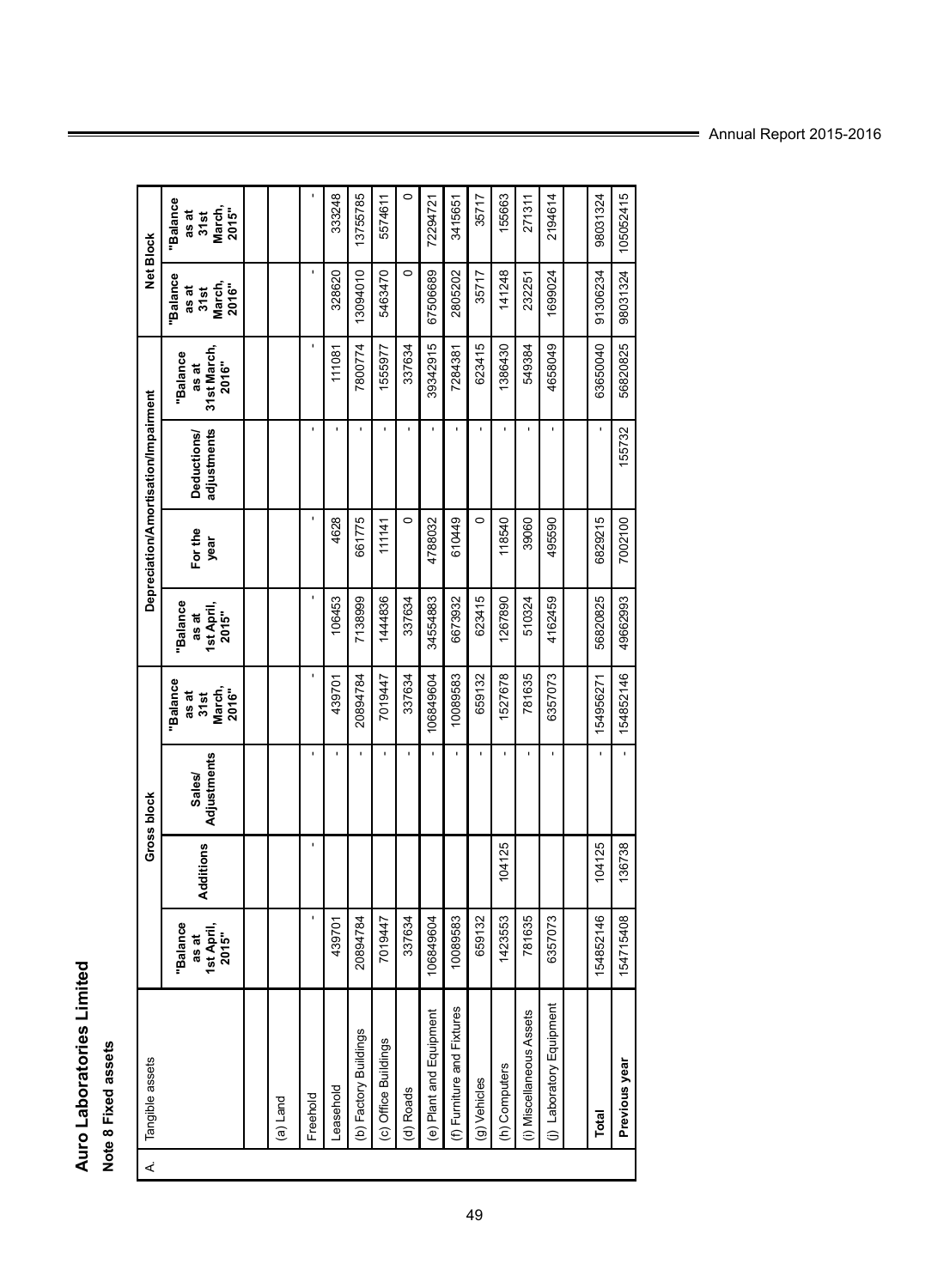

| Note 9 Non-current investments                                                                   |                  |                  |
|--------------------------------------------------------------------------------------------------|------------------|------------------|
|                                                                                                  | As at 31.03.2016 | As at 31.03.2015 |
| <b>Particulars</b>                                                                               | Total            | Total            |
|                                                                                                  | Amount in Rs.    | Amount in Rs.    |
| Long Term at cost, unless otherwise specified                                                    |                  |                  |
| A. Trade Investments                                                                             |                  |                  |
| (a) Quoted:                                                                                      |                  |                  |
| 680 Shares of Zee Entertainment Enterprises Ltd. face value of Rs. 1/-<br>each                   | 484982           | 484982           |
| 178 Equity Shares of Dish TV limited                                                             |                  |                  |
| 155 Equity shares of Siti Cable Network Limited                                                  |                  |                  |
| 140 Equity Shares of Zee Media Corporation Limited                                               |                  |                  |
| 85 Equity Shares Zee Learn Ltd.                                                                  |                  |                  |
| Total (A)                                                                                        | 484982           | 484982           |
| (b) Unquoted                                                                                     |                  |                  |
|                                                                                                  |                  |                  |
| 35 (5) Shares of worli Ind. Properties Limited of face value of Rs. 100/- each<br>(of the above) | 3000             | 3000             |
| 5 shares were issued on purchase of assets and included in the value of                          |                  |                  |
| asset.                                                                                           |                  |                  |
|                                                                                                  |                  |                  |
| Total (B)                                                                                        | 3000             | 3000             |
|                                                                                                  |                  |                  |
| Total (A+B)                                                                                      | 487982           | 487982           |
|                                                                                                  |                  |                  |
| Aggregate amount of quoted investments                                                           | 484982           | 484982           |
|                                                                                                  |                  |                  |
| Aggregate market value of listed and quoted investments                                          | 303516           | 272612           |
| Aggregate amount of unquoted investments                                                         | 3000             | 3000             |
| Note 10 Long-term loans and advances                                                             |                  |                  |
| (a) Security deposits                                                                            |                  |                  |
| With Governement Bodies                                                                          | 948787           | 949088           |
| With others                                                                                      | 233138           | 235138           |
|                                                                                                  |                  |                  |
| (b) MAT Credit Entitlements                                                                      | 5229173          | 3632754          |
| (c) Taxes                                                                                        | 981448           | 1304393          |
| <b>Total</b>                                                                                     | 7392546          | 6121373          |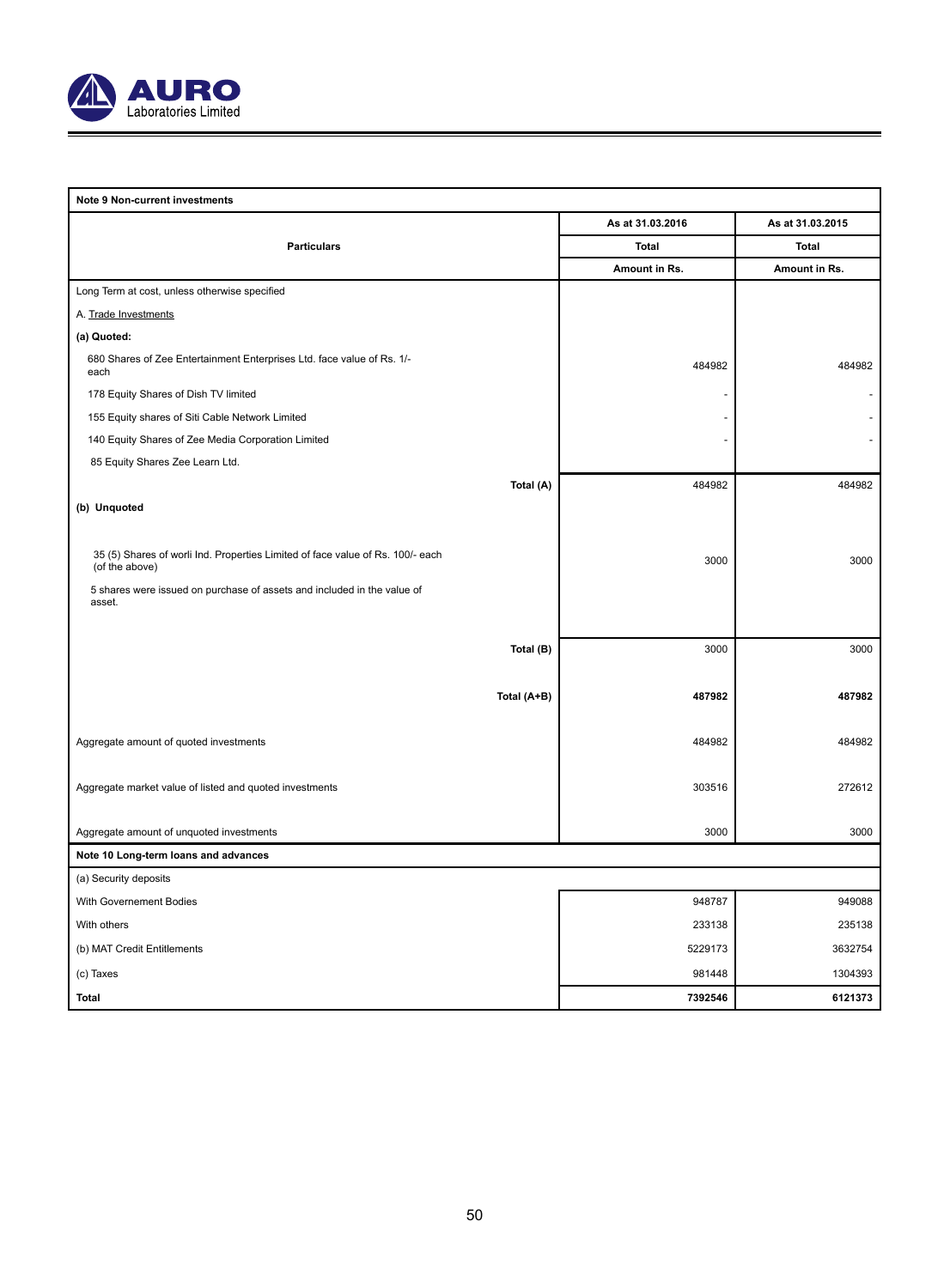| Note 11 Inventories (At lower of cost and net realisable value)                                     |                  |                  |  |  |
|-----------------------------------------------------------------------------------------------------|------------------|------------------|--|--|
| <b>Particulars</b>                                                                                  | As at 31.03.2016 | As at 31.03.2015 |  |  |
|                                                                                                     | Amount in Rs.    | Amount in Rs.    |  |  |
| (a) Raw materials                                                                                   | 17235008         | 12513775         |  |  |
| (b) Work-in-progress                                                                                | 22950260         | 34700085         |  |  |
| (c) Finished goods (other than those acquired for trading)                                          | 2571450          | 8438000          |  |  |
| (d) Stores and spares                                                                               | 332338           | 198588           |  |  |
| <b>Total</b>                                                                                        | 43089056         | 55850448         |  |  |
| Note 12 Trade receivables                                                                           |                  |                  |  |  |
| Unsecured considered good                                                                           |                  |                  |  |  |
| Over six months                                                                                     | 769129           | 629126           |  |  |
| Others                                                                                              | 49698502         | 84212173         |  |  |
| <b>Total</b>                                                                                        | 50467631         | 84841299         |  |  |
| Note 13 Cash and cash equivalents                                                                   |                  |                  |  |  |
| (a) Cash on hand                                                                                    | 4778             | 30211            |  |  |
| (b) Balances with banks                                                                             |                  |                  |  |  |
| (i) In current accounts                                                                             | 516204           | 101855           |  |  |
| (ii) In deposit accounts                                                                            |                  |                  |  |  |
| - Balances held as margin money or security against borrowings,<br>quarantees and other commitments | 4798695          | 4239232          |  |  |
| <b>Total</b>                                                                                        | 5319677          | 4371298          |  |  |

| Note 14 Short-term loans and advances             |                  |                  |  |  |
|---------------------------------------------------|------------------|------------------|--|--|
| <b>Particulars</b>                                | As at 31.03.2016 | As at 31.03.2015 |  |  |
|                                                   | Amount in Rs.    | Amount in Rs.    |  |  |
| (a) Prepaid expenses - Unsecured, considered good | 327537           | 214015           |  |  |
| (b) Balances with government authoritie           |                  |                  |  |  |
| Unsecured, considered good                        |                  |                  |  |  |
| (i) CENVAT credit receivable                      | 10863111         | 7135326          |  |  |
| (ii) VAT credit receivable                        | 11751576         | 13387341         |  |  |
| (c) Inter-corporate deposits                      |                  |                  |  |  |
| Unsecured, considered good                        |                  | 25838            |  |  |
| Doubtful                                          | 749633           | 749633           |  |  |
| (d) Others (specify nature)                       |                  |                  |  |  |
| Unsecured, considered good                        | 1884353          | 8430648          |  |  |
| Doubtful                                          |                  |                  |  |  |
| Total                                             | 25576210         | 29942801         |  |  |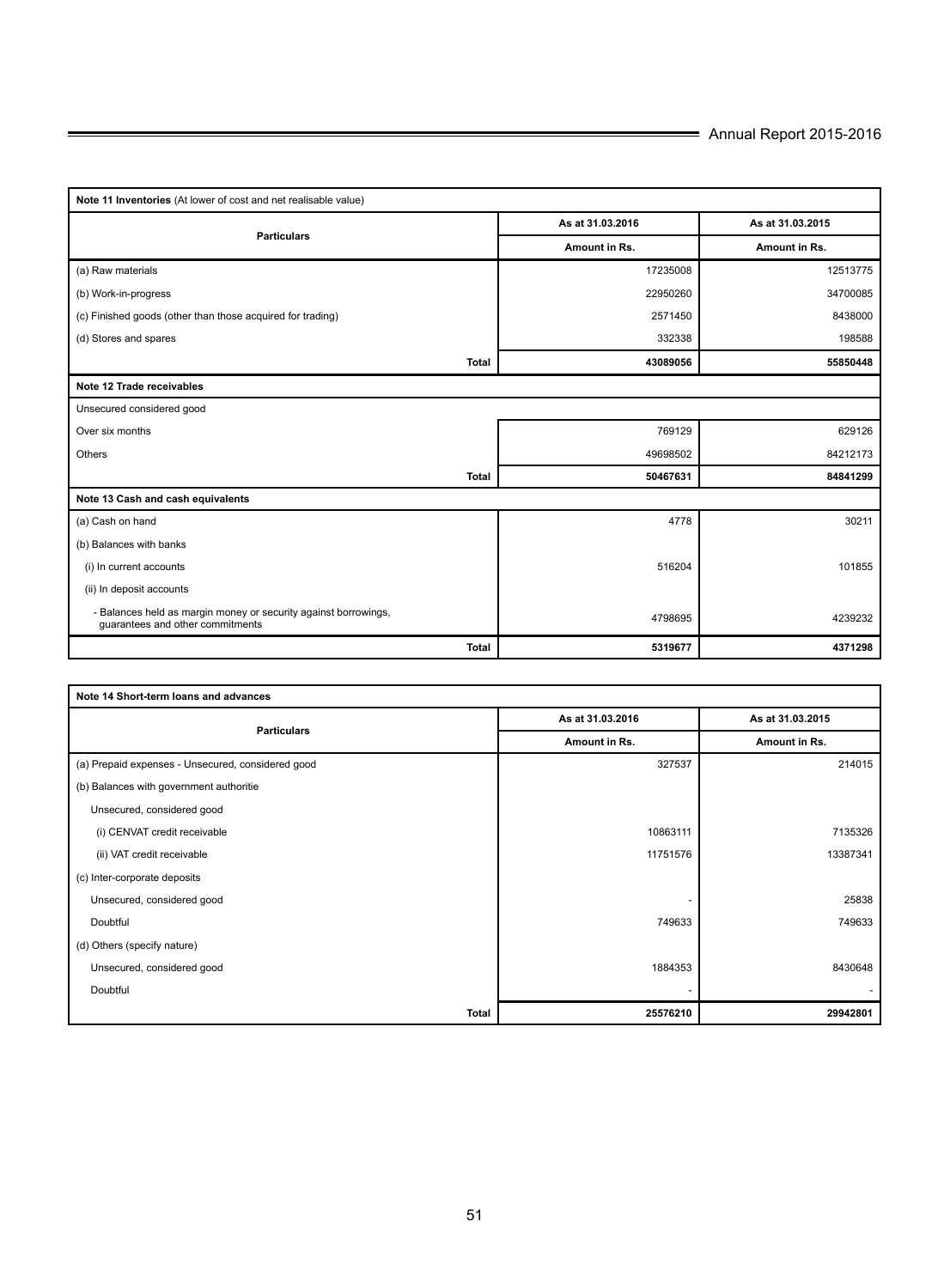

|           | Note 15 Revenue from operations                  |                                          |                                          |
|-----------|--------------------------------------------------|------------------------------------------|------------------------------------------|
|           | <b>Particulars</b>                               | "For the year ended<br>31st March, 2016" | "For the year ended<br>31st March, 2015" |
|           |                                                  | Amount in Rs.                            | Amount in Rs.                            |
| (a)       | Sale of products @ (Refer Note (i) below)        | 292273155                                | 338391324                                |
| (b)       | Other operating revenues (Refer Note (ii) below) | 2269703                                  | 3999009                                  |
|           |                                                  | 294542858                                | 342390333                                |
|           | Less:                                            |                                          |                                          |
| (c)       | Excise duty                                      | 15395704                                 | 15926736                                 |
|           | <b>Total</b>                                     | 279147154                                | 326463597                                |
| Note (i)  | Sale of products comprises                       |                                          |                                          |
|           | Manufactured goods                               |                                          |                                          |
|           | Metformin HCL & CRZ                              | 290536275                                | 338303270                                |
|           | Total - Sale of manufactured goods               | 290536275                                | 338303270                                |
|           | Traded goods                                     | 1736880                                  | 88054                                    |
|           | Total - Sale of traded goods                     | 1736880                                  | 88054                                    |
|           | <b>Total - Sale of products</b>                  | 292273155                                | 338391324                                |
| Note (ii) | Other operating revenues # comprise:             |                                          |                                          |
|           | Sale of scrap                                    |                                          |                                          |
|           | Duty drawback and other export incentives        | 2269703                                  | 3999099                                  |
|           | Others (specify nature)                          |                                          |                                          |
|           | Total - Other operating revenues                 | 2269703                                  | 3999099                                  |

| Note 16 Other income |                                                                                                              |                                          |                                          |
|----------------------|--------------------------------------------------------------------------------------------------------------|------------------------------------------|------------------------------------------|
|                      | <b>Particulars</b>                                                                                           | "For the year ended<br>31st March, 2016" | "For the year ended<br>31st March, 2015" |
|                      |                                                                                                              | Amount in Rs.                            | Amount in Rs.                            |
| (a)                  | Interest income (Refer Note (i) below)                                                                       | 771657                                   | 427285                                   |
| (b)                  | Dividend income:                                                                                             |                                          |                                          |
|                      | from long-term investments                                                                                   |                                          |                                          |
|                      | others                                                                                                       | 2387                                     | 1421                                     |
| (c)                  | Other non-operating income (net of expenses directly attributable to such income)<br>(Refer Note (ii) below) | 6203                                     | 49441                                    |
| (d)                  | Net Foreign Exchange Gain                                                                                    | 3413587                                  | 1941945                                  |
|                      | Total                                                                                                        | 4193833                                  | 2420092                                  |
|                      | Interest income comprises:                                                                                   |                                          |                                          |
|                      | Interest from banks on:                                                                                      |                                          |                                          |
| Note (i)             | deposits                                                                                                     | 503481                                   | 352142                                   |
|                      | Others                                                                                                       | 268176                                   | 75143                                    |
|                      | Total - Interest income                                                                                      | 771657                                   | 427285                                   |
|                      | Other non-operating income comprises:                                                                        |                                          | 28350                                    |
|                      | Misc. Recepits                                                                                               | 4525                                     | 16002                                    |
|                      | Sundry Balacne W/off                                                                                         | 1047                                     | $\Omega$                                 |
| Note (ii)            | Profit on sale of fixed assets                                                                               | $\Omega$                                 |                                          |
|                      | Commission Recd.                                                                                             | 631                                      | 5089                                     |
|                      | Total - Other non-operating income                                                                           | 6203                                     | 49441                                    |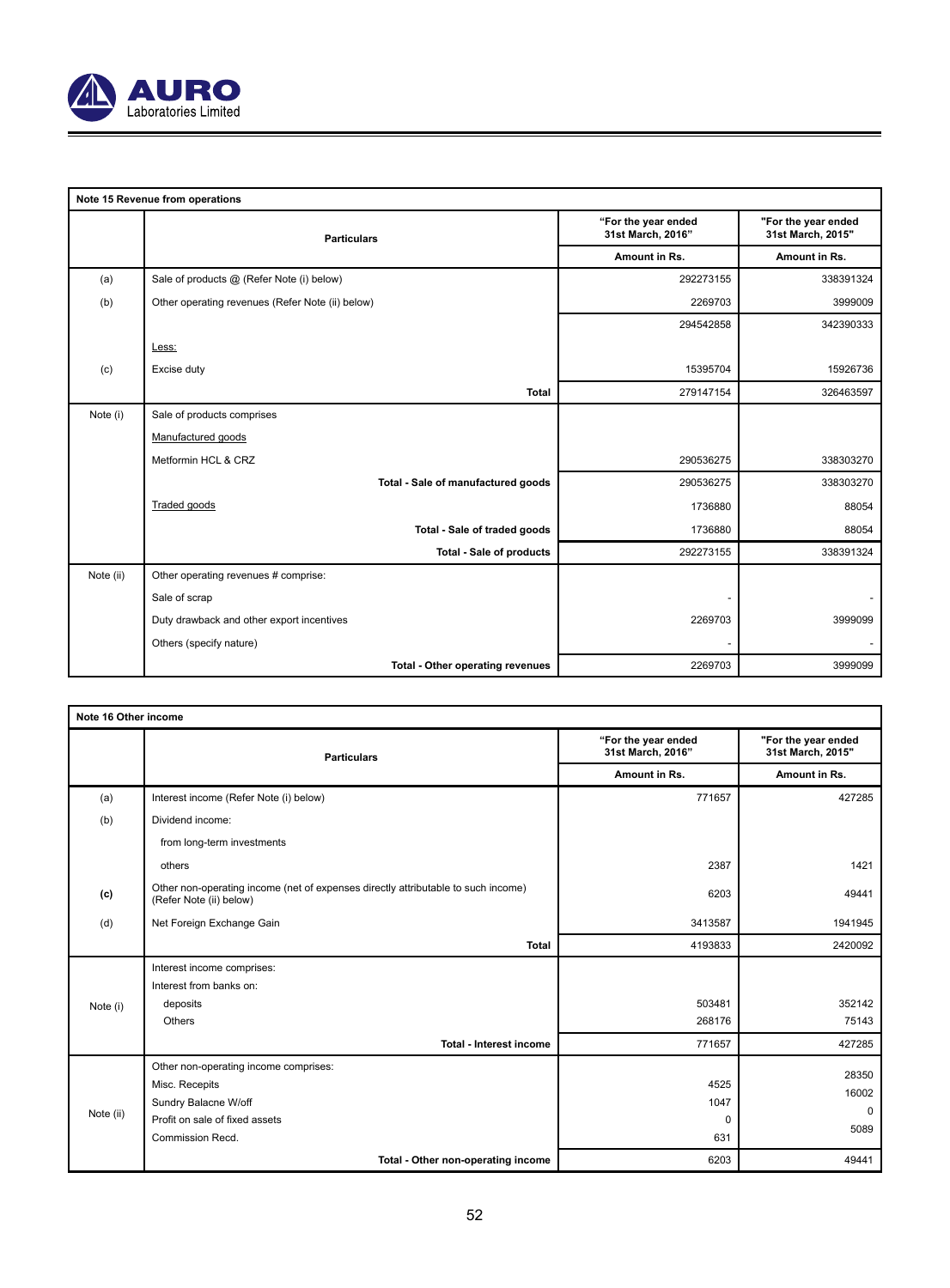| Note 17.a Cost of materials consumed                                                    |                                          |                                          |  |  |
|-----------------------------------------------------------------------------------------|------------------------------------------|------------------------------------------|--|--|
| <b>Particulars</b>                                                                      | "For the year ended<br>31st March, 2016" | "For the year ended<br>31st March, 2015" |  |  |
|                                                                                         | Amount in Rs.                            | Amount in Rs.                            |  |  |
| Opening stock                                                                           | 12712363                                 | 23900945                                 |  |  |
| Add: Purchases                                                                          | 167156398                                | 205883718                                |  |  |
|                                                                                         |                                          |                                          |  |  |
| Less: Closing stock                                                                     | 17567346                                 | 12712363                                 |  |  |
| Cost of material consumed                                                               | 162301415                                | 217072300                                |  |  |
| <b>Total</b>                                                                            | 162301415                                | 217072300                                |  |  |
| Note 17.b Purchase of traded goods                                                      |                                          |                                          |  |  |
| Traded good                                                                             | 1479908                                  | 69500                                    |  |  |
| <b>Total</b>                                                                            | 1479908                                  | 69500                                    |  |  |
| Note 17.c Changes in inventories of finished goods, work-in-progress and stock-in-trade |                                          |                                          |  |  |
| Inventories at the end of the year:                                                     |                                          |                                          |  |  |
| Finished goods                                                                          | 2571450                                  | 8438000                                  |  |  |
| Work-in-progress                                                                        | 22950260                                 | 34700085                                 |  |  |
| Stock-in-trade                                                                          | $\mathbf 0$                              | $\mathbf 0$                              |  |  |
|                                                                                         | 25521710                                 | 43138085                                 |  |  |
| Inventories at the beginning of the year:                                               |                                          |                                          |  |  |
| Finished goods                                                                          | 8438000                                  | 4558500                                  |  |  |
| Work-in-progress                                                                        | 34700085                                 | 49735079                                 |  |  |
| Stock-in-trade                                                                          | $\mathbf 0$                              | 0                                        |  |  |
|                                                                                         | 43138085                                 | 54293579                                 |  |  |
| Net (increase) / decrease                                                               | 17616375                                 | 11155494                                 |  |  |

| Note 18 Employee benefits expense          |                                          |                                          |  |  |
|--------------------------------------------|------------------------------------------|------------------------------------------|--|--|
| <b>Particulars</b>                         | "For the year ended<br>31st March, 2016" | "For the year ended<br>31st March, 2015" |  |  |
|                                            | Amount in Rs.                            | Amount in Rs.                            |  |  |
| Salaries and wages                         | 22890427                                 | 20744434                                 |  |  |
| Contributions to provident and other funds | 337113                                   | 287422                                   |  |  |
| Staff welfare expenses                     | 427315                                   | 619218                                   |  |  |
| <b>Director Remunetation</b>               | 1500000                                  | 600000                                   |  |  |
| <b>Directors Setting Fees</b>              | 37500                                    | 20000                                    |  |  |
| <b>Total</b>                               | 25192355                                 | 22271074                                 |  |  |
| Note 19 Finance costs                      |                                          |                                          |  |  |
| (a) Interest expense on:                   |                                          |                                          |  |  |
| (i) Borrowings                             | 9091778                                  | 9754129                                  |  |  |
|                                            |                                          |                                          |  |  |
| (ii) Others - on unsecured loans           | 6458759                                  | 5743835                                  |  |  |
|                                            |                                          |                                          |  |  |
| <b>Total</b>                               | 15550537                                 | 15497964                                 |  |  |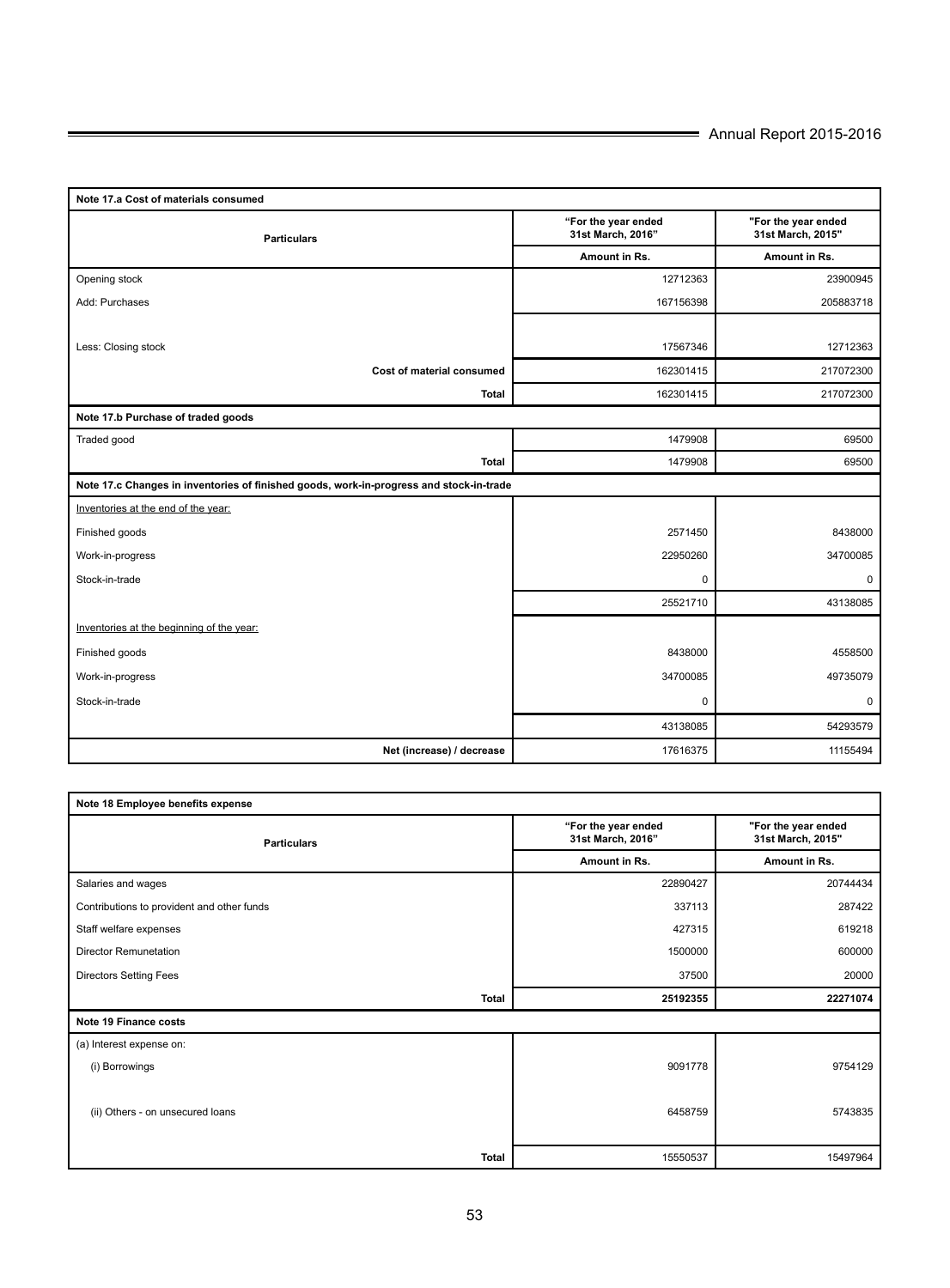

| Note 20 Other expenses                      |                                          |                                          |  |
|---------------------------------------------|------------------------------------------|------------------------------------------|--|
| <b>Particulars</b>                          | "For the year ended<br>31st March, 2016" | "For the year ended<br>31st March, 2015" |  |
|                                             | Amount in Rs.                            | Amount in Rs.                            |  |
| Consumption of stores and spare parts       | 1318668                                  | 1762336                                  |  |
| Power and fuel                              | 9306213                                  | 10782952                                 |  |
| Water                                       | 943309                                   | 3239780                                  |  |
| Rent including lease rentals                | $\Omega$                                 | $\Omega$                                 |  |
| Repairs and maintenance - Buildings         | 821787                                   | 855354                                   |  |
| Repairs and maintenance - Machinery         | 1269422                                  | 1907146                                  |  |
| Repairs and maintenance - Others            | 235304                                   | 134545                                   |  |
| Insurance                                   | 322267                                   | 292439                                   |  |
| Rates and taxes                             | 366801                                   | 529161                                   |  |
| Communication                               | 335406                                   | 334654                                   |  |
| Travelling and conveyance                   | 2612502                                  | 1521967                                  |  |
| Printing and stationery                     | 953674                                   | 812041                                   |  |
| Freight and forwarding                      | 6499863                                  | 5623391                                  |  |
| Sales commission                            | 89755                                    | 138618                                   |  |
| Laboratory Chemicals                        | 1070212                                  | 1217751                                  |  |
| Factory and Office Expenses                 | 5499449                                  | 4789680                                  |  |
| <b>Bank Charges</b>                         | 1030115                                  | 1105936                                  |  |
| Profession Tax (Company)                    | 2500                                     | 2500                                     |  |
| Profession Tax (Directors)                  | 10000                                    | 10000                                    |  |
| <b>Export Expenses</b>                      | 5931215                                  | 9199056                                  |  |
| Donations and contributions                 | 37000                                    |                                          |  |
| Legal and professional                      | 1580165                                  | 1041059                                  |  |
| Payments to auditors (Refer Note (i) below) | 75000                                    | 75000                                    |  |
| Miscellaneous expenses                      | 5241643                                  | 2245804                                  |  |
| <b>Total</b>                                | 45552268                                 | 47621171                                 |  |

| Notes:      |                                                                                             |                                          |                                          |
|-------------|---------------------------------------------------------------------------------------------|------------------------------------------|------------------------------------------|
|             | <b>Particulars</b>                                                                          | For the year ended 31 March,<br>2016     | For the year ended 31<br>March, 2015     |
|             |                                                                                             | Amount in Rs.                            | Amount in Rs.                            |
|             | (i) Payments to the auditors comprises (net of service tax input credit, where applicable): |                                          |                                          |
|             | As auditors - statutory audit                                                               | 75000                                    | 75000                                    |
|             | For taxation matters                                                                        | n                                        | $\mathbf{0}$                             |
|             | For company law matters                                                                     | 0                                        | $\mathbf 0$                              |
|             | <b>Total</b>                                                                                | 75000                                    | 75000                                    |
|             | Notes forming part of the financial statements                                              |                                          |                                          |
|             | Note 30 Disclosures under Accounting Standards (contd.)                                     |                                          |                                          |
| <b>Note</b> | <b>Particulars</b>                                                                          | "For the year ended<br>31st March, 2016" | "For the year ended<br>31st March, 2015" |
|             |                                                                                             | Amount in Rs.                            | Amount in Rs.                            |
| 30.5        | Details of borrowing costs capitalised                                                      |                                          |                                          |
|             | Borrowing costs capitalised during the year                                                 |                                          |                                          |
|             | - as fixed assets / intangible assets / capital<br>work-in-progress                         |                                          |                                          |
|             | - as inventory                                                                              |                                          |                                          |
|             |                                                                                             |                                          |                                          |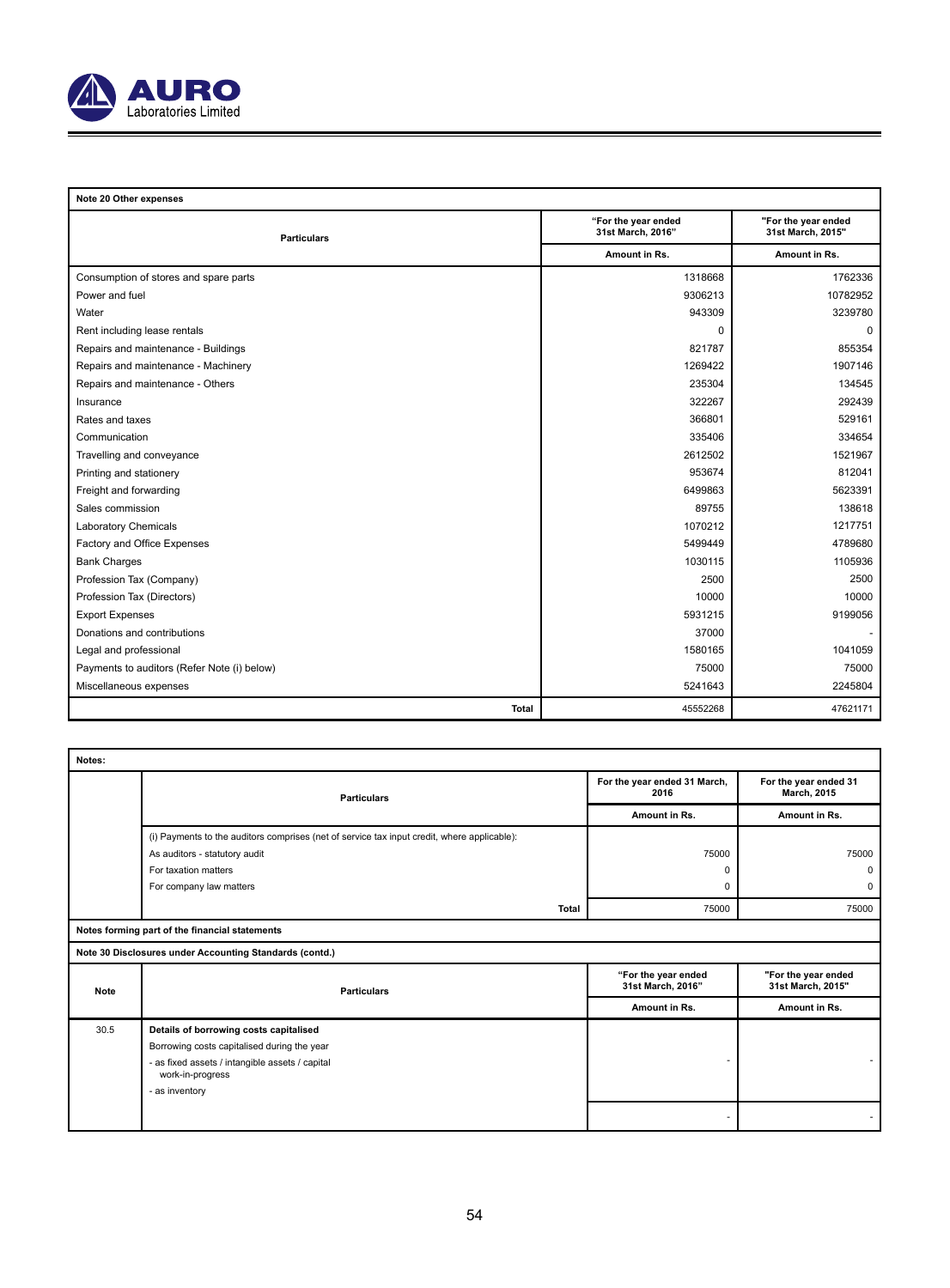| 22. Notes on Financial Statements:                                                                          |                                                                                              |          |  |  |  |  |
|-------------------------------------------------------------------------------------------------------------|----------------------------------------------------------------------------------------------|----------|--|--|--|--|
| CONTINGENT LIABILITIES AND COMMITMENTS<br>Ι.                                                                |                                                                                              |          |  |  |  |  |
|                                                                                                             | 2016<br>2015                                                                                 |          |  |  |  |  |
| A. Contingent liabilities and commitments                                                                   | 27763657                                                                                     | 22471566 |  |  |  |  |
| B. Claims against the Company not acknowledged<br>As debts                                                  | Nil                                                                                          | Nil      |  |  |  |  |
| C. Estimated amount of contracts remaining to be<br>Nil<br>Executed on capital account and not provided for |                                                                                              |          |  |  |  |  |
| II.                                                                                                         | The Income Tax Assessments of the Company have been completed up to Assessment year 2013-14. |          |  |  |  |  |
| EARNINGS PER SHARE (EPS)<br>III.                                                                            |                                                                                              |          |  |  |  |  |
| Earnings                                                                                                    |                                                                                              |          |  |  |  |  |
| Net Profit for the year (net of taxes)                                                                      | 8818914                                                                                      | 8038353  |  |  |  |  |
| <b>Shares</b>                                                                                               |                                                                                              |          |  |  |  |  |
| Number of equity shares at the beginning of the Year                                                        | 6232500                                                                                      | 6232500  |  |  |  |  |
| Number of Equity shares outstanding at the end of the year                                                  | 6232500                                                                                      | 6232500  |  |  |  |  |
| Weighted average number of equity shares<br>Outstanding during the year                                     | 6232500                                                                                      | 6232500  |  |  |  |  |
| Earning per share of par value Rs. 10 - Basic Rs.                                                           | 1.42                                                                                         | 1.29     |  |  |  |  |
| - Diluted Rs.                                                                                               | 1.42<br>1.29                                                                                 |          |  |  |  |  |

## IV. RELATED PARTY DISCLOSURES

A] Related parties where control exists or where significant influence exists and with whom transaction have taken place during the year.

## Associate Company

- 1. Auro Impex Pvt. Limited<br>2. Phalquni Enclave Private
- 2. Phalguni Enclave Private Limited

Key Management personnel Represented on the board

- 1. Shri Sharat Deorah Managing director
- 2. Shri Siddhartha Deorah Director

Non Executive/Independent Directors on the Board

- 1. Shri Kailash Chandra Bubna
- 2. Shri Goverdhandas Aggarwal

| B] | The following is a summary of significant related party transactions: |         |         |  |
|----|-----------------------------------------------------------------------|---------|---------|--|
| ι. | Salary Paid to Director<br>1500000                                    |         |         |  |
| 2. | Interest paid to                                                      |         |         |  |
|    | Auro Impex Pvt. Limited                                               | 4317467 | 4490861 |  |
|    | Phalguni Enclave Private Limited                                      | Nil     | 1252974 |  |
| 3  | Loan received from                                                    |         |         |  |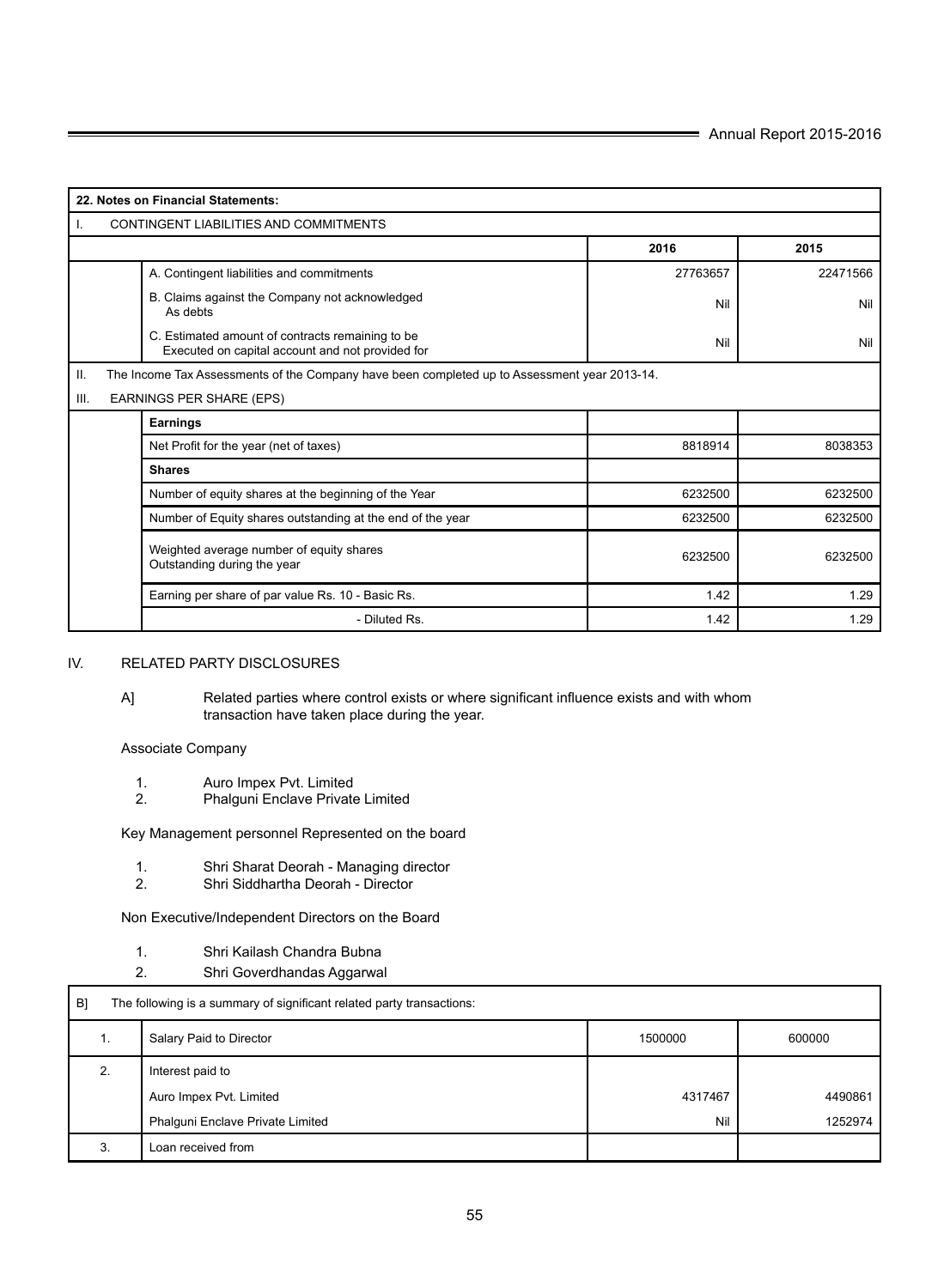

|    | Auro Impex limited                                            | Nil      | Nil      |
|----|---------------------------------------------------------------|----------|----------|
|    | Phalquni Enclave Private Limited                              | Nil      | Nil      |
| 4. | Loan paid to                                                  |          |          |
|    | Auro Impex limited                                            | 7300000  | 3500000  |
|    | Phalquni Enclave Private Limited                              | 14342268 | 820000   |
| 5. | The Company has the following amounts due to related parties: |          |          |
|    | Auro Impex Pvt. limited                                       | 49435410 | 52547467 |
|    | Phalquni Enclave Private Limited                              | Nil      | 14342268 |
|    | Mr. Sharat Deorah                                             | 6300000  | 7092500  |
|    | Mr. Siddhartha Deorah                                         | 1200000  | 1200000  |

## V. RAW MATERIAL CONSUMED DURING THE YEAR

| 4 Chloro 2 Amino   | 14766945  | 31145233  |
|--------------------|-----------|-----------|
| Dicyanadiamide     | 71050646  | 79567051  |
| Dimethylamine HCL  | 46307252  | 56901725  |
| Methanol           | 7601418   | 10344080  |
| Furnace oil        | 386310    | 19917339  |
| Packing Material   | 7848777   | 8640606   |
| Acetic Acid        | 784395    | 1432842   |
| Caustic Soda       | 508126    | 851858    |
| Urea               | 1180488   | 1900930   |
| Xylene             | 1872945   | 2542752   |
| Para Chloro Benzyl | Nil       | 718994    |
| <b>Briquettes</b>  | 9408930   | Nil       |
| Other              | 585183    | 3098890   |
| Total              | 162301415 | 217072300 |

| VI.<br>DETAILS OF IMPORTED AND INDIGENOUS RAW MATERIALS, SPARES AND PACKING MATERIAL CONSUMED: |  |  |  |  |
|------------------------------------------------------------------------------------------------|--|--|--|--|
| <b>Raw Material</b>                                                                            |  |  |  |  |
| 71050646<br>80286045<br>Imported                                                               |  |  |  |  |
| Indigenous<br>91250769<br>136786255                                                            |  |  |  |  |
| CIF VALUE OF IMPORTS<br>VII.                                                                   |  |  |  |  |
| 71050646<br>80286045<br><b>Raw Material</b>                                                    |  |  |  |  |
| <b>EARNINGS IN FOREIGN CURRENCY</b><br>VIII.                                                   |  |  |  |  |
| Exports on FOB/CIF/CNF Basis<br>138559186<br>191983337                                         |  |  |  |  |
| <b>EXPENDITURE IN FOREIGN CURRENCY</b><br>IX.                                                  |  |  |  |  |
| 2131698<br>867350<br>Traveling                                                                 |  |  |  |  |
| Nil<br>Nil<br>Commission on Export                                                             |  |  |  |  |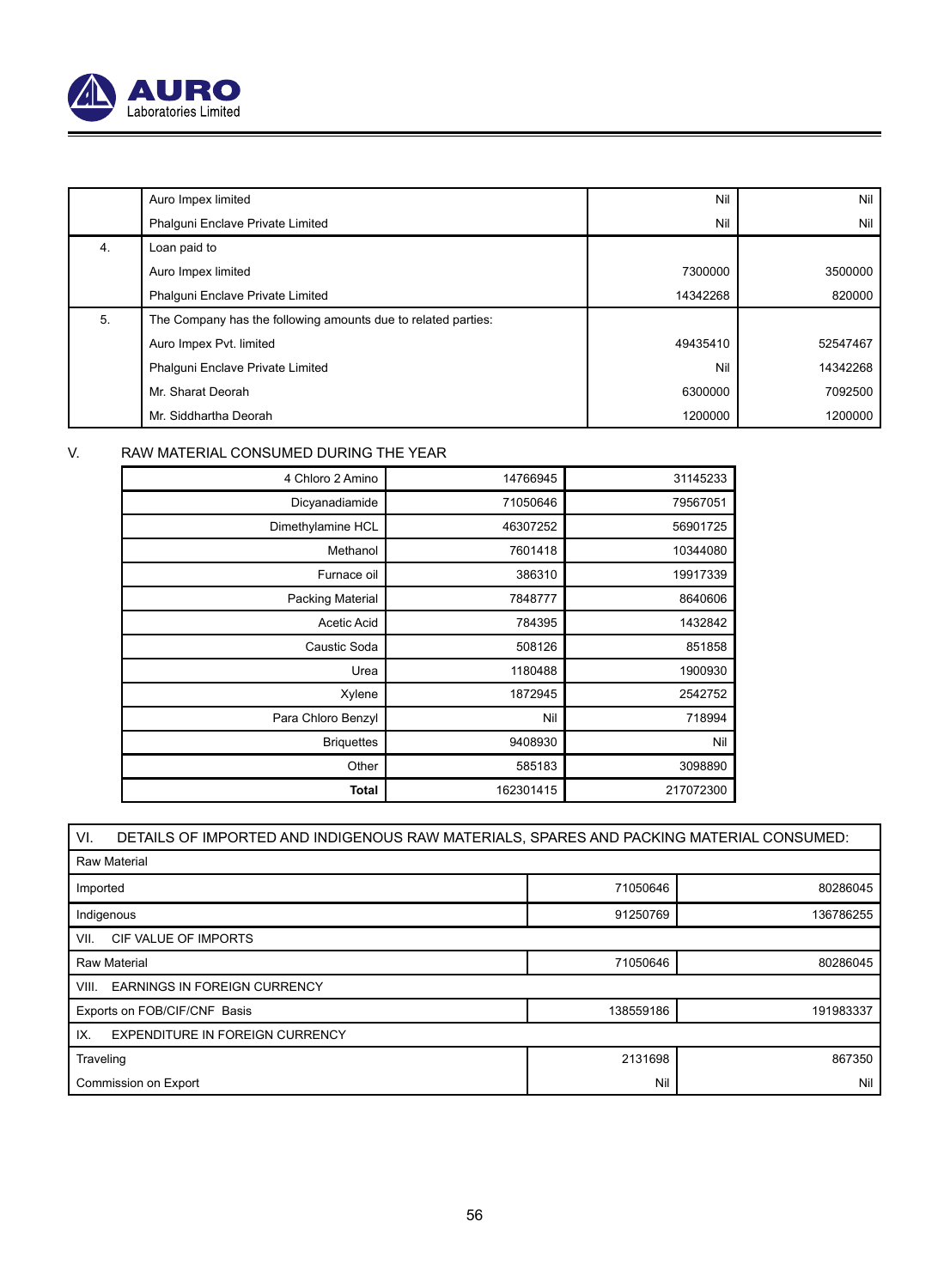57

| Place: Mumbai                    | Place: Mumbai                    |
|----------------------------------|----------------------------------|
| Dated: 30 <sup>th</sup> MAY 2016 | Dated: 30 <sup>th</sup> MAY 2016 |

CHIEF FINANCIAL OFFICER

AMIT SHAH SHANU PATANIA<br>FINANCIAL OFFICER COMPANY SECRETARY

|      |    |                               | Deferred Tax Liabilities/ Assets [A-B] | (31063818) | (30291357) |
|------|----|-------------------------------|----------------------------------------|------------|------------|
|      | a] | <b>Fixed Assets WDV</b>       |                                        | 39493867   | 46071590   |
| B)   |    | Deferred Tax Liabilities      |                                        |            |            |
|      |    |                               | <b>Total A</b>                         | 8430049    | 15780233   |
|      | b] | Unabsorbed Depreciation       |                                        | 8430049    | 15780233   |
|      | a] | <b>Carried forward Losses</b> |                                        |            |            |
| - Al |    | Deferred Tax Assets           |                                        |            |            |

 Based on the guiding principles given in the Accounting Standard 17 on "Segment Reporting" issued by The Institute of Chartered Accountants of India, the Company is a single segment Company engaged in the business

Considering the past performance and present scenario, the Company does not expect future taxable profits/ no provision has been made for the deferred tax assets/ liabilities as on 31st March 2016.

XII. Previous year's figures have been regrouped, rearranged and reclassified wherever necessary.

For KOTHARI JAIN & ASSOCIATES For and on behalf of the Board

CHARTERED ACCOUNTANT FIRM REGN. NO. 113041 W

X. SEGMENT INFORMATION

XI. DEFERRED TAX ASSETS/ LIABILITIES

of Bulk Drugs.

PROPRIETOR MANAGING DIRECTOR DIRECTOR M. No. 043842

SUNIL KUMAR KOTHARI SHARAT DEORAH SIDDHARTHA DEORAH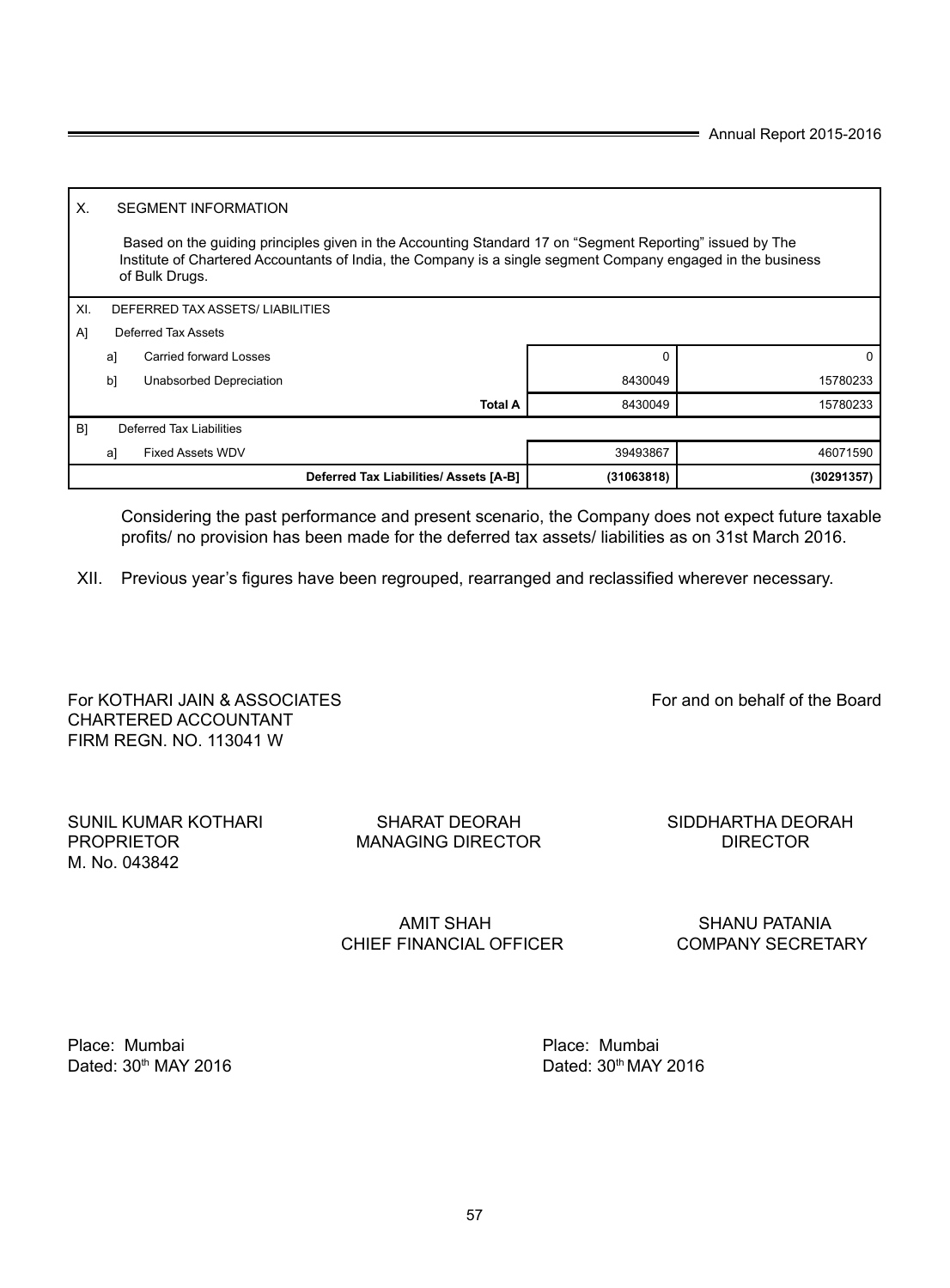

Boisar Railway Station to Auro Laboratories Limited, Tarapur Drive 4.7km, 12 min<br>M.I.D.C., Boisar, Maharashtra 401504 **Boisar Railway Station to Auro Laboratories Limited, Tarapur** Drive 4.7km, 12 min M.I.D.C., Boisar, Maharashtra 401504 Google Maps



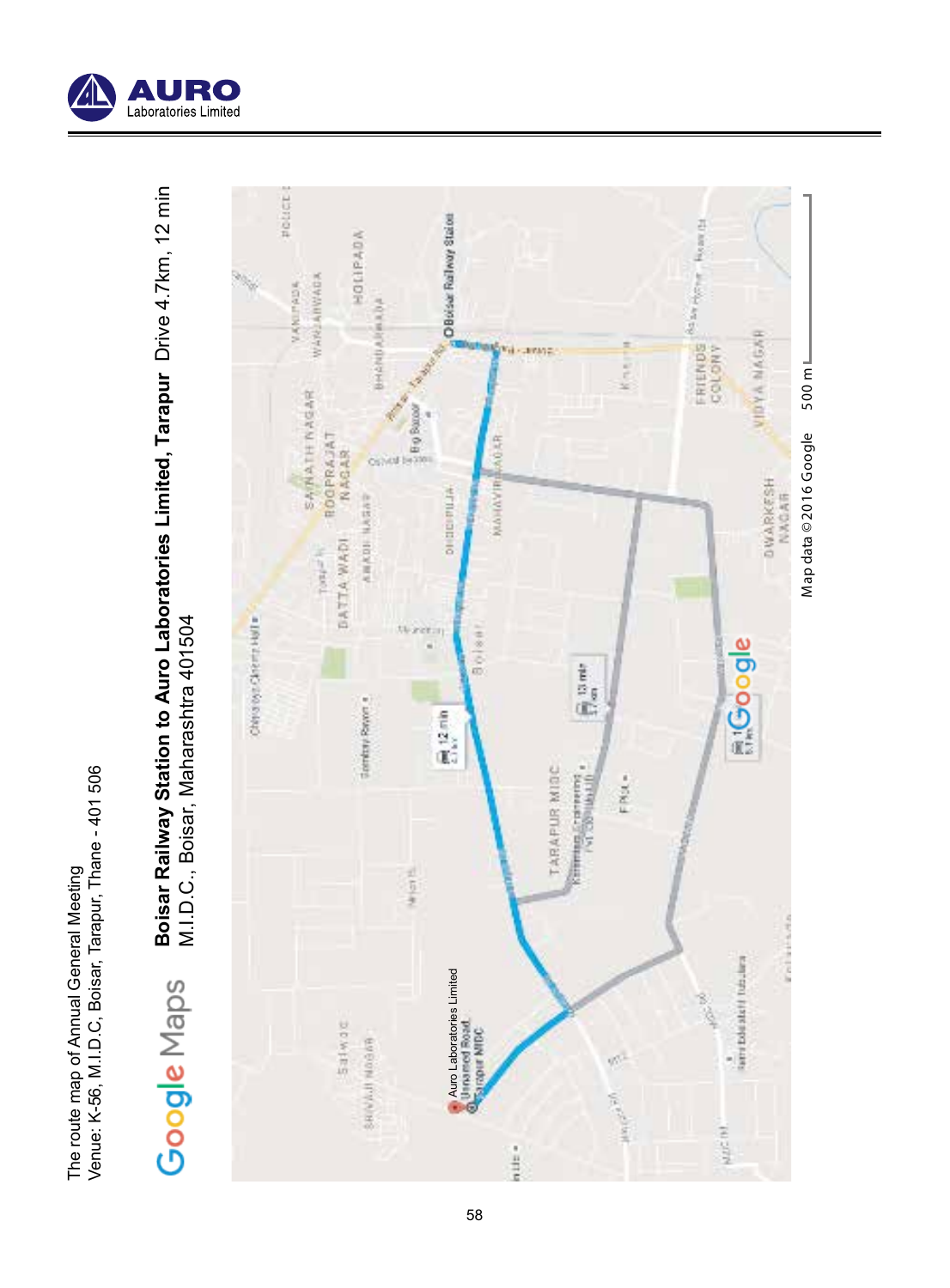$=$  Annual Report 2015-2016

## **AURO LABORATORIES LIMITED**

Regd. Office : K56, M.I.D.C, TARAPUR INDUSTRIAL AREA, THANE - 401506 Tel. No.: +91-22-6663 5456 (4 Lines) Fax : +91-22-6663 5460; Email Id : auro@aurolabs.com ; Website : www.aurolabs.com CIN : L33125MH1989PLC051910

## **ATTENDANCE SLIP**

| DP ID*     |  | Folio No.       |  |
|------------|--|-----------------|--|
|            |  |                 |  |
| Client ID* |  | No. of Share(s) |  |
|            |  |                 |  |

**Name & Address of Shareholder: ...................................................................................................................**

**............................................................................................................................................................................**

I/We hereby record my / our presence at the 27th Annual General Meeting of the Company held on Monday, September 26, 2016 at 11:30 A.M at K56, M.I.D.C, Tarapur Industrial Area, Thane - 401506.

 **\_\_\_\_\_\_\_\_\_\_\_\_\_\_\_\_\_\_\_\_\_\_\_\_\_\_ Signature of Shareholder / Proxy**

\*Applicable for investors holdings shares in electronic form.

## **FORM NO. MGT-11**

## **PROXY FORM**

[Pursuant to the section 105(6) of the Companies Act, 2013and Rule 19(3) of the Companies (Management and Administration) Rules, 2014.

| <b>CIN</b> |                           | L33125MH1989PLC051910                                                    |
|------------|---------------------------|--------------------------------------------------------------------------|
|            | Name of the Company       | AURO LABORATORIES LIMITED                                                |
|            | <b>Registered Office</b>  | K56, M.I.D.C. TARAPUR INDUSTRIAL AREA, THANE - 401506                    |
| Email Id   |                           | auro@aurolabs.com                                                        |
| Website    |                           | www.aurolabs.com                                                         |
|            | Name of the Member(s)     |                                                                          |
|            | Registered address        |                                                                          |
| E-Mail Id  |                           |                                                                          |
|            | Folio No./Client Id/DP Id |                                                                          |
| appoint:   |                           | I/We being the member(s) of  shares of AURO LABORATORIES LIMITED, hereby |
| 1.         |                           |                                                                          |
|            |                           |                                                                          |
|            |                           |                                                                          |
|            |                           |                                                                          |
|            |                           |                                                                          |